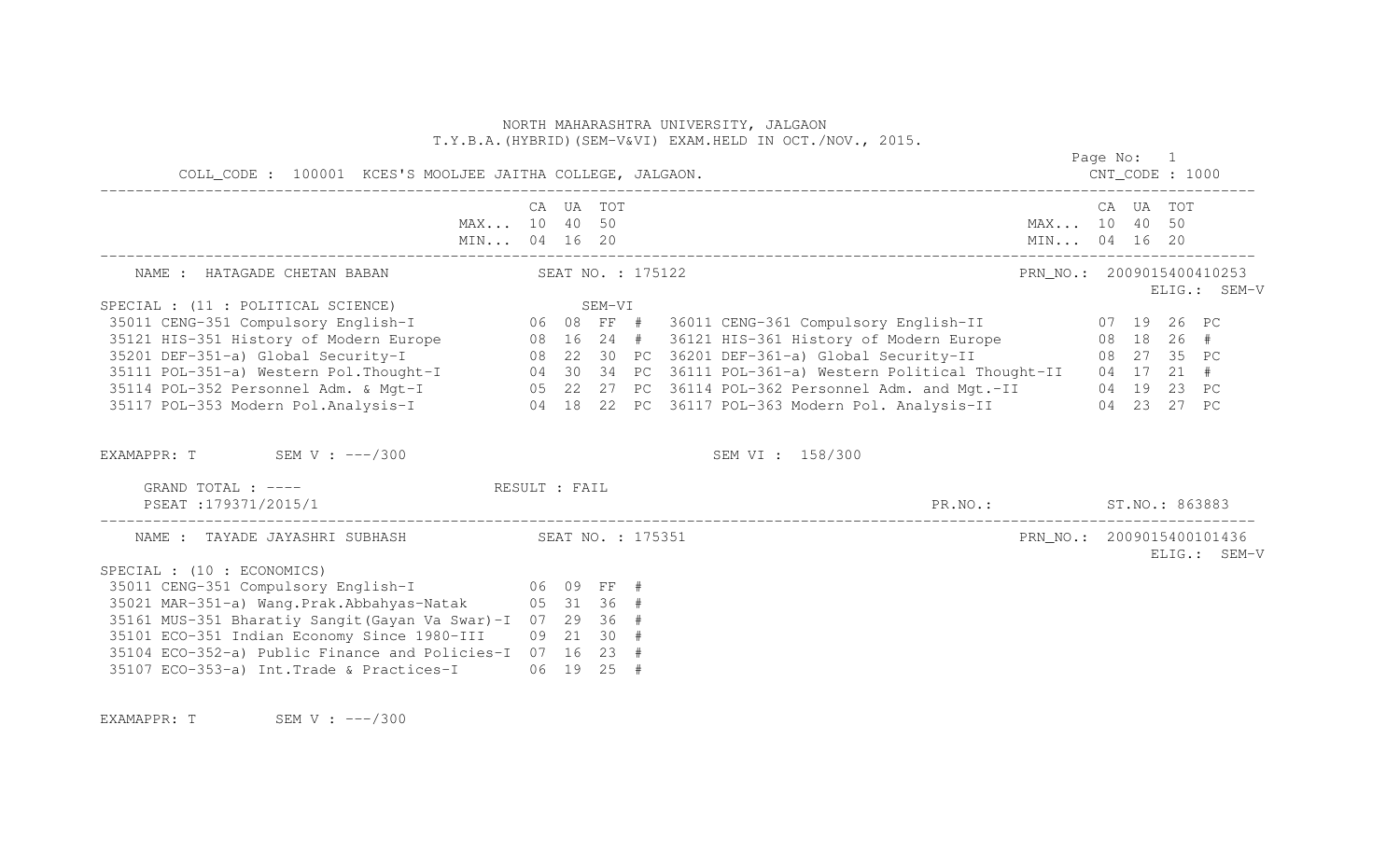| GRAND TOTAL : ----<br>PSEAT: 10848/ 0/0      | RESULT : FAIL     | ST.NO.: 863884                                            |                                             |
|----------------------------------------------|-------------------|-----------------------------------------------------------|---------------------------------------------|
| SANANSE ANAND AMBADAS<br>NAME :              | SEAT NO. : 175352 |                                                           | PRN_NO.: 2009015400363934<br>ELIG.: E SEM-V |
| SPECIAL : (11 : POLITICAL SCIENCE)           | SEM-VI            |                                                           |                                             |
| 35011 CENG-351 Compulsory English-I          |                   | 06 20 26 PC 36011 CENG-361 Compulsory English-II          | 06 16 22 PC                                 |
| 35022 MAR-351-b) Upyogit Marathi-I           |                   | 05 12 FF # 36022 MAR-361-b) Upyogit Marathi-II            | 05 27 32 PC                                 |
| 35151 GG-351-a) Population Geography-I       |                   | 05 27 32 PC 36151 GG-361-a) Population Geography-II       | 06 32 38 PC                                 |
| 35111 POL-351-a) Western Pol. Thought-I      |                   | 06 24 30 PC 36111 POL-361-a) Western Political Thought-II | 05 31 36 PC                                 |
| 35114 POL-352 Personnel Adm. & Mgt-I         |                   | 04 26 30 PC 36114 POL-362 Personnel Adm. and Mgt.-II      | 04 30 34 PC                                 |
| 35117 POL-353 Modern Pol.Analysis-I          |                   | 06 26 32 PC 36117 POL-363 Modern Pol. Analysis-II         | 0.5<br>26 31 PC                             |
| SEM V : $---/300$<br>EXAMAPPR: T             |                   | SEM VI : 193/300                                          |                                             |
| GRAND TOTAL : $---$<br>PSEAT : 176551/2014/1 | RESULT : FAIL     | PR.NO.:                                                   | ST.NO.: 863885                              |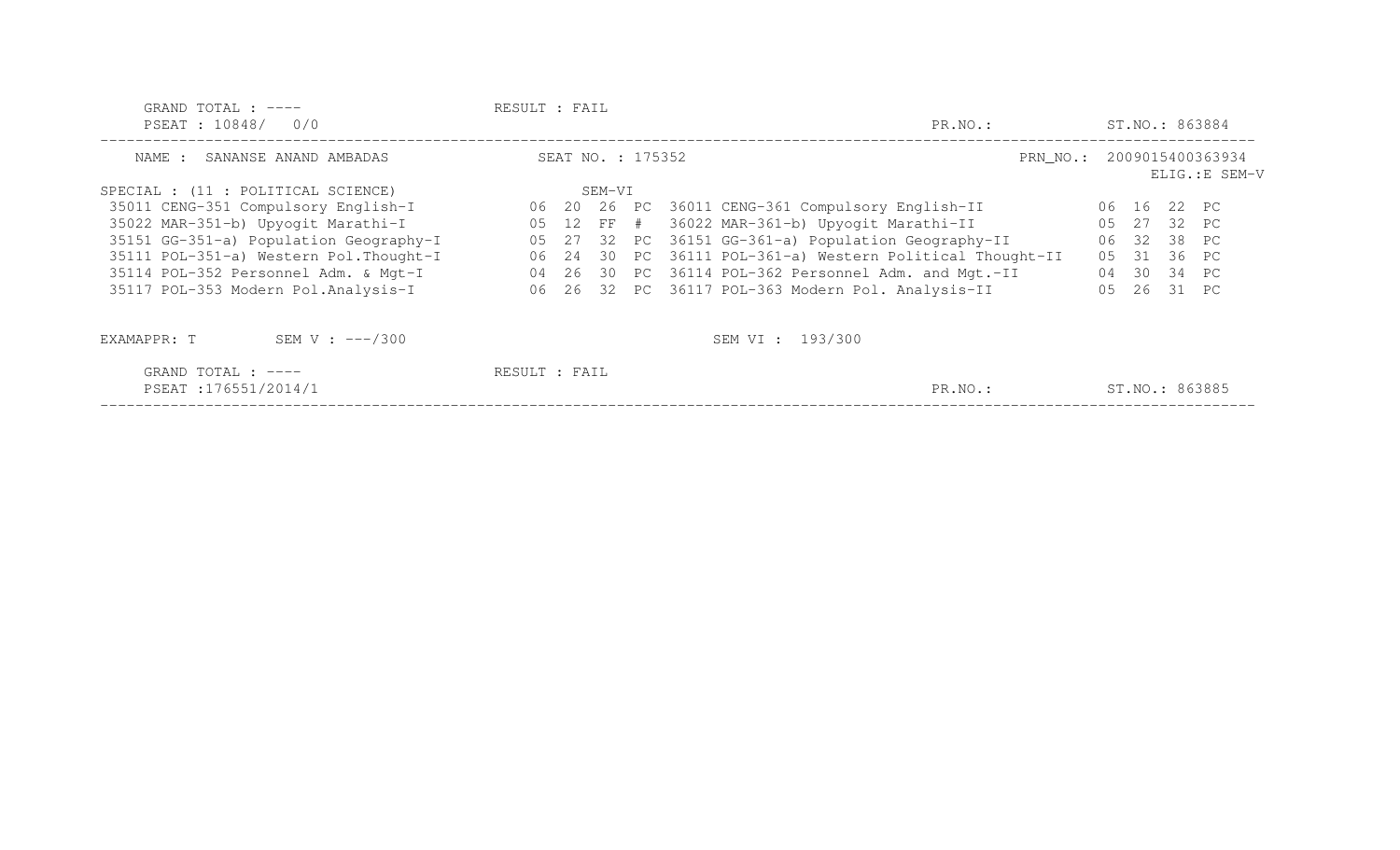| COLL CODE : 100001                             |                                                        |  |        |  |  | PC CHEKC LIST T.Y.B.A. (HYBRID) (SEM-V&VI) EXAM.HELD IN OCT./NOV., 2015. |                                           | Page No: 2          | $CNT\_CODE$ : 1000                                       |                   |  |  |  |
|------------------------------------------------|--------------------------------------------------------|--|--------|--|--|--------------------------------------------------------------------------|-------------------------------------------|---------------------|----------------------------------------------------------|-------------------|--|--|--|
|                                                | MAX MIN TOT                                            |  |        |  |  |                                                                          |                                           | MAX MIN INT EXT TOT |                                                          |                   |  |  |  |
|                                                | SEAT NO. : 175353<br>NAME : SAGALGILE VAISHALI SUBHASH |  |        |  |  |                                                                          |                                           |                     | PRN_NO.: 2009015400364052<br>ELIG.: SEM-V<br>06 17 23 PC |                   |  |  |  |
| SPECIAL : (15 : GEOGRAPHY)                     |                                                        |  | SEM-VI |  |  |                                                                          |                                           |                     |                                                          |                   |  |  |  |
| 35011 CENG-351 Compulsory English-I 08 AB FF # |                                                        |  |        |  |  |                                                                          |                                           |                     |                                                          |                   |  |  |  |
| 35022 MAR-351-b) Upyogit Marathi-I             |                                                        |  |        |  |  | 06 21 27 PC 36022 MAR-361-b) Upyogit Marathi-II 65 16 21 PC              |                                           |                     |                                                          |                   |  |  |  |
| 35101 ECO-351 Indian Economy Since 1980-III    | 07                                                     |  |        |  |  | 19 26 PC 36101 ECO-361 In Indian Economy Since 1980-IV                   |                                           |                     |                                                          |                   |  |  |  |
| 35215 GG-351-b Population Geography            |                                                        |  |        |  |  | 08 21 29 PC 36215 GG-361-b Political Geography                           | 05 18 23 PC                               |                     |                                                          |                   |  |  |  |
| 35415 GG-352-a Environmental Geography         |                                                        |  |        |  |  | 08 19 27 PC 36415 GG-362-a Remote Sensing & Geog.Info.System 05          |                                           |                     |                                                          | AB FF #           |  |  |  |
|                                                |                                                        |  |        |  |  | @36715 GG-363 Annual Practical                                           |                                           | 0.5                 | AB                                                       | $\overline{F}F$ # |  |  |  |
|                                                |                                                        |  |        |  |  |                                                                          | $(\theta \rightarrow CA-08/20, UA-32/80)$ |                     |                                                          |                   |  |  |  |
| SEM V : $---/250$<br>EXAMAPPR: T               |                                                        |  |        |  |  | SEM VI : $---/350$                                                       |                                           |                     |                                                          |                   |  |  |  |
| GRAND TOTAL : $---$                            | RESULT : FAIL                                          |  |        |  |  |                                                                          |                                           |                     |                                                          |                   |  |  |  |
| PSEAT:179891/2015/1                            |                                                        |  |        |  |  |                                                                          | PR.NO.:                                   |                     | ST.NO.: 863886                                           |                   |  |  |  |
|                                                |                                                        |  |        |  |  |                                                                          |                                           |                     |                                                          |                   |  |  |  |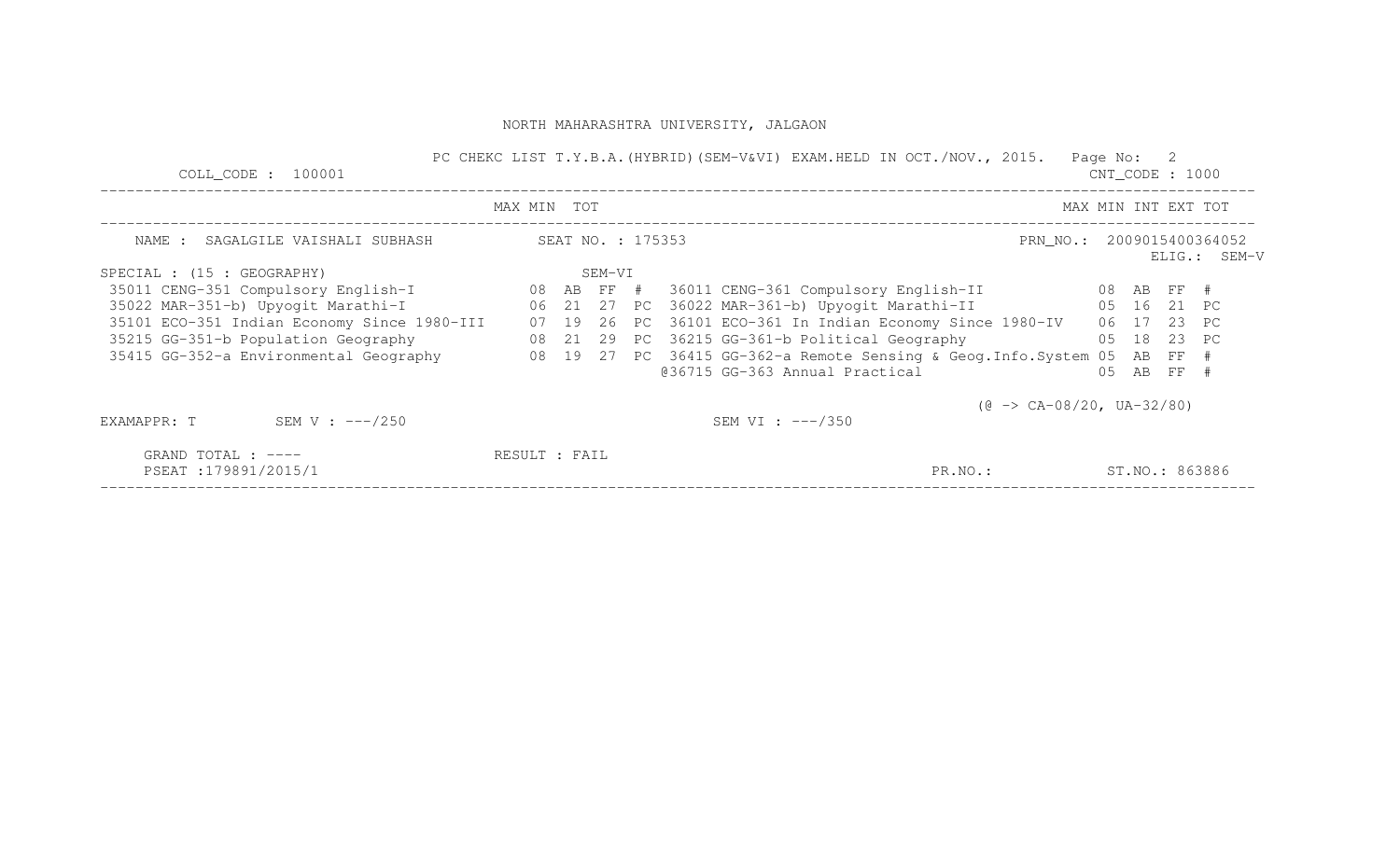|                                                                                                                                                                                                                                                                                                                                              | NORTH MAHARASHTRA UNIVERSITY, JALGAON<br>T.Y.B.A. (HYBRID) (SEM-V&VI) EXAM.HELD IN OCT./NOV., 2015. | Page No: 1        |                                                                                                                            |                                                          |
|----------------------------------------------------------------------------------------------------------------------------------------------------------------------------------------------------------------------------------------------------------------------------------------------------------------------------------------------|-----------------------------------------------------------------------------------------------------|-------------------|----------------------------------------------------------------------------------------------------------------------------|----------------------------------------------------------|
| COLL_CODE : 100002 JDMVP CO-OP S'S ARTS, COMMERCE & SCIENCE COLLEGE, JALGAON.                                                                                                                                                                                                                                                                |                                                                                                     |                   |                                                                                                                            | $CNT\_CODE$ : 1000                                       |
| MAX 10 40 50<br>MIN 04 16 20                                                                                                                                                                                                                                                                                                                 | CA UA TOT                                                                                           |                   |                                                                                                                            |                                                          |
| NAME : SHIRIN BANO SHAIKH GAYASODDIN SEAT NO. : 175126                                                                                                                                                                                                                                                                                       |                                                                                                     |                   |                                                                                                                            | PRN_NO.: 2009015400411473<br>ELIG.: SEM-V                |
| SPECIAL : (04 : URDU)<br>35011 CENG-351 Compulsory English-I 06 07 FF #<br>35071 PER-351 Persian General-I 07 23 30 #<br>35361 ISC-351 Islamic Culture/Studies-I 07 18 25 #<br>35041 URD-351-a) Urdu General-I $07$ 24 31 #<br>35044 URD-352 Tanqueed Aur Tanz-O-Mizaah-I $06$ 24 30 #<br>35047 URD-353 Jadeed Nasra Aur Nazma-I (06 24 30 # |                                                                                                     |                   |                                                                                                                            |                                                          |
| EXAMAPPR: $T$ SEM V: $---/300$                                                                                                                                                                                                                                                                                                               |                                                                                                     |                   |                                                                                                                            |                                                          |
| GRAND TOTAL : ---- RESULT : FAIL<br>PSEAT:177274/ 0/0                                                                                                                                                                                                                                                                                        |                                                                                                     |                   | PR.NO.: ST.NO.: 863888                                                                                                     |                                                          |
| NAME : MAHAJAN SAGAR ASHOK                                                                                                                                                                                                                                                                                                                   |                                                                                                     | SEAT NO. : 175127 |                                                                                                                            | PRN NO.: 2008015400389741<br>ELIG.: SEM-V                |
| SPECIAL : (10 : ECONOMICS)<br>35101 ECO-351 Indian Economy Since 1980-III 08 21 29 PC 36101 ECO-361 In Indian Economy Since 1980-IV<br>35104 ECO-352-a) Public Finance and Policies-I<br>35107 ECO-353-a) Int. Trade & Practices-I<br>35281 SOC-351 Indian Soc.Struc.and Change-I 04 23 27 PC 36281 SOC-361 Ind.Soc.Structure and Change-II  |                                                                                                     |                   | 08 21 29 PC 36104 ECO-362-a) Public Finance and Policies-II<br>08 16 24 PC 36107 ECO-363-a) International Trade & Prac.-II | 07 19 26 PC<br>08 22 30 PC<br>07 21 28 PC<br>04 31 35 PC |

EXAMAPPR: T SEM V : ---/300 SEM V : ---/300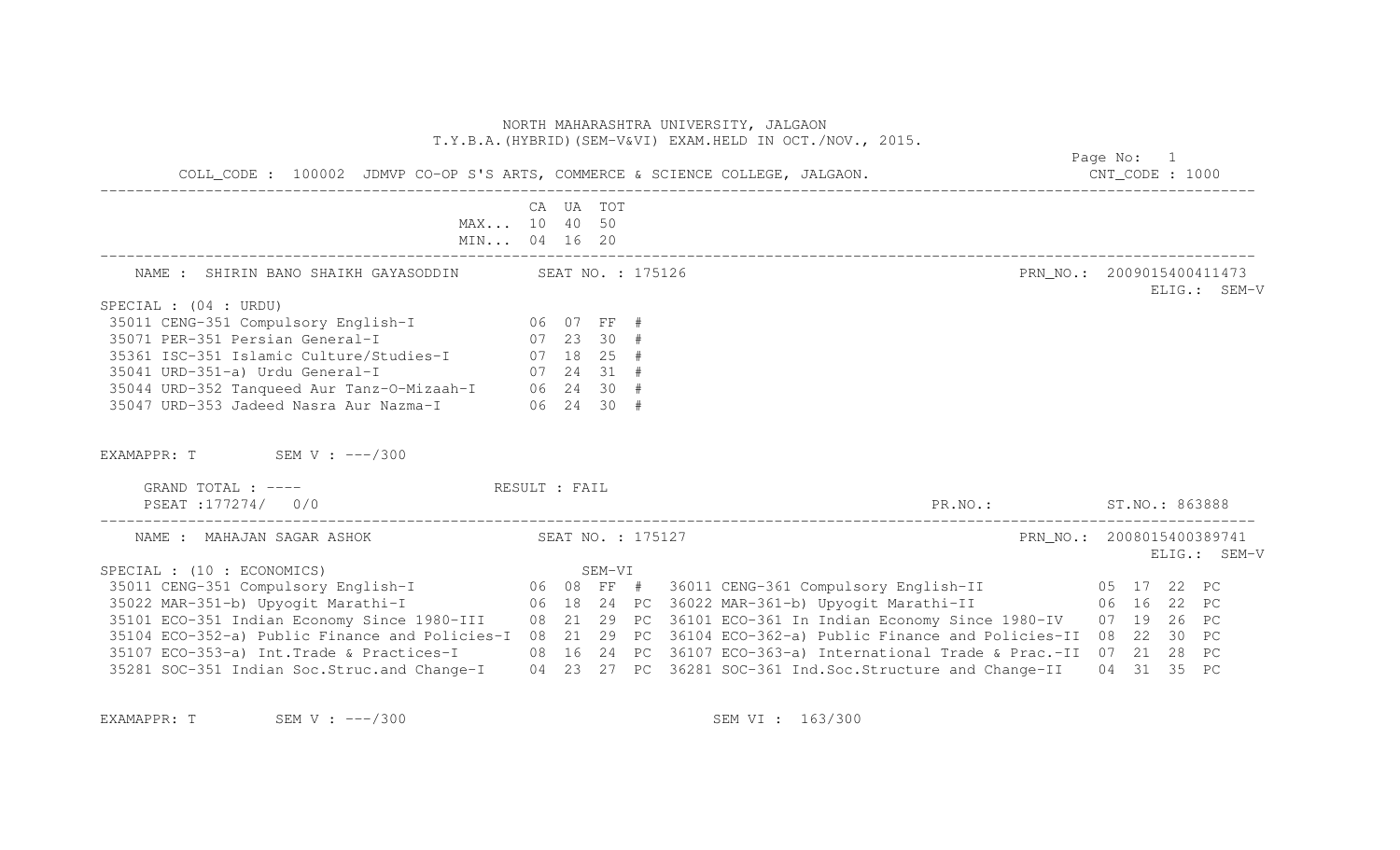| GRAND TOTAL : $---$<br>PSEAT : 179380/2015/1               | RESULT : FAIL     | PR.NO.:      | ST.NO.: 863889                            |
|------------------------------------------------------------|-------------------|--------------|-------------------------------------------|
| NAME : MAHAJAN KIRAN CHANDRAKANT                           | SEAT NO. : 175131 |              | PRN NO.: 2009015400412132<br>ELIG.: SEM-V |
| SPECIAL : (12 : HISTORY)                                   |                   |              |                                           |
| 30115 CENG351 Compulsory English-I                         | $05$ 23 28 #      |              |                                           |
| 30225 MAR352 Upyogit Marathi-I                             | 06 AB FF #        |              |                                           |
| 35215 GG-351-b Population Geography                        | 04 AB FF #        |              |                                           |
| 31215 HIS351 History of Modern World (1789-1900)07 AB FF # |                   |              |                                           |
| 31255 HIS352b Expansion of The Maratha Power (1707-1761)   |                   | $07$ 17 24 # |                                           |
| 31275 HIS353 History of Sultanat (1206-1526) 06 09 FF #    |                   |              |                                           |
| SEM V : $---/300$<br>EXAMAPPR: T                           |                   |              |                                           |
| GRAND TOTAL : $---$<br>PSEAT : 177288/<br>0/0              | RESULT :          | PR.NO.:      | ST.NO.: 863890                            |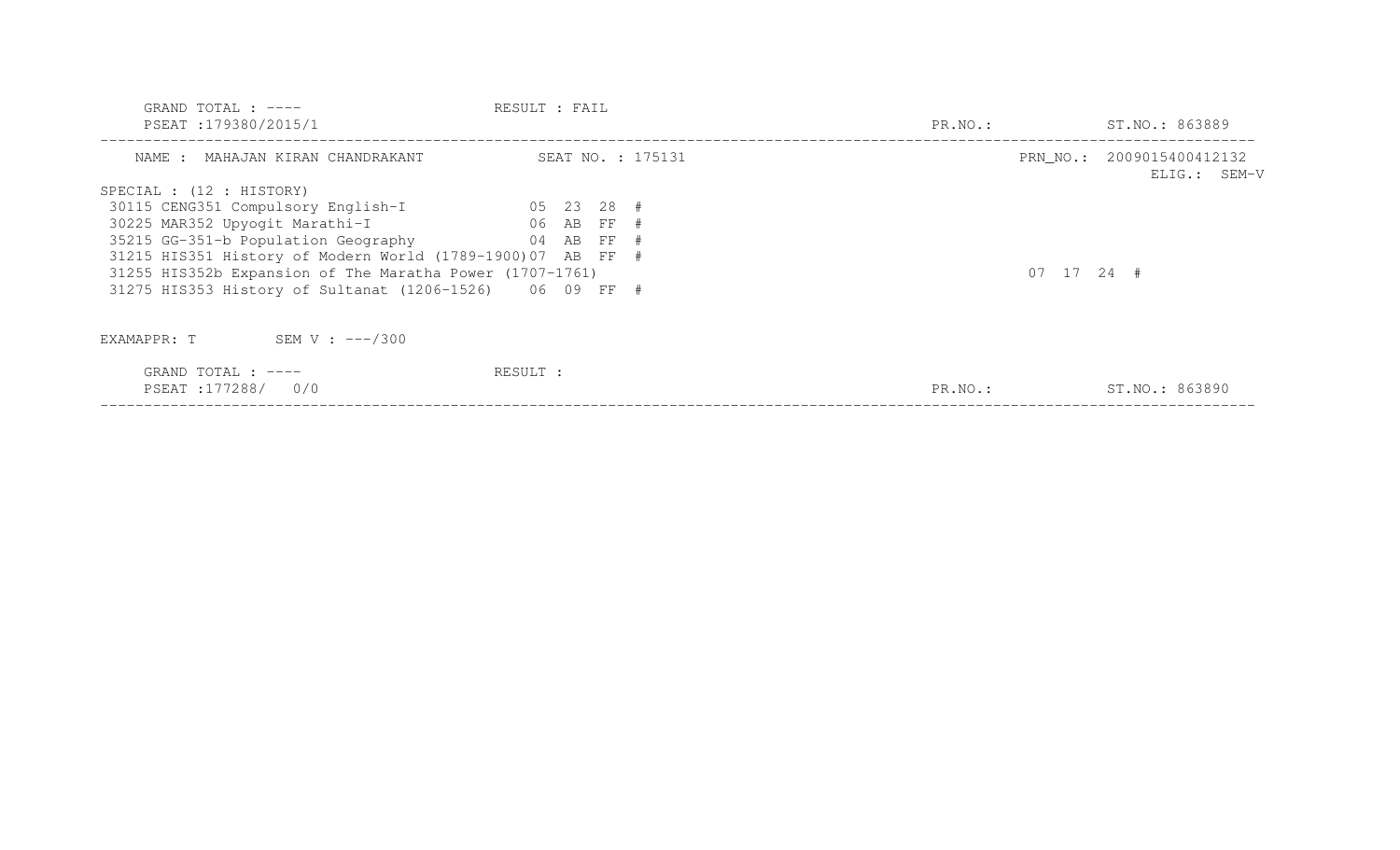| $COLL$ $CODE: 100002$                             |             |  | PC CHEKC LIST T.Y.B.A. (HYBRID) (SEM-V&VI) EXAM.HELD IN OCT./NOV., 2015. Page No: 2                                                                                                                            | CNT_CODE : 1000           |  |                |
|---------------------------------------------------|-------------|--|----------------------------------------------------------------------------------------------------------------------------------------------------------------------------------------------------------------|---------------------------|--|----------------|
|                                                   | MAX MIN TOT |  |                                                                                                                                                                                                                | MAX MIN INT EXT TOT       |  |                |
| NAME : PATIL DINESH RAMESH NAME SEAT NO. : 175355 |             |  |                                                                                                                                                                                                                | PRN NO.: 2009015400413151 |  | ELIG.: E SEM-V |
| SPECIAL : $(05 : HINDI)$                          |             |  |                                                                                                                                                                                                                |                           |  |                |
|                                                   |             |  |                                                                                                                                                                                                                |                           |  |                |
|                                                   |             |  |                                                                                                                                                                                                                |                           |  |                |
|                                                   |             |  | 35054 HIN-352 Hindi Sahitya ka Etihas-I (28 17 25 PC 36054 HIN-362 Hindi Sahitya ka Etihas-II (27 17 24 #                                                                                                      |                           |  |                |
|                                                   |             |  | 35057 HIN-353 Bhasha Vidyan Tatha Rashtra. 06 22 28 PC 36057 HIN-363 Bhasha Vidyan Tatha Rashtra. 07 18 25 PC                                                                                                  |                           |  |                |
|                                                   |             |  |                                                                                                                                                                                                                |                           |  |                |
|                                                   |             |  | 35111 POL-351-a) Western Pol.Thought-I 07 21 28 PC 36111 POL-361-a) Western Political Thought-II 08 21 29 PC<br>35201 DEF-351-a) Global Security-I 08 27 35 PC 36201 DEF-361-a) Global Security-II 08 26 34 PC |                           |  |                |
| EXAMAPPR: $T$ SEM V : $---/300$                   |             |  | SEM VI : 163/300                                                                                                                                                                                               |                           |  |                |
| GRAND TOTAL : ---- The RESULT : FAIL              |             |  |                                                                                                                                                                                                                |                           |  |                |
| PSEAT :179900/2015/1                              |             |  | PR. NO.: ST. NO.: 863891                                                                                                                                                                                       |                           |  |                |
| NAME: SONAWANE VISHAL RAVINDRA SEAT NO.: 175357   |             |  | PRN NO.: 2008015400388304                                                                                                                                                                                      |                           |  | ELIG.: E SEM-V |
|                                                   |             |  |                                                                                                                                                                                                                |                           |  |                |
|                                                   |             |  |                                                                                                                                                                                                                |                           |  |                |
|                                                   |             |  |                                                                                                                                                                                                                |                           |  |                |
|                                                   |             |  |                                                                                                                                                                                                                |                           |  |                |
|                                                   |             |  | 35111 POL-351-a) Western Pol. Thought-I 08 19 27 PC 36111 POL-361-a) Western Political Thought-II 06 17 23 PC                                                                                                  |                           |  |                |
|                                                   |             |  |                                                                                                                                                                                                                |                           |  |                |
| REMARK: C/C CAP CC MARK                           |             |  | 35114 POL-352 Personnel Adm. & Mgt-I (28 16 24 PC 36114 POL-362 Personnel Adm. and Mgt.-II (28 28 PC<br>35117 POL-353 Modern Pol.Analysis-I (28 19 27 PC 36117 POL-363 Modern Pol. Analysis-II (22 PC          |                           |  |                |
| EXAMAPPR: $T$ SEM V : $---/300$                   |             |  | SEM VI : 144/300                                                                                                                                                                                               |                           |  |                |

GRAND TOTAL : ---- RESULT : FAIL RESULT : FAIL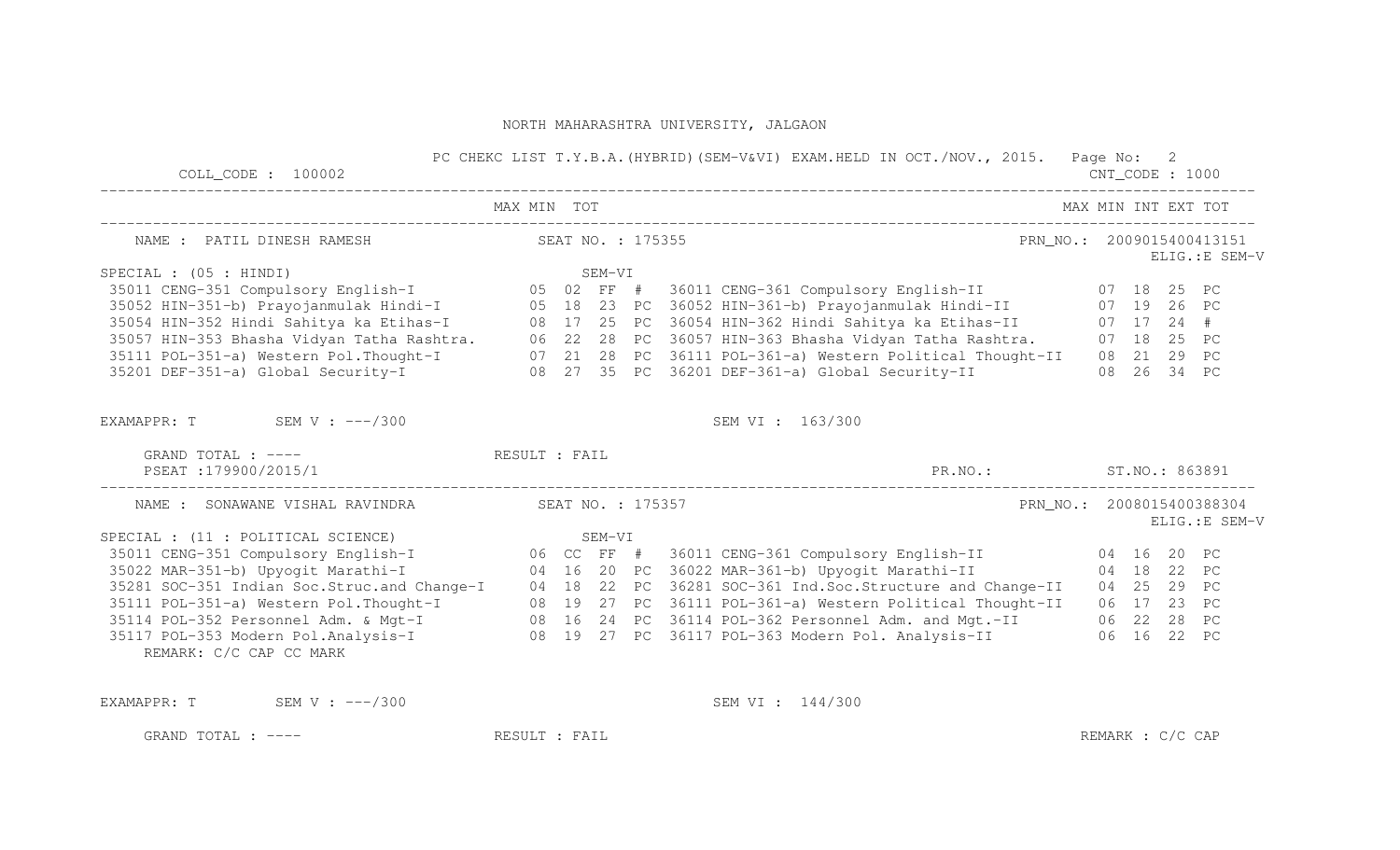| PSEAT : 179901/2015/1                                 | PR.NO.:           |        |  | ST.NO.: 863892                                             |                           |    |             |  |                |  |
|-------------------------------------------------------|-------------------|--------|--|------------------------------------------------------------|---------------------------|----|-------------|--|----------------|--|
| BIRHADE RAJESH ARUN<br>NAME :                         | SEAT NO. : 175358 |        |  |                                                            | PRN_NO.: 2008015400394355 |    |             |  | ELIG.: E SEM-V |  |
| SPECIAL : (12 : HISTORY)                              |                   | SEM-VI |  |                                                            |                           |    |             |  |                |  |
| 35011 CENG-351 Compulsory English-I                   |                   |        |  | 07 16 23 PC 36011 CENG-361 Compulsory English-II           |                           |    | 06 16 22 PC |  |                |  |
| 35022 MAR-351-b) Upyogit Marathi-I                    |                   |        |  | 07 23 30 PC 36022 MAR-361-b) Upyogit Marathi-II            |                           |    | 06 26 32 PC |  |                |  |
| 35121 HIS-351 History of Modern Europe                |                   |        |  | 06 25 31 PC 36121 HIS-361 History of Modern Europe         |                           | 08 | 18 26 PC    |  |                |  |
| 35125 HIS-352-b) Expansion of the Maratha Power 06 24 |                   |        |  | 30 PC 36125 HIS-362-b) Expan'n & Fall of the Mar. power 06 |                           |    | 22 28 PC    |  |                |  |
| 35127 HIS-353 Pol.History of Medieval India           |                   |        |  | 07 23 30 PC 36127 HIS-363 Adm. & Socio-Eco. History        |                           |    | 07 20 27 PC |  |                |  |
| 35151 GG-351-a) Population Geography-I                |                   |        |  | 08 21 29 PC 36151 GG-361-a) Population Geography-II        |                           |    | 06 AB FF #  |  |                |  |
| SEM V : 173/300<br>EXAMAPPR: T                        |                   |        |  | SEM VI : $---/300$                                         |                           |    |             |  |                |  |
| GRAND TOTAL : ----                                    | RESULT : FAIL     |        |  |                                                            |                           |    |             |  |                |  |
| PSEAT:179902/2015/1                                   |                   |        |  | PR.NO.:                                                    |                           |    |             |  | ST.NO.: 863893 |  |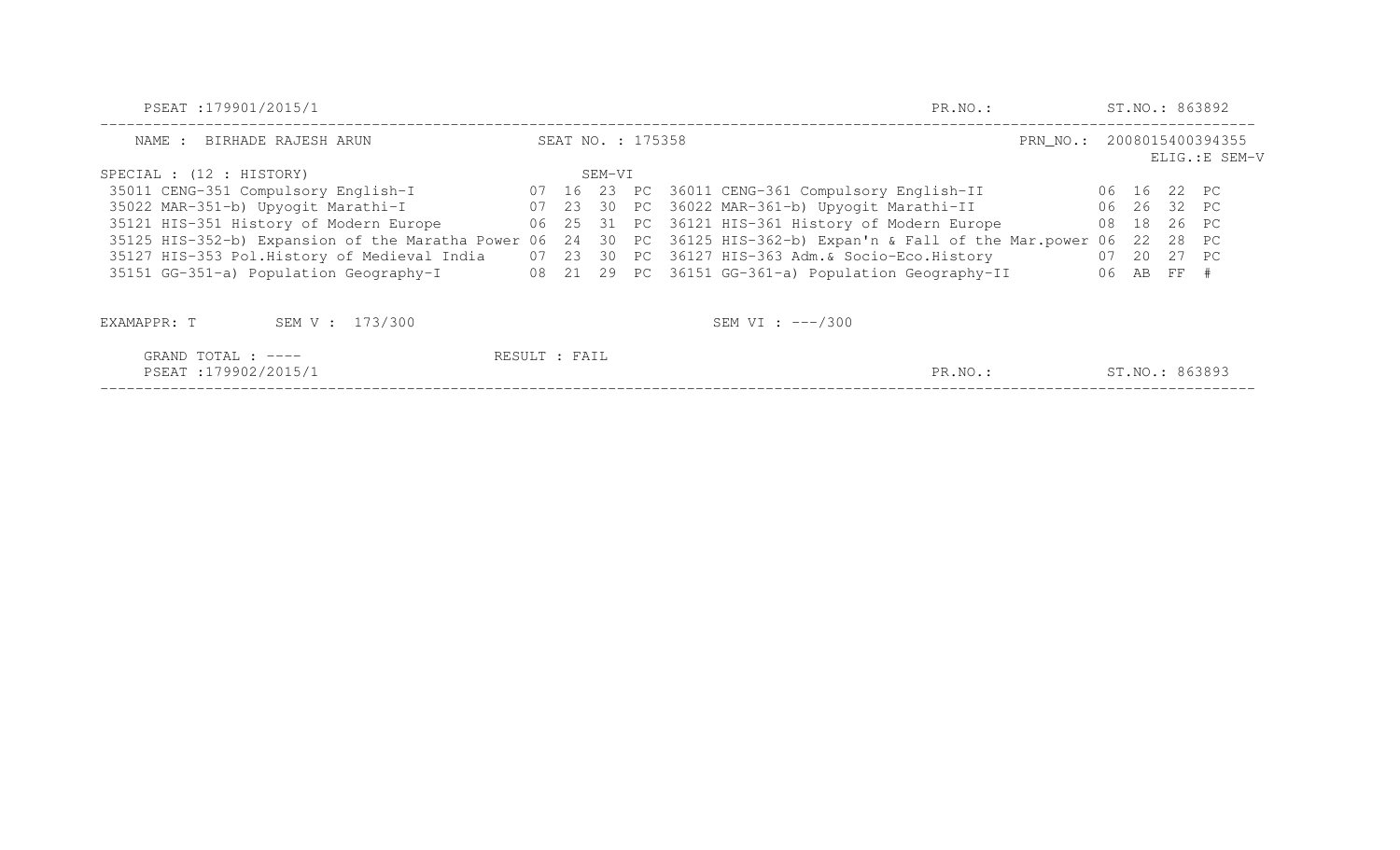| $COLL$ $COLL$ $100002$                                                                                                                                                                                                                                                 |  |  | PC CHEKC LIST T.Y.B.A. (HYBRID) (SEM-V&VI) EXAM.HELD IN OCT./NOV., 2015. Page No: 3 | $CNT\_CODE$ : 1000  |  |                                             |
|------------------------------------------------------------------------------------------------------------------------------------------------------------------------------------------------------------------------------------------------------------------------|--|--|-------------------------------------------------------------------------------------|---------------------|--|---------------------------------------------|
|                                                                                                                                                                                                                                                                        |  |  | MAX MIN TOT                                                                         | MAX MIN INT EXT TOT |  |                                             |
| NAME : GHUGE BHUSHAN RAGHUNATH SEAT NO. : 175361                                                                                                                                                                                                                       |  |  |                                                                                     |                     |  | PRN NO.: 2009015400416691<br>ELIG.: E SEM-V |
| SPECIAL : (15 : GEOGRAPHY)<br>SEM-VI<br>35151 GG-351-a) Population Geography-I<br>35151 GG-351-a) Population Geography-I<br>35111 POL-351-a) Western Political Thought-I<br>35154 GG-352-a) Geography of Disaster Mgt-I<br>35154 GG-352-a) Geography of Disaster Mgt-I |  |  |                                                                                     |                     |  |                                             |
|                                                                                                                                                                                                                                                                        |  |  |                                                                                     |                     |  |                                             |
|                                                                                                                                                                                                                                                                        |  |  |                                                                                     |                     |  |                                             |
|                                                                                                                                                                                                                                                                        |  |  |                                                                                     |                     |  |                                             |
|                                                                                                                                                                                                                                                                        |  |  |                                                                                     |                     |  |                                             |
|                                                                                                                                                                                                                                                                        |  |  |                                                                                     |                     |  |                                             |
|                                                                                                                                                                                                                                                                        |  |  | @36715 GG-363 Annual Practical 10 AB FF #                                           |                     |  |                                             |
|                                                                                                                                                                                                                                                                        |  |  | $(\theta \rightarrow CA-08/20, UA-32/80)$                                           |                     |  |                                             |
| EXAMAPPR: T SEM V : $---/250$                                                                                                                                                                                                                                          |  |  | SEM VI : ---/350                                                                    |                     |  |                                             |
| GRAND TOTAL : ---- RESULT : FAIL<br>PSEAT:179905/2015/1                                                                                                                                                                                                                |  |  | PR.NO.: ST.NO.: 863895                                                              |                     |  |                                             |
|                                                                                                                                                                                                                                                                        |  |  |                                                                                     |                     |  | PRN NO.: 2009015400413425<br>ELIG.: E SEM-V |
|                                                                                                                                                                                                                                                                        |  |  |                                                                                     |                     |  |                                             |
|                                                                                                                                                                                                                                                                        |  |  |                                                                                     |                     |  |                                             |
|                                                                                                                                                                                                                                                                        |  |  |                                                                                     |                     |  |                                             |
| 35204 DEF-352-a) Contemp. Study of War & Peace-I 08 21 29 PC 36204 DEF-362-a) Contemporary Study of War & Peace-II<br>08  21  29  PC                                                                                                                                   |  |  |                                                                                     |                     |  |                                             |
|                                                                                                                                                                                                                                                                        |  |  |                                                                                     |                     |  |                                             |
|                                                                                                                                                                                                                                                                        |  |  |                                                                                     |                     |  |                                             |
|                                                                                                                                                                                                                                                                        |  |  |                                                                                     |                     |  |                                             |
| EXAMAPPR: $T$ SEM V : $---/300$                                                                                                                                                                                                                                        |  |  | SEM VI : 180/300                                                                    |                     |  |                                             |
| RESULT : FAIL<br>GRAND TOTAL : ----                                                                                                                                                                                                                                    |  |  |                                                                                     |                     |  |                                             |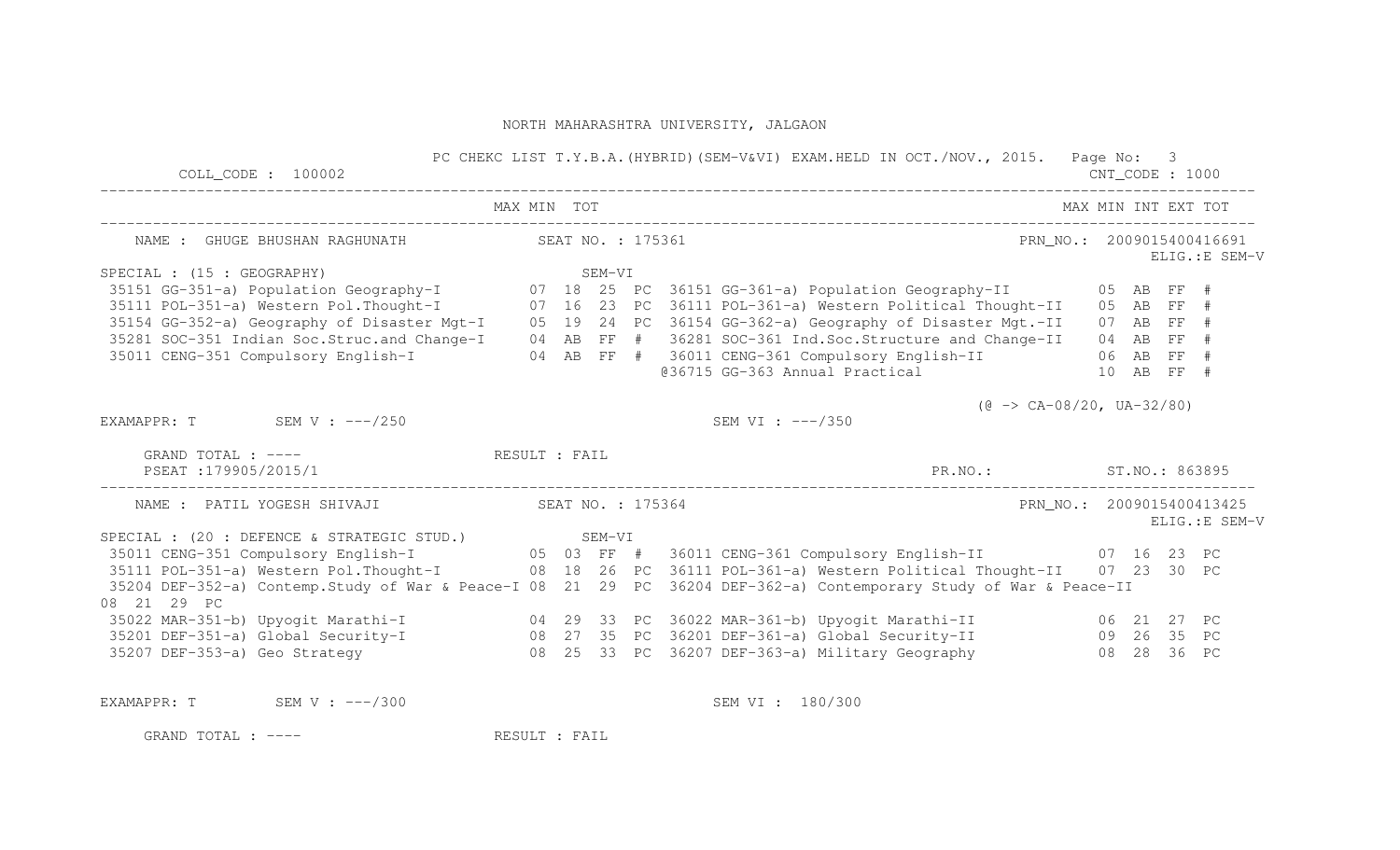| PSEAT:179908/2015/1                             | PR.NO.:       |                   |        | ST.NO.: 863897 |                                                          |    |                                             |             |                |  |  |
|-------------------------------------------------|---------------|-------------------|--------|----------------|----------------------------------------------------------|----|---------------------------------------------|-------------|----------------|--|--|
| MASAUD KHAN MOHD ZAHUR KHAN<br>NAME :           |               | SEAT NO. : 175365 |        |                |                                                          |    | PRN_NO.: 2008015400388126<br>ELIG.: E SEM-V |             |                |  |  |
| SPECIAL : (24 : ENGLISH)                        |               |                   | SEM-VI |                |                                                          |    |                                             |             |                |  |  |
| 35011 CENG-351 Compulsory English-I             |               |                   |        |                | 06 18 24 PC 36011 CENG-361 Compulsory English-II         |    |                                             | 05 18 23 PC |                |  |  |
| 35041 URD-351-a) Urdu General-I                 |               |                   |        |                | 06 17 23 PC 36041 URD-361-a) Urdu General-II             |    |                                             | 07 20 27 PC |                |  |  |
| 35241 ENG-351 The Study of Eng.Lang.-I          |               |                   |        |                | 05 16 21 PC 36241 ENG-361 The Study of Eng. Language-II  | 04 |                                             | AB FF #     |                |  |  |
| 35244 ENG-352 Twentieth Century Eng.Lit.-I      |               |                   |        |                | 04 16 20 PC 36244 ENG-362 Twentieth Century Eng. Lit.-II |    |                                             | 07 16 23 PC |                |  |  |
| 35247 ENG-353 Ind. Writing in Eng. (20th Cent.) |               |                   |        |                | 06 16 22 PC 36247 ENG-363 American Lit. (20th Century)   |    |                                             | 06 16 22 PC |                |  |  |
| 35361 ISC-351 Islamic Culture/Studies-I         |               |                   |        |                | 07 16 23 PC 36361 ISC-361 Islamic Culture / Studies-II   |    |                                             | 06 23 29 PC |                |  |  |
| SEM V : 133/300<br>EXAMAPPR: T                  |               |                   |        |                | SEM VI : $---/300$                                       |    |                                             |             |                |  |  |
| GRAND TOTAL : ----                              | RESULT : FAIL |                   |        |                |                                                          |    |                                             |             |                |  |  |
| PSEAT:100687/2014/2                             |               |                   |        |                | PR.NO.:                                                  |    |                                             |             | ST.NO.: 863898 |  |  |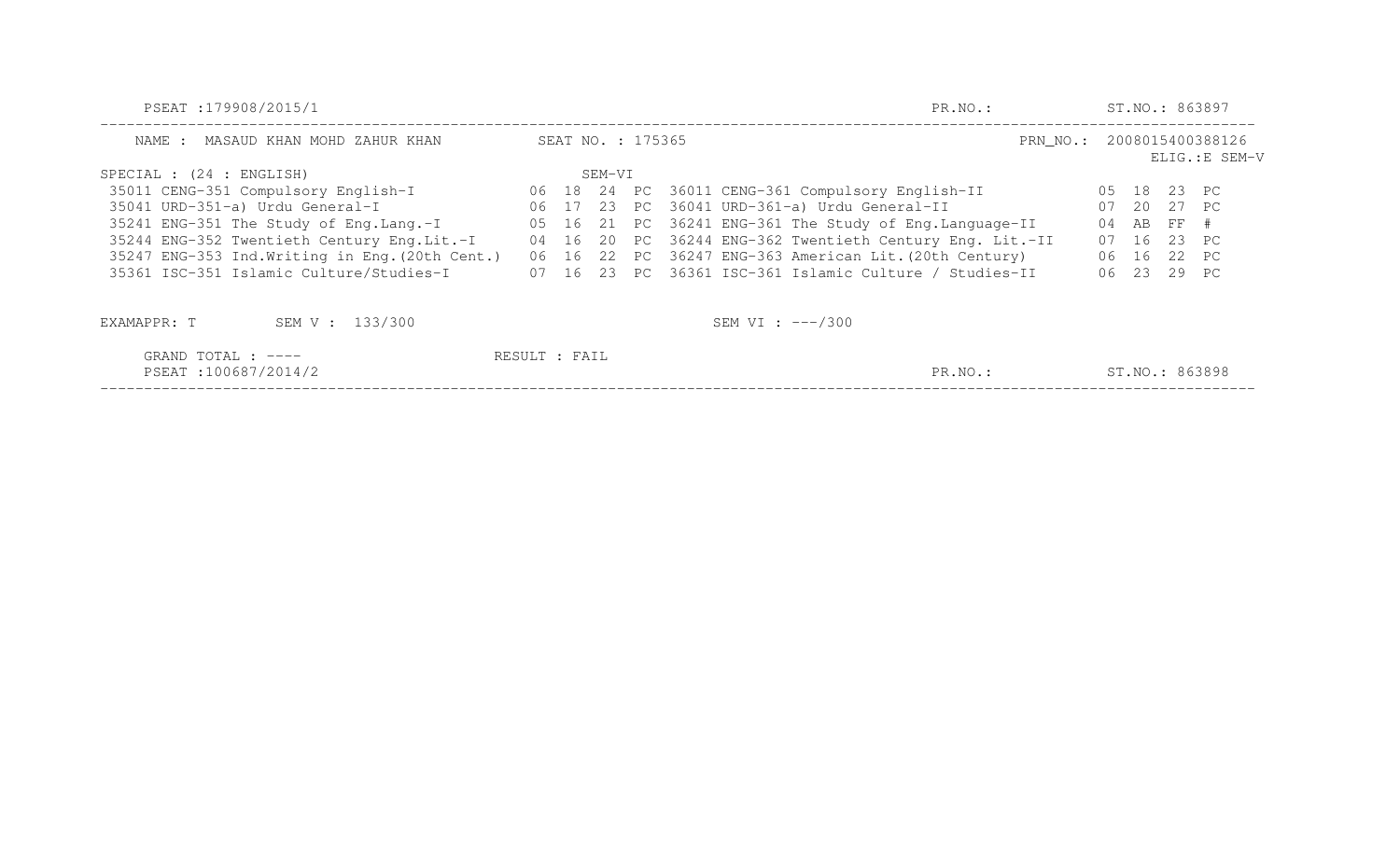| $COLL$ CODE : 100002                                       | PC CHEKC LIST T.Y.B.A. (HYBRID) (SEM-V&VI) EXAM.HELD IN OCT./NOV., 2015. Page No: 4 |                        | CNT CODE : 1000                             |
|------------------------------------------------------------|-------------------------------------------------------------------------------------|------------------------|---------------------------------------------|
|                                                            | MAX MIN TOT                                                                         |                        | MAX MIN INT EXT TOT                         |
| NAME : SAPAKALE RAHUL YUVRAJ (SEAT NO. : 175368            |                                                                                     |                        | PRN NO.: 2009015400412356<br>ELIG.: SEM-V   |
| SPECIAL : (28 : SOCIOLOGY)                                 |                                                                                     |                        |                                             |
| 30115 CENG351 Compulsory English-I AB 17 FF #              |                                                                                     |                        |                                             |
| 30215 MAR351 Wangmaya Prakarancha Abbahyas - Natak         |                                                                                     | $04$ AB FF #           |                                             |
| 32015 DEF351a Global Security-I 64 AB FF #                 |                                                                                     |                        |                                             |
| 32815 SOC351 Indian Society Struc. and Change-I 07 16 23 # |                                                                                     |                        |                                             |
| 32845 SOC352 Techniques of Sociological Research-I         |                                                                                     | $08$ 17 25 #           |                                             |
| 32885 SOC353b Industrial Sociology-I 08 21 29 #            |                                                                                     |                        |                                             |
| EXAMAPPR: T SEM V : ---/300                                |                                                                                     |                        |                                             |
| GRAND TOTAL : ---- The RESULT : FAIL<br>PSEAT: 10519/ 0/0  |                                                                                     | PR.NO.: ST.NO.: 863899 |                                             |
|                                                            |                                                                                     |                        |                                             |
| NAME : KOLI SANJAY NAMDEV SEAT NO. : 175371                |                                                                                     |                        | PRN NO.: 2008015400390303<br>ELIG.: E SEM-V |
| SPECIAL : (28 : SOCIOLOGY)                                 |                                                                                     |                        |                                             |
| 35011 CENG-351 Compulsory English-I 07 16 23 #             |                                                                                     |                        |                                             |
| 35021 MAR-351-a) Wang.Prak.Abbahyas-Natak 04 00 FF #       |                                                                                     |                        |                                             |
| 35111 POL-351-a) Western Pol. Thought-I 07 16 23 PC        |                                                                                     |                        |                                             |
| 35281 SOC-351 Indian Soc.Struc.and Change-I 07 20 27 PC    |                                                                                     |                        |                                             |
| 35284 SOC-352 Tech. of Soc. Research-I 06 16 22 PC         |                                                                                     |                        |                                             |
| 35287 SOC-353-a) Rular and Urban Soc.-I 07 20 27 PC        |                                                                                     |                        |                                             |
| EXAMAPPR: T SEM V: $---/300$                               |                                                                                     |                        |                                             |
| GRAND TOTAL : $---$                                        | RESULT : FAIL                                                                       |                        |                                             |
| PSEAT : 175507/2014/1                                      |                                                                                     | PR.NO.:                | ST. NO.: 863901                             |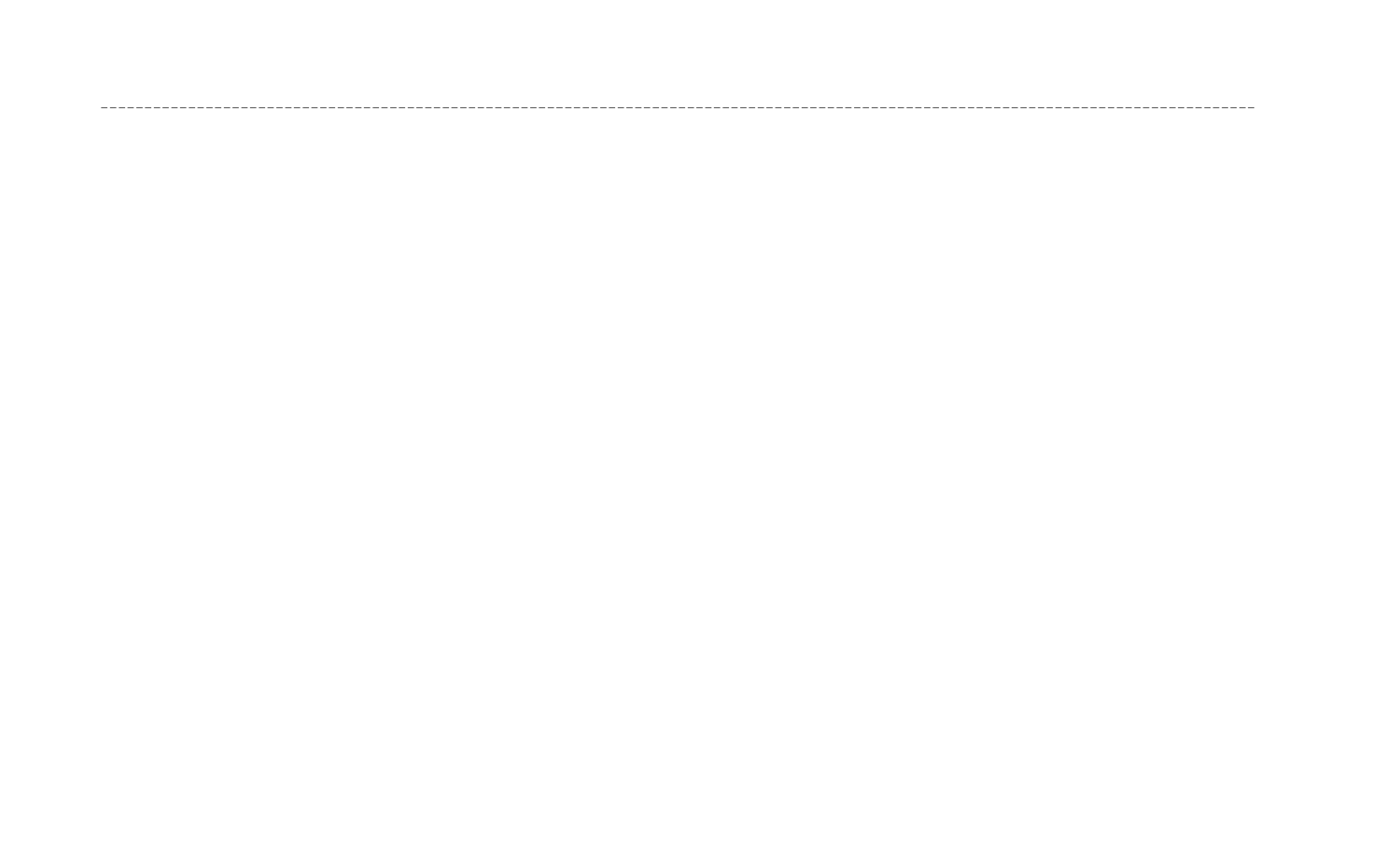| COLL_CODE: 100006 KRES'S ADV.SITARAM (BABANBHAU) A.BAHETI ARTS, COMMERCE&SCIENCE COLLEGE, JALGAON CNT_CODE: 1000                                                                                                                                                                                                                                                                                                                                                                                                                                                                                                                                             |                   |                                      |  |  |                                             |                              | Page No: 1 |          |           |                |
|--------------------------------------------------------------------------------------------------------------------------------------------------------------------------------------------------------------------------------------------------------------------------------------------------------------------------------------------------------------------------------------------------------------------------------------------------------------------------------------------------------------------------------------------------------------------------------------------------------------------------------------------------------------|-------------------|--------------------------------------|--|--|---------------------------------------------|------------------------------|------------|----------|-----------|----------------|
| MAX 10 40 50                                                                                                                                                                                                                                                                                                                                                                                                                                                                                                                                                                                                                                                 |                   | CA UA TOT                            |  |  | MIN 04 16 20                                | MAX 10 40 50<br>MIN 04 16 20 |            |          | CA UA TOT |                |
| NAME : PATIL JITENDRA THANSING                                                                                                                                                                                                                                                                                                                                                                                                                                                                                                                                                                                                                               | SEAT NO. : 175134 | PRN NO.: 61164295I<br>ELIG.: E SEM-V |  |  |                                             |                              |            |          |           |                |
| SPECIAL : (28 : SOCIOLOGY)<br>FECIAL : (28 : SOCIOLOGY)                SEM-VI<br>35011 CENG-351 Compulsory English-I        05 02 FF #  36011 CENG-361 Compulsory English-II        05 03 FF #                                                                                                                                                                                                                                                                                                                                                                                                                                                               |                   |                                      |  |  |                                             |                              |            |          |           |                |
| 35201 DEF-351-a) Global Security-I (26 33 PC 36201 DEF-361-a) Global Security-II (28 35 PC<br>35281 SOC-351 Indian Soc.Struc.and Change-I (25 18 23 PC 36281 SOC-361 Ind.Soc.Structure and Change-II (25 23 28 PC<br>35284 SOC-352 Tech. of Soc.Research-I 05 19 24 PC 36284 SOC-362 Tech. of Soc.Research-II 05 20 25 PC<br>35288 SOC-353-b) Industrial Sociology-I      05 19 24 # 36288 SOC-363-b) Industrial Sociology-II      06 19 25 PC<br>35051 HIN-351-a) Hindi Samanya-I        05 18 23 PC 36051 HIN-361-a) Hindi Samanya-II        06 23 29 #<br>EXAMAPPR: $T$ SEM V: $---/300$<br>GRAND TOTAL : ---- The RESULT : FAIL<br>PSEAT : 179923/2015/1 |                   |                                      |  |  | SEM VI : $---/300$                          |                              |            |          |           |                |
|                                                                                                                                                                                                                                                                                                                                                                                                                                                                                                                                                                                                                                                              |                   |                                      |  |  | PR.NO.: ST.NO.: 863904                      |                              |            |          |           |                |
| SPECIAL : (02 : MARATHI)                                                                                                                                                                                                                                                                                                                                                                                                                                                                                                                                                                                                                                     |                   |                                      |  |  |                                             | PRN_NO.: 61164228E           |            |          |           | ELIG.: E SEM-V |
| 35281 SOC-351 Indian Soc.Struc.and Change-I 06 26 32 PC 36281 SOC-361 Ind.Soc.Structure and Change-II<br>35024 MAR-352 Sahitya Vichar-I<br>35027 MAR-353 Samanya Bhasha Vidyan                   06  16  22  PC  36027 MAR-363 Paramparik Vyakaran                                                                                                                                                                                                                                                                                                                                                                                                           |                   |                                      |  |  | 08 17 25 PC 36024 MAR-362 Sahitya Vichar-II | 08 21 29 PC                  |            | 08 17 25 |           | PC             |

EXAMAPPR: T SEM V : 154/300 SEM SEM VI : ---/300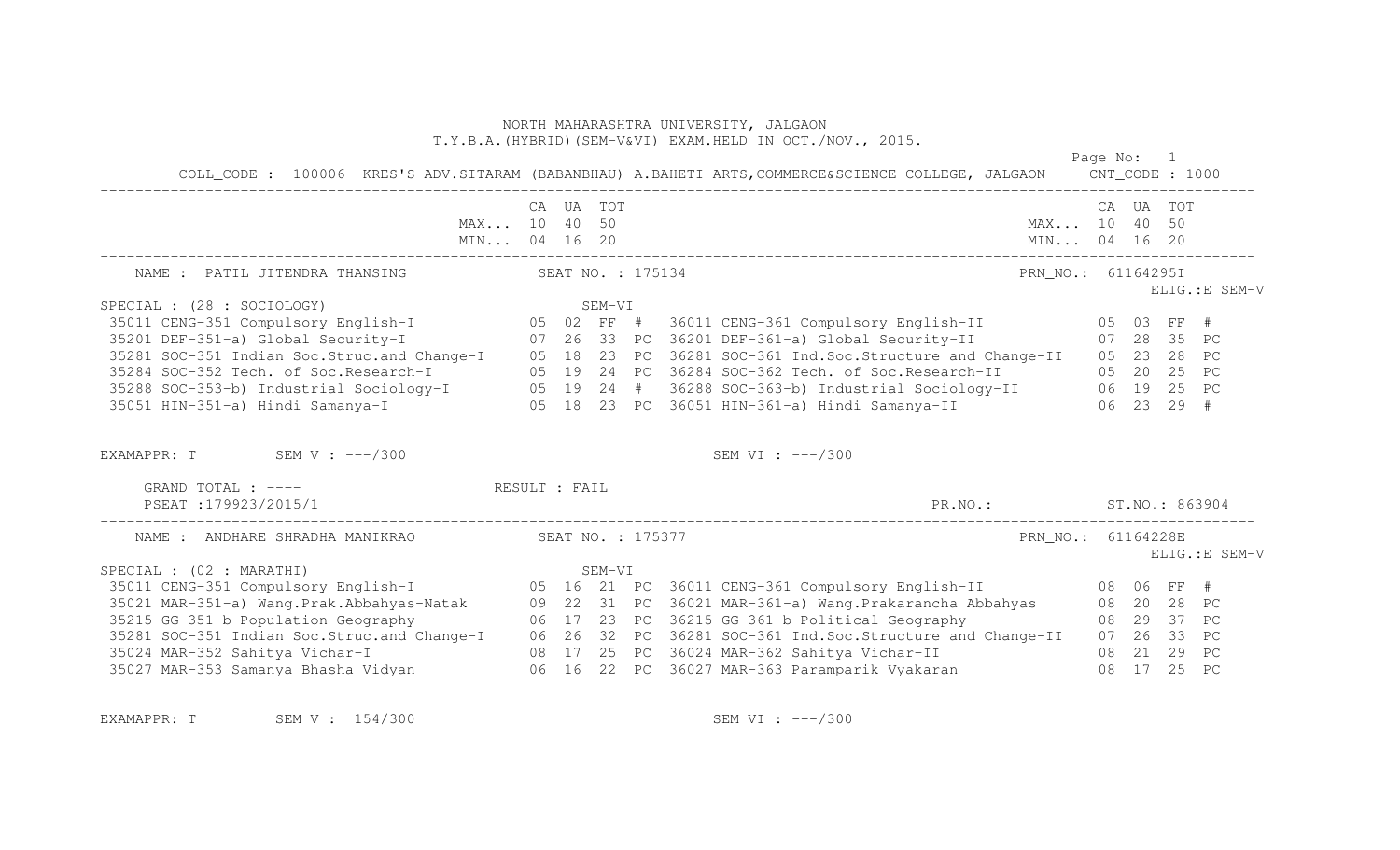| GRAND TOTAL : $---$<br>PSEAT:179920/2015/1    | RESULT : FAIL<br>PR.NO.: |                   |        |  |  |                                                          |                    | ST.NO.: 863905 |                |       |  |  |
|-----------------------------------------------|--------------------------|-------------------|--------|--|--|----------------------------------------------------------|--------------------|----------------|----------------|-------|--|--|
| NAME : PATIL SHYAMBALA BALU                   |                          | SEAT NO. : 175379 |        |  |  |                                                          | PRN NO.: 8F151228B | ELIG.:E SEM-V  |                |       |  |  |
| SPECIAL : (02 : MARATHI)                      |                          |                   | SEM-VI |  |  |                                                          |                    |                |                |       |  |  |
| 35011 CENG-351 Compulsory English-I           |                          |                   |        |  |  | 06 16 22 PC 36011 CENG-361 Compulsory English-II         |                    |                | 06 AB FF #     |       |  |  |
| 35201 DEF-351-a) Global Security-I            | 09                       |                   |        |  |  | 28 37 PC 36201 DEF-361-a) Global Security-II             | 09                 |                | 27 36 PC       |       |  |  |
| 35281 SOC-351 Indian Soc. Struc. and Change-I | 08                       |                   |        |  |  | 26 34 PC 36281 SOC-361 Ind. Soc. Structure and Change-II | 08                 | 20             | 28 PC          |       |  |  |
| 35021 MAR-351-a) Wang.Prak.Abbahyas-Natak     | 05                       |                   |        |  |  | 29 34 PC 36021 MAR-361-a) Wang.Prakarancha Abbahyas      | 08                 | 26             | 34 PC          |       |  |  |
| 35024 MAR-352 Sahitya Vichar-I                | 09                       |                   |        |  |  | 20 29 PC 36024 MAR-362 Sahitya Vichar-II                 | 09                 | 18             |                | 27 PC |  |  |
| 35027 MAR-353 Samanya Bhasha Vidyan           |                          |                   |        |  |  | 08 27 35 PC 36027 MAR-363 Paramparik Vyakaran            | 09                 | 17             |                | 26 PC |  |  |
| SEM V : 191/300<br>EXAMAPPR: T                |                          |                   |        |  |  | SEM VI : $---/300$                                       |                    |                |                |       |  |  |
| GRAND TOTAL : $---$<br>PSEAT : 179921/2015/1  | RESULT : FAIL            |                   |        |  |  | PR.NO.:                                                  |                    |                | ST.NO.: 863907 |       |  |  |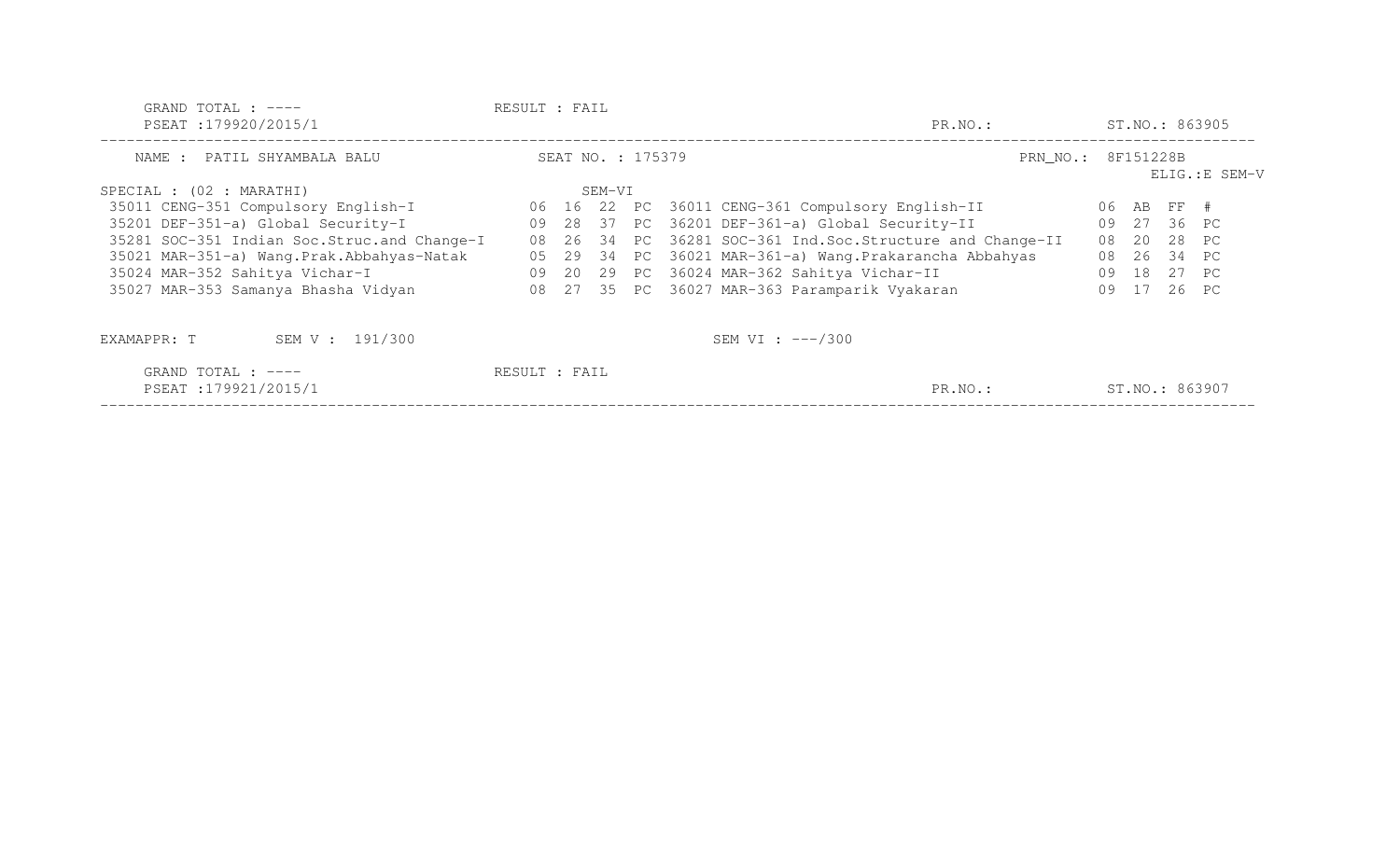| $COLL\_CODE: 100006$ | PC CHEKC LIST T.Y.B.A. (HYBRID) (SEM-V&VI) EXAM.HELD IN OCT./NOV., 2015. | Page No: 2<br>$CNT\_CODE$ : 1000 |
|----------------------|--------------------------------------------------------------------------|----------------------------------|
|                      | MAX MIN TOT                                                              | MAX MIN INT EXT TOT              |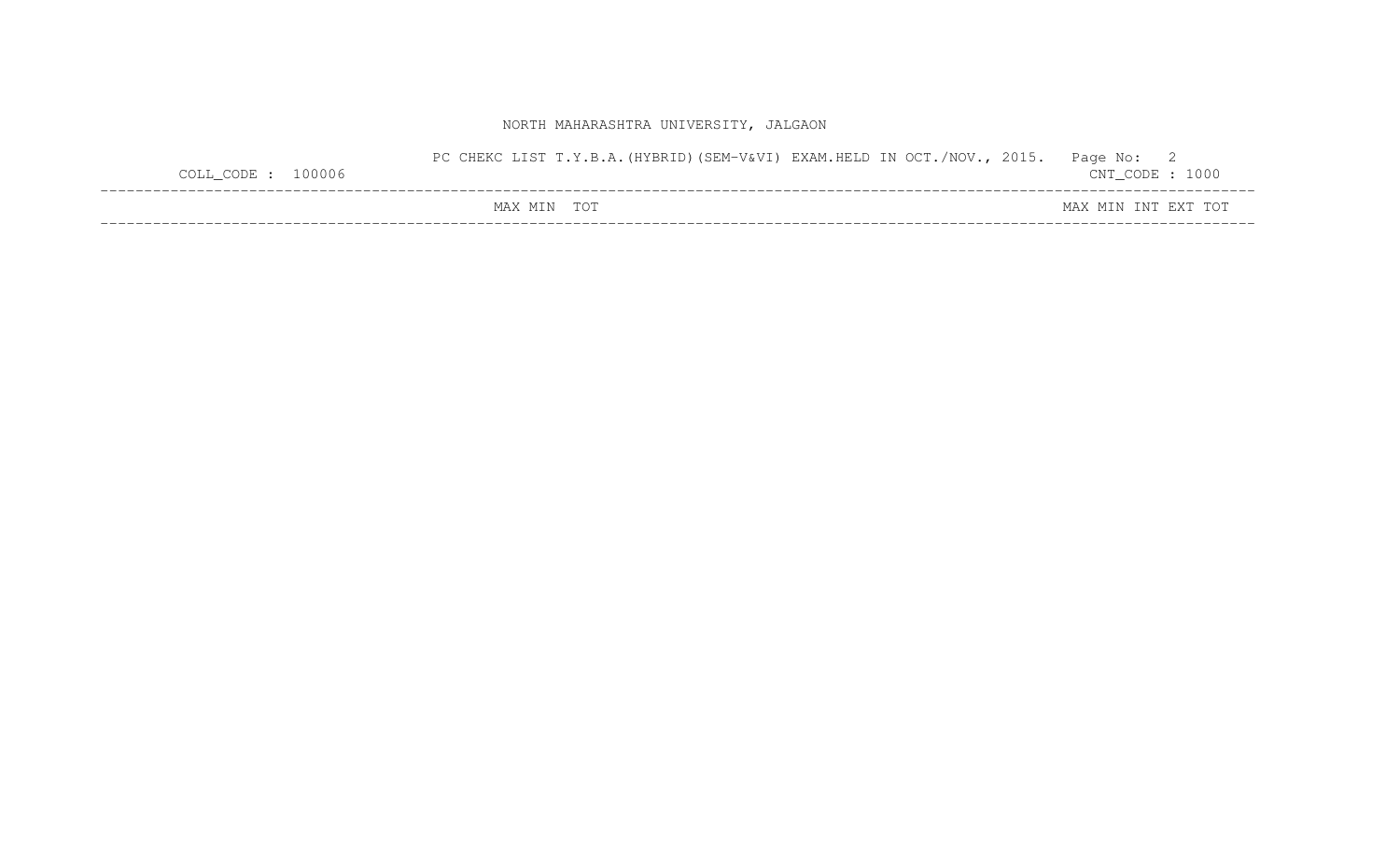|                                                                                                           | NORTH MAHARASHTRA UNIVERSITY, JALGAON<br>T.Y.B.A. (HYBRID) (SEM-V&VI) EXAM.HELD IN OCT./NOV., 2015.    |                        |                                             |
|-----------------------------------------------------------------------------------------------------------|--------------------------------------------------------------------------------------------------------|------------------------|---------------------------------------------|
|                                                                                                           | COLL_CODE: 110012 TES'S BHUSAWAL ARTS, SCIENCE & P.O.NAHATA COMMERCE COLLEGE, BHUSAWAL. CNT_CODE: 1102 |                        | Page No: 1                                  |
|                                                                                                           | CA UA TOT                                                                                              |                        |                                             |
|                                                                                                           | MAX 10 40 50<br>MIN 04 16 20                                                                           |                        |                                             |
| NAME : PATIL KANCHAN SHRIRANG SEAT NO. : 175139                                                           |                                                                                                        |                        | PRN NO.: 2009015400384586<br>ELIG.: E SEM-V |
| SPECIAL : (11 : POLITICAL SCIENCE)                                                                        |                                                                                                        |                        |                                             |
| 30115 CENG351 Compulsory English-I 07 18 25 #                                                             |                                                                                                        |                        |                                             |
| 31115 POL351a Personnel Administration and Management-I                                                   |                                                                                                        |                        | 09 28 37 #                                  |
| 31175 POL353 Modern Political Analysis-I 08 24 32 #                                                       |                                                                                                        |                        |                                             |
| 31145 POL352 Western Political Thought-I 09 27 36 #<br>31715 PSY351a Modern Applied Psychology 08 22 30 # |                                                                                                        |                        |                                             |
| 31215 HIS351 History of Modern World (1789-1900)06 16 22 #                                                |                                                                                                        |                        |                                             |
| EXAMAPPR: T SEM V: 182/300                                                                                |                                                                                                        |                        |                                             |
| GRAND TOTAL : ---- The RESULT : FAIL                                                                      |                                                                                                        |                        |                                             |
| PSEAT : 14158/2001/2                                                                                      |                                                                                                        | PR.NO.: ST.NO.: 863909 |                                             |
| NAME : PATIL MAMTA AMRUT SEAT NO. : 175383                                                                |                                                                                                        |                        | PRN NO.: 2009015400218907<br>ELIG.: SEM-V   |
| SPECIAL : (02 : MARATHI)                                                                                  |                                                                                                        |                        |                                             |
| 30115 CENG351 Compulsory English-I 08 16 24 #                                                             |                                                                                                        |                        |                                             |
| 30515 HIN351a Hindi Samanya-I (1897)<br>35215 GG-351-b Population Geography (1898) 17 25 #                |                                                                                                        |                        |                                             |
|                                                                                                           |                                                                                                        |                        |                                             |
| 30215 MAR351 Wangmaya Prakarancha Abbahyas - Natak                                                        |                                                                                                        |                        | 07 00 FF #                                  |
| 30245 MAR353 Adhunik Mar. Wangmaya cha Itihas 1920to1960-I                                                |                                                                                                        |                        | 08 24 32 #                                  |
| 30275 MAR354 Bhasha Vidyan-I (1997) 16 23 #                                                               |                                                                                                        |                        |                                             |

EXAMAPPR: T SEM V : ---/300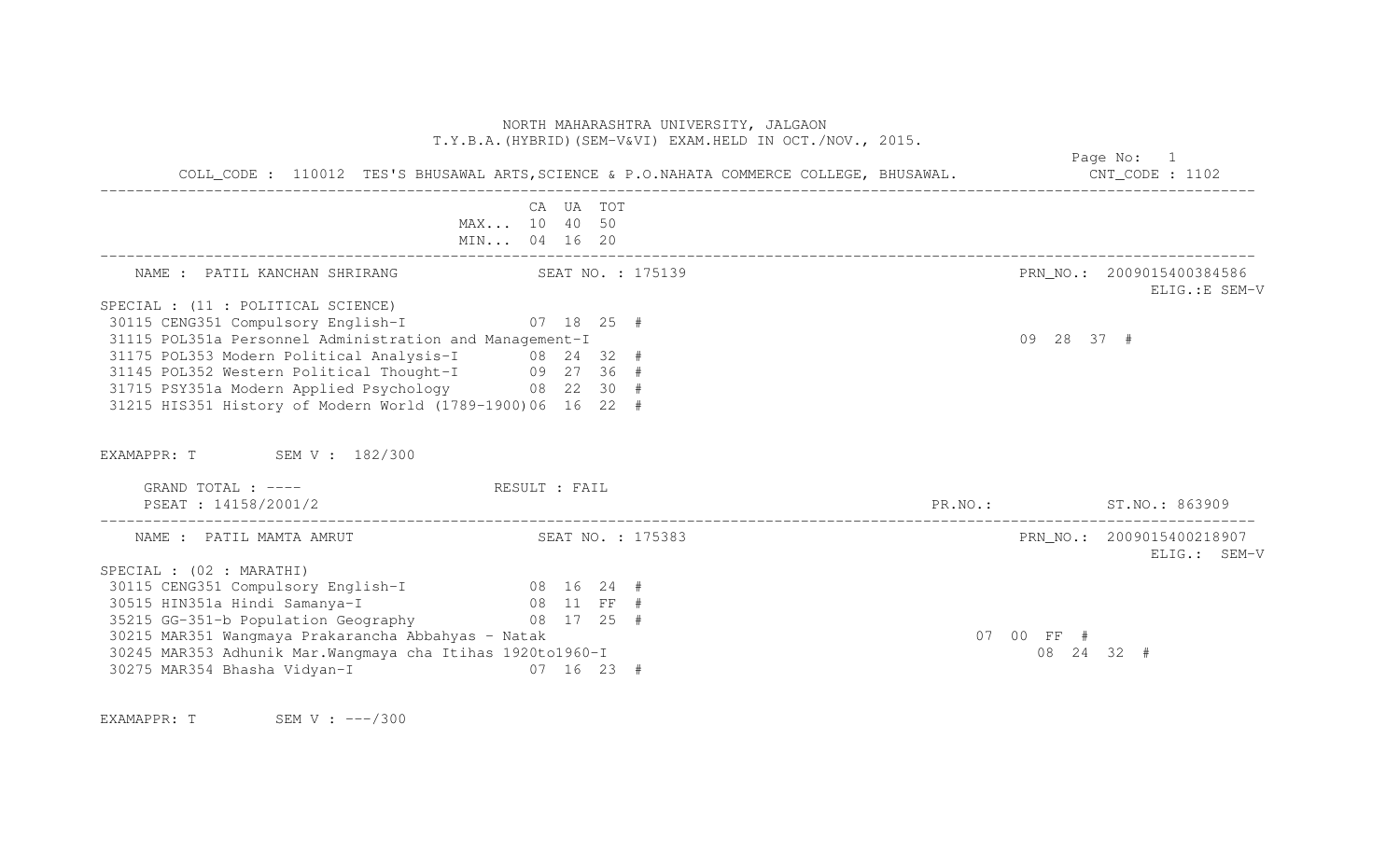| $---$                                                                                                                                |                      |  |
|--------------------------------------------------------------------------------------------------------------------------------------|----------------------|--|
| <b>A</b><br>- טבר<br>the contract of the contract of the contract of the contract of the contract of the contract of the contract of | $\overline{N}$<br>םת |  |
|                                                                                                                                      |                      |  |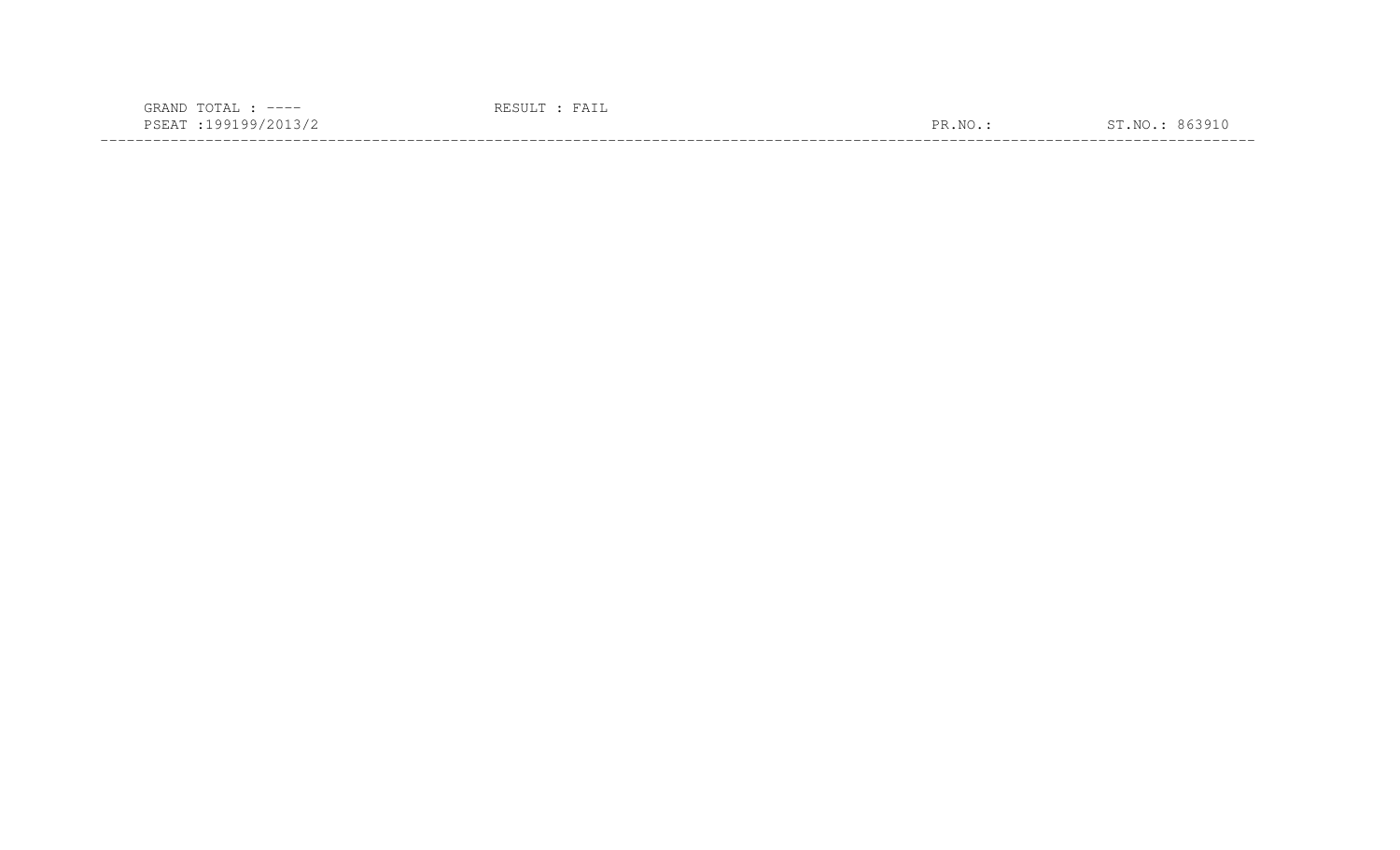|                                                                                                                        |               |           |                   | NORTH MAHARASHTRA UNIVERSITY, JALGAON<br>T.Y.B.A. (HYBRID) (SEM-V&VI) EXAM.HELD IN OCT./NOV., 2015. |                              |            |           |                |
|------------------------------------------------------------------------------------------------------------------------|---------------|-----------|-------------------|-----------------------------------------------------------------------------------------------------|------------------------------|------------|-----------|----------------|
| COLL_CODE : 110013 SSVPM'S SMT.P.K.KOTECHA MAHILA MAHAVIDYALAYA, BHUSAWAL.                                             |               |           |                   |                                                                                                     | $CNT\_CODE$ : 1102           | Page No: 1 |           |                |
| MAX 10 40 50<br>MIN 04 16 20                                                                                           |               | CA UA TOT |                   |                                                                                                     | MAX 10 40 50<br>MIN 04 16 20 |            | CA UA TOT |                |
| NAME : PATIL ASHA SURENDRA                                                                                             |               |           | SEAT NO. : 175386 |                                                                                                     | PRN_NO.: 71152208A           |            |           | ELIG.: E SEM-V |
| SPECIAL : (11 : POLITICAL SCIENCE) SEM-VI                                                                              |               |           |                   |                                                                                                     |                              |            |           |                |
| 35011 CENG-351 Compulsory English-I 66 16 22 PC 36011 CENG-361 Compulsory English-II 67 10 FF #                        |               |           |                   |                                                                                                     |                              |            |           |                |
| 35051 HIN-351-a) Hindi Samanya-I (1980) 19828 PC 36051 HIN-361-a) Hindi Samanya-II (1980) 2382 PC                      |               |           |                   |                                                                                                     |                              |            |           |                |
| 35111 POL-351-a) Western Pol. Thought-I (8 10 FF # 36111 POL-361-a) Western Political Thought-II (85 22 27 #           |               |           |                   |                                                                                                     |                              |            |           |                |
| 35101 ECO-351 Indian Economy Since 1980-III 08 20 28 PC 36101 ECO-361 In Indian Economy Since 1980-IV 08 24 32 PC      |               |           |                   |                                                                                                     |                              |            |           |                |
| 35104 ECO-352-a) Public Finance and Policies-I 07 16 23 PC 36104 ECO-362-a) Public Finance and Policies-II 07 19 26 PC |               |           |                   |                                                                                                     |                              |            |           |                |
| 35107 ECO-353-a) Int.Trade & Practices-I 08 16 24 PC 36107 ECO-363-a) International Trade & Prac.-II 08 16 24 PC       |               |           |                   |                                                                                                     |                              |            |           |                |
| SEM V : $---/300$<br>EXAMAPPR: T                                                                                       |               |           |                   | SEM VI : $---/300$                                                                                  |                              |            |           |                |
| GRAND TOTAL : $---$                                                                                                    | RESULT : FAIL |           |                   |                                                                                                     |                              |            |           |                |

| 180238/2015/1<br>PSEAT<br>∸ ∪⊥⊥⊥⊥<br>the contract of the contract of the contract of the contract of the contract of the contract of the contract of | PR.NO | 863912<br>$\sim$ $\sim$<br>ST.NO.: |
|------------------------------------------------------------------------------------------------------------------------------------------------------|-------|------------------------------------|
|                                                                                                                                                      |       |                                    |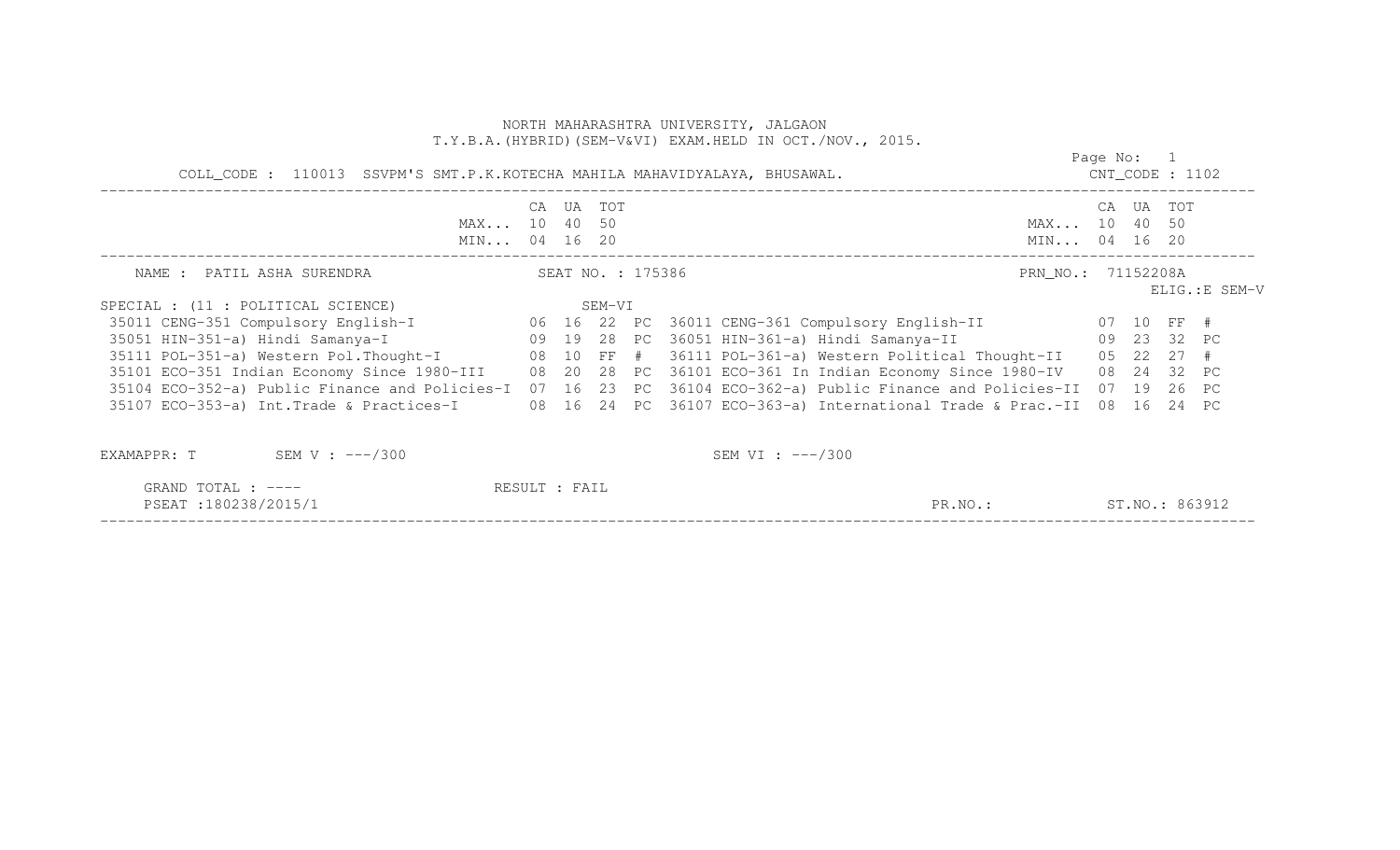|                                                                                 |           |        |                   | NORTH MAHARASHTRA UNIVERSITY, JALGAON<br>T.Y.B.A. (HYBRID) (SEM-V&VI) EXAM.HELD IN OCT./NOV., 2015.    |                                  |                |                |
|---------------------------------------------------------------------------------|-----------|--------|-------------------|--------------------------------------------------------------------------------------------------------|----------------------------------|----------------|----------------|
| COLL_CODE : 110015 JDMVP CO-OP S'S ARTS, COMMERCE & SCIENCE COLLEGE, VARANGAON. |           |        |                   |                                                                                                        | Page No: 1<br>$CNT\_CODE$ : 1103 |                |                |
| MAX 10 40 50<br>MIN 04 16 20                                                    | CA UA TOT |        |                   | MAX 10 40 50<br>MIN 04 16 20                                                                           | CA                               | UA TOT         |                |
| NAME : MALI POONAM RAVINDRA                                                     |           |        | SEAT NO. : 175150 | PRN_NO.: 71152390C                                                                                     |                                  |                |                |
| SPECIAL : $(05 : HINDI)$                                                        |           | SEM-VI |                   |                                                                                                        |                                  |                | ELIG.: E SEM-V |
|                                                                                 |           |        |                   | 35011 CENG-351 Compulsory English-I 68 10 FF # 36011 CENG-361 Compulsory English-II 66 00 FF #         |                                  |                |                |
|                                                                                 |           |        |                   | 35021 MAR-351-a) Wang.Prak.Abbahyas-Natak 66 29 35 PC 36021 MAR-361-a) Wang.Prakarancha Abbahyas       |                                  | 05 26 31 PC    |                |
|                                                                                 |           |        |                   | 35111 POL-351-a) Western Pol. Thought-I 05 19 24 PC 36111 POL-361-a) Western Political Thought-II      |                                  | 04 16 20 PC    |                |
|                                                                                 |           |        |                   | 35054 HIN-352 Hindi Sahitya ka Etihas-I           07 18 25 PC 36054 HIN-362 Hindi Sahitya ka Etihas-II |                                  | 06 16 22 PC    |                |
|                                                                                 |           |        |                   | 35057 HIN-353 Bhasha Vidyan Tatha Rashtra. 08 26 34 PC 36057 HIN-363 Bhasha Vidyan Tatha Rashtra.      |                                  | $07$ 18 25 #   |                |
| 35051 HIN-351-a) Hindi Samanya-I                                                |           |        |                   |                                                                                                        |                                  | 08  20  28  PC |                |
| SEM V : $---/300$<br>EXAMAPPR: T                                                |           |        |                   | SEM VI : $---/300$                                                                                     |                                  |                |                |

| $\cdot$ $\sim$ $\sim$ $\sim$ $\sim$<br>GRAND<br>$\Delta$<br>$---$<br>∸∽                                                                                             | ▵<br>____                                                   |                              |                           |
|---------------------------------------------------------------------------------------------------------------------------------------------------------------------|-------------------------------------------------------------|------------------------------|---------------------------|
| $- - - - -$<br>וי הים כד<br>--<br>. ר<br>◡∸<br>.<br>the contract of the contract of the contract of the contract of the contract of the contract of the contract of |                                                             | R פ<br>$\lambda$ $\tau$<br>. | NG)<br>$\sim$ $\sim$<br>. |
| ___________________<br>_ _ _ _ _ _ _                                                                                                                                | ______________________<br>_______<br>______________________ | ______________________       | ___________________       |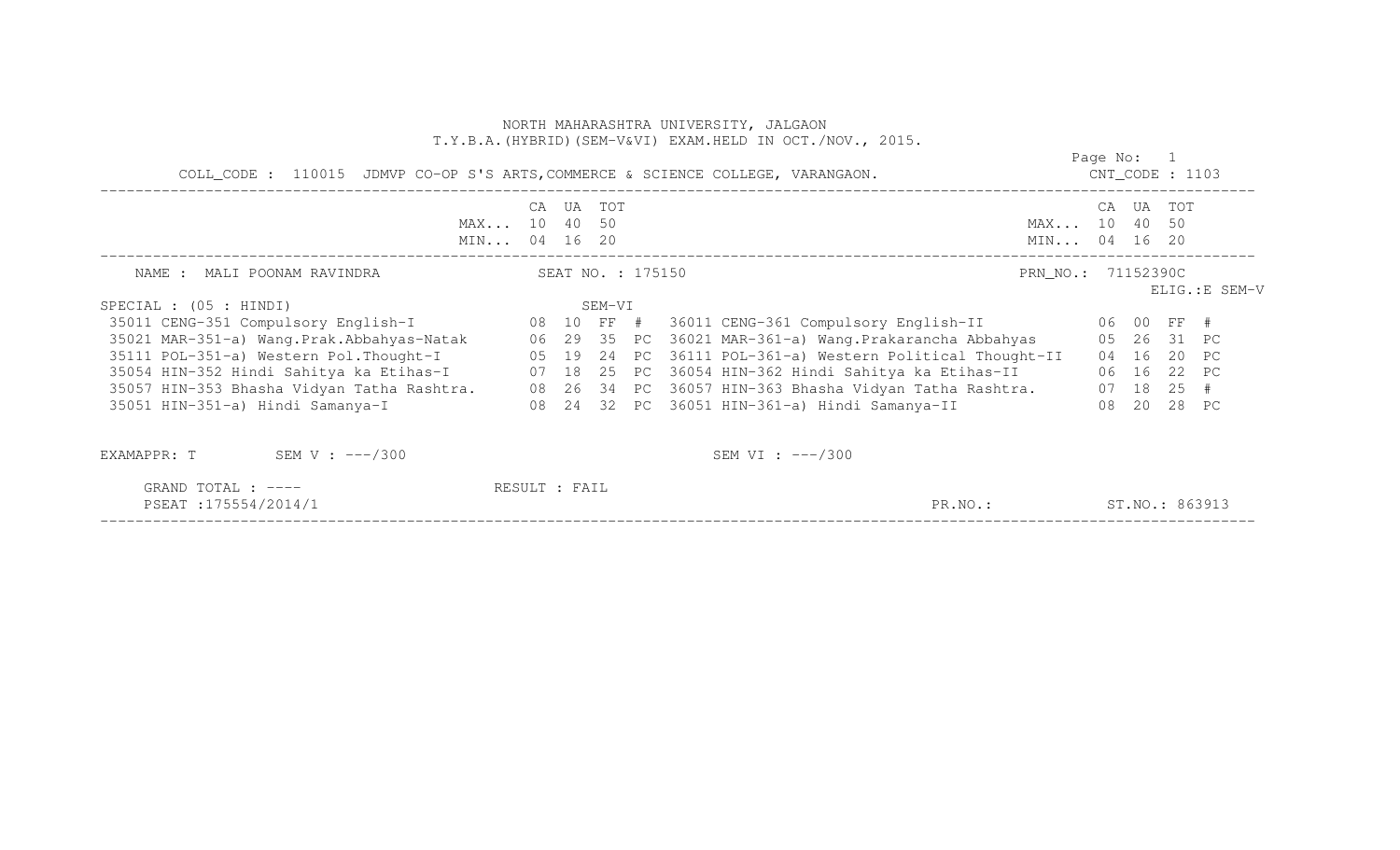| COLL_CODE : 110016 TBSCES LTD.BODWAD'S ARTS, COMMERCE & SCIENCE COLLEGE, BODWAD. | Page No: 1<br>$CNT\_CODE$ : 1104          |                                           |
|----------------------------------------------------------------------------------|-------------------------------------------|-------------------------------------------|
|                                                                                  | CA UA TOT<br>MAX 10 40 50<br>MIN 04 16 20 |                                           |
| NAME : GADHE SHUBHANGI DAMODAR SEAT NO. : 175153                                 |                                           | PRN_NO.: 2009015400031306<br>ELIG.: SEM-V |
| $SPECIAL$ : (05 : HINDI)                                                         |                                           |                                           |
| 35011 CENG-351 Compulsory English-I 04 16 20 #                                   |                                           |                                           |
| 35051 HIN-351-a) Hindi Samanya-I                                                 | 04 28 32 PC                               |                                           |
| 35101 ECO-351 Indian Economy Since 1980-III 04 AB FF #                           |                                           |                                           |
| 35171 PSY-351-a) Applied Psychology                                              | 04 29 33 PC                               |                                           |
| 35054 HIN-352 Hindi Sahitya ka Etihas-I 04 25 29 #                               |                                           |                                           |
| 35057 HIN-353 Bhasha Vidyan Tatha Rashtra. 04 20 24 PC                           |                                           |                                           |
| EXAMAPPR: $T$ SEM V : $---/300$                                                  |                                           |                                           |
| GRAND TOTAL : ----<br>PSEAT:100092/2014/2                                        | RESULT : FAIL                             | ST.NO.: 863915<br>$PR. NO.$ :             |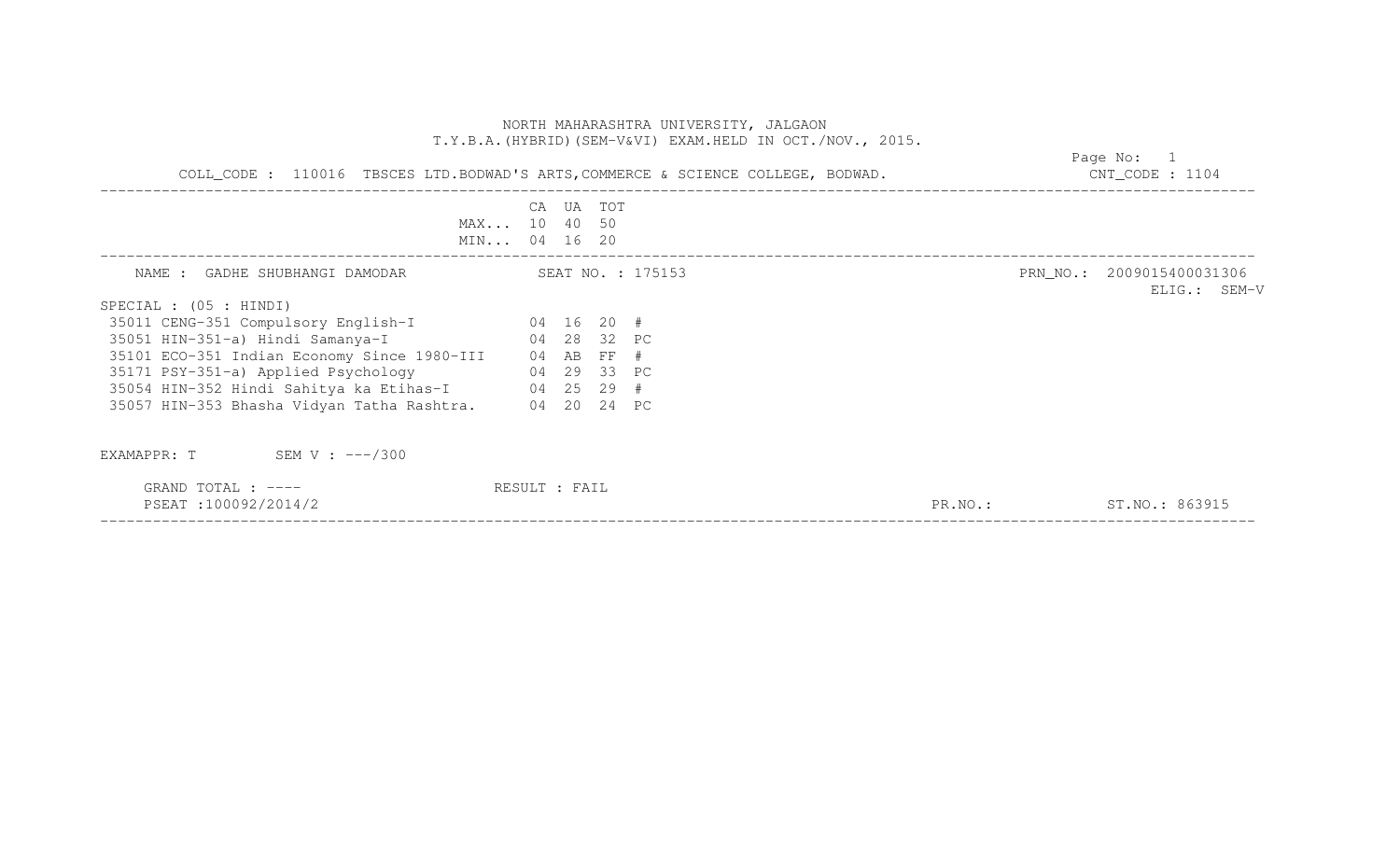| COLL_CODE : 120017 KES'S PRATAP COLLEGE, AMALNER.                                                                                                                                                                                          |                           |        |                   |                                                        | Page No: 1 |  |                                             |
|--------------------------------------------------------------------------------------------------------------------------------------------------------------------------------------------------------------------------------------------|---------------------------|--------|-------------------|--------------------------------------------------------|------------|--|---------------------------------------------|
|                                                                                                                                                                                                                                            | CA UA TOT<br>MAX 10 40 50 |        |                   | MAX 10 40 50                                           | CA UA TOT  |  |                                             |
| NAME : NERKAR JOSNA KAILAS                                                                                                                                                                                                                 |                           |        | SEAT NO. : 175154 |                                                        |            |  | PRN NO.: 2009015400297945<br>ELIG.: E SEM-V |
| SPECIAL : (02 : MARATHI)                                                                                                                                                                                                                   |                           |        |                   |                                                        |            |  |                                             |
|                                                                                                                                                                                                                                            |                           |        |                   |                                                        |            |  |                                             |
|                                                                                                                                                                                                                                            |                           |        |                   |                                                        |            |  |                                             |
|                                                                                                                                                                                                                                            |                           |        |                   |                                                        |            |  |                                             |
|                                                                                                                                                                                                                                            |                           |        |                   |                                                        |            |  |                                             |
|                                                                                                                                                                                                                                            |                           |        |                   |                                                        |            |  |                                             |
| SPECIAL: (02: MARATHI)<br>35011 CENG-351 Compulsory English-I<br>35011 CENG-351 Compulsory English-I<br>35021 HIS-351 History of Modern Europe<br>35021 HIN-351-a) Hindi Samanya-I<br>35021 MAR-351-a) Wang.Prak.Abbahyas-Natak<br>35022 M |                           |        |                   |                                                        |            |  |                                             |
| EXAMAPPR: T SEM V : $---/300$                                                                                                                                                                                                              |                           |        |                   | SEM VI : $---/300$                                     |            |  |                                             |
| GRAND TOTAL : ---- The RESULT : FAIL<br>PSEAT : 72640/ 0/0                                                                                                                                                                                 |                           |        |                   | PR.NO.: ST.NO.: 863919                                 |            |  |                                             |
| NAME : CHAUDHARI SAGAR PRAKASH SEAT NO. : 175396                                                                                                                                                                                           |                           |        |                   |                                                        |            |  | PRN NO.: 2009015400297044<br>ELIG.: E SEM-V |
| SPECIAL : (15 : GEOGRAPHY)                                                                                                                                                                                                                 |                           | SEM-VI |                   |                                                        |            |  |                                             |
| 35011 CENG-351 Compulsory English-I<br>35111 POL-351 Compulsory English-I (07 23 30 PC 36111 POL-361 Compulsory English-II (07 16 23 PC<br>35111 POL-351-a) Western Polithought-I (07 23 30 PC 36111 POL-361-a) Western Political T        |                           |        |                   |                                                        |            |  |                                             |
|                                                                                                                                                                                                                                            |                           |        |                   |                                                        |            |  |                                             |
| 35121 HIS-351 History of Modern Europe 607 19 26 PC 36121 HIS-361 History of Modern Europe 605 18 23 PC                                                                                                                                    |                           |        |                   |                                                        |            |  |                                             |
| 35151 GG-351-a) Population Geography-I 07 23 30 PC 36151 GG-361-a) Population Geography-II 07 24 31 PC                                                                                                                                     |                           |        |                   |                                                        |            |  |                                             |
| 35154 GG-352-a) Geography of Disaster Mgt-I 07 26 33 PC 36154 GG-362-a) Geography of Disaster Mgt.-II 06 22 28 PC                                                                                                                          |                           |        |                   |                                                        |            |  |                                             |
|                                                                                                                                                                                                                                            |                           |        |                   | @36157 GG-363 Practical Geography (Annual) 14 54 68 PC |            |  |                                             |
|                                                                                                                                                                                                                                            |                           |        |                   | $(0 \rightarrow CA-08/20, UA-32/80)$                   |            |  |                                             |

EXAMAPPR: T SEM V : ---/250 SEM SEM VI : 200/350

 $(\text{e} \rightarrow \text{CA-08/20}, \text{UA-32/80})$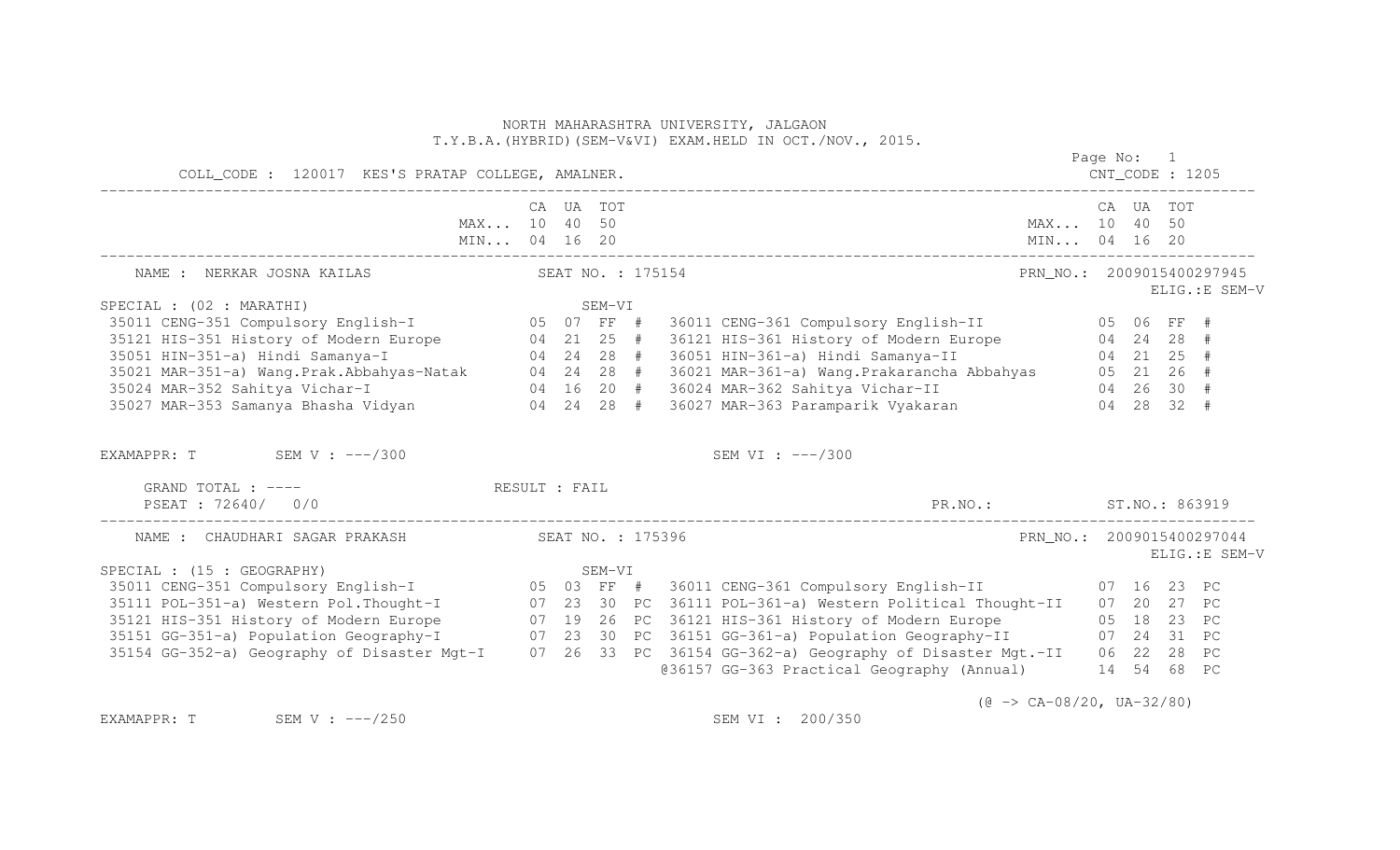| -----                                                                                                                                |  |  |
|--------------------------------------------------------------------------------------------------------------------------------------|--|--|
| $\lambda$<br>- ~-<br>the contract of the contract of the contract of the contract of the contract of the contract of the contract of |  |  |
|                                                                                                                                      |  |  |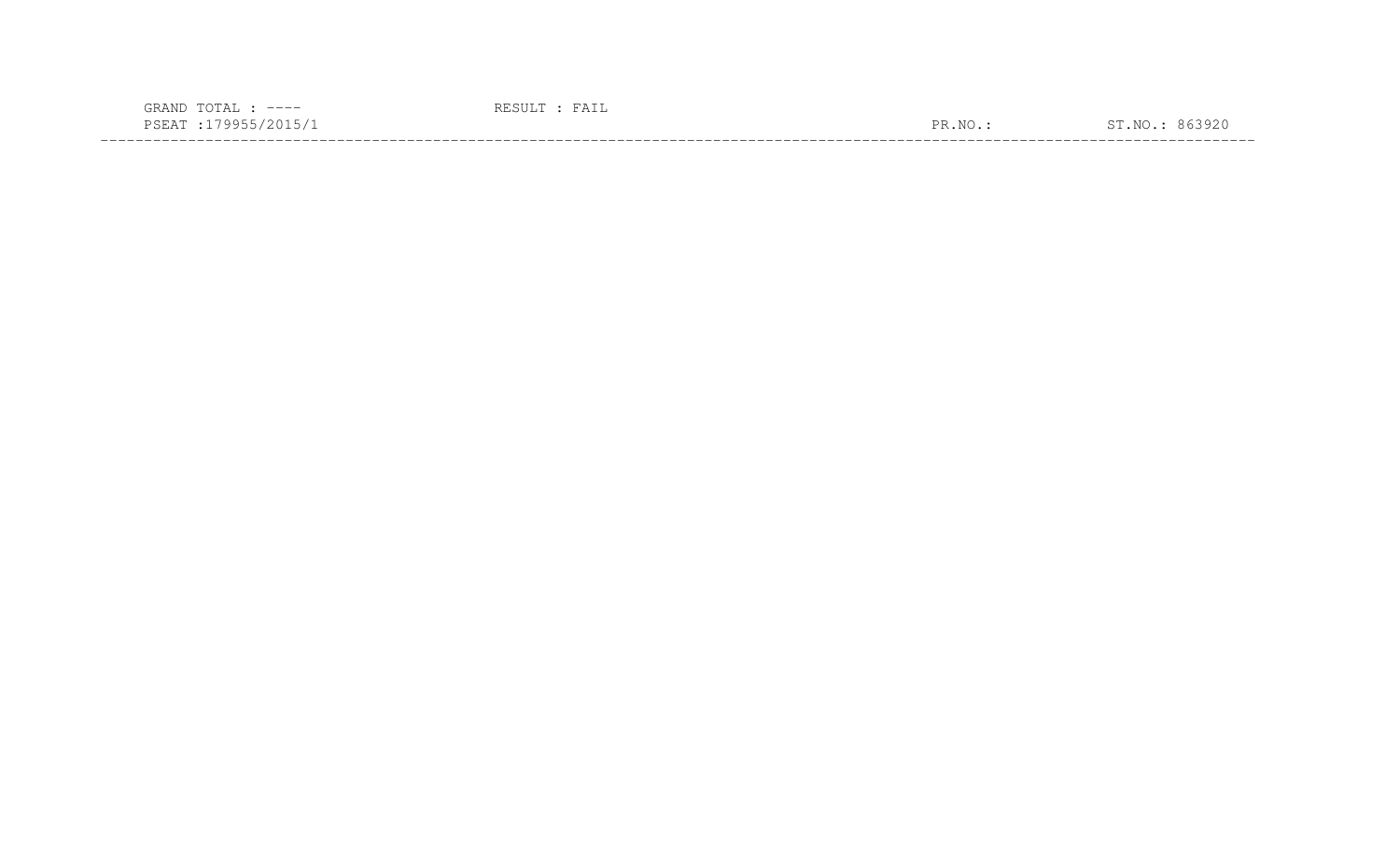| COLL_CODE : 120068 DMESS'S ARTS & SCIENCE COLLEGE, AMALNER                                                                                                                                                                                 |  |                   |  |  |                                                        |                                           | Page No: 1<br>$CNT\_CODE$ : 1205 |  |                |  |  |  |
|--------------------------------------------------------------------------------------------------------------------------------------------------------------------------------------------------------------------------------------------|--|-------------------|--|--|--------------------------------------------------------|-------------------------------------------|----------------------------------|--|----------------|--|--|--|
| MAX 10 40 50<br>MIN 04 16 20                                                                                                                                                                                                               |  | CA UA TOT         |  |  |                                                        |                                           |                                  |  |                |  |  |  |
| NAME : WADILE ARVIND NAMDEV SEAT NO. : 175400                                                                                                                                                                                              |  |                   |  |  |                                                        | PRN_NO.: 2009015400444412                 |                                  |  | ELIG.: E SEM-V |  |  |  |
| SPECIAL : (11 : POLITICAL SCIENCE)                                                                                                                                                                                                         |  |                   |  |  |                                                        |                                           |                                  |  |                |  |  |  |
| 30115 CENG351 Compulsory English-I 06 23 29 #                                                                                                                                                                                              |  |                   |  |  |                                                        |                                           |                                  |  |                |  |  |  |
| 35115 GG-351-a Agriculture Geography 66 26 32 #                                                                                                                                                                                            |  |                   |  |  |                                                        |                                           |                                  |  |                |  |  |  |
| 31215 HIS351 History of Modern World (1789-1900) 07 27 34 #                                                                                                                                                                                |  |                   |  |  |                                                        |                                           |                                  |  |                |  |  |  |
| 31115 POL351a Personnel Administration and Management-I                                                                                                                                                                                    |  |                   |  |  |                                                        | 08 22 30 #                                |                                  |  |                |  |  |  |
| 31145 POL352 Western Political Thought-I 09 23 32 #<br>31175 POL353 Modern Political Analysis-I 09 26 35 #                                                                                                                                 |  |                   |  |  |                                                        |                                           |                                  |  |                |  |  |  |
|                                                                                                                                                                                                                                            |  |                   |  |  |                                                        |                                           |                                  |  |                |  |  |  |
| EXAMAPPR: T SEM V : 192/300<br>GRAND TOTAL : ---- The RESULT : FAIL                                                                                                                                                                        |  |                   |  |  |                                                        |                                           |                                  |  |                |  |  |  |
| PSEAT : 12141/2011/1                                                                                                                                                                                                                       |  |                   |  |  | PR. NO.: ST. NO.: 863923                               |                                           |                                  |  |                |  |  |  |
| NAME : PATIL DEVENDRA BHARATRAO                                                                                                                                                                                                            |  | SEAT NO. : 175403 |  |  |                                                        | PRN_NO.: 51177419J                        |                                  |  |                |  |  |  |
| SPECIAL : (15 : GEOGRAPHY)                                                                                                                                                                                                                 |  |                   |  |  |                                                        |                                           |                                  |  |                |  |  |  |
|                                                                                                                                                                                                                                            |  |                   |  |  |                                                        |                                           |                                  |  |                |  |  |  |
|                                                                                                                                                                                                                                            |  |                   |  |  |                                                        |                                           |                                  |  |                |  |  |  |
|                                                                                                                                                                                                                                            |  |                   |  |  |                                                        |                                           |                                  |  |                |  |  |  |
|                                                                                                                                                                                                                                            |  |                   |  |  |                                                        |                                           |                                  |  |                |  |  |  |
| SEM-VI<br>35011 CENG-351 Compulsory English-I<br>35011 CENG-351 Compulsory English-I<br>35022 MAR-351-b) Upyogit Marathi-I<br>35201 DEF-351-a) Global Security-I<br>35121 HIS-351 History of Modern Europe<br>35121 HIS-351 History of Mod |  |                   |  |  | @36157 GG-363 Practical Geography (Annual) 13 50 63 PC |                                           |                                  |  |                |  |  |  |
| EXAMAPPR: T SEM V : $---/250$                                                                                                                                                                                                              |  |                   |  |  | SEM VI : 194/350                                       | $(\theta \rightarrow CA-08/20, UA-32/80)$ |                                  |  | ELIG.: SEM-V   |  |  |  |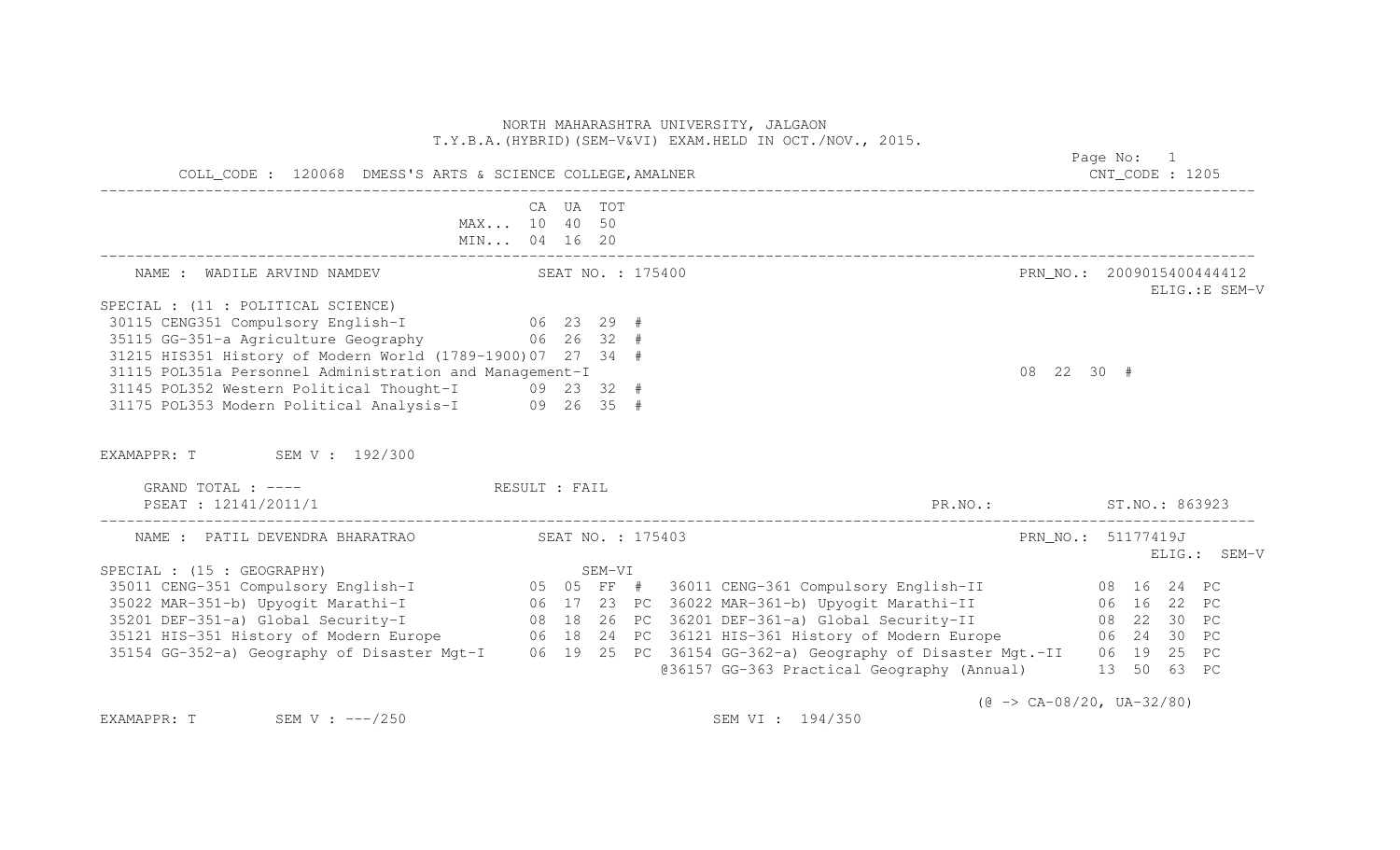| $---$                                                                                                           |                      |  |
|-----------------------------------------------------------------------------------------------------------------|----------------------|--|
| the contract of the contract of the contract of the contract of the contract of the contract of the contract of | $\overline{N}$<br>םת |  |
|                                                                                                                 |                      |  |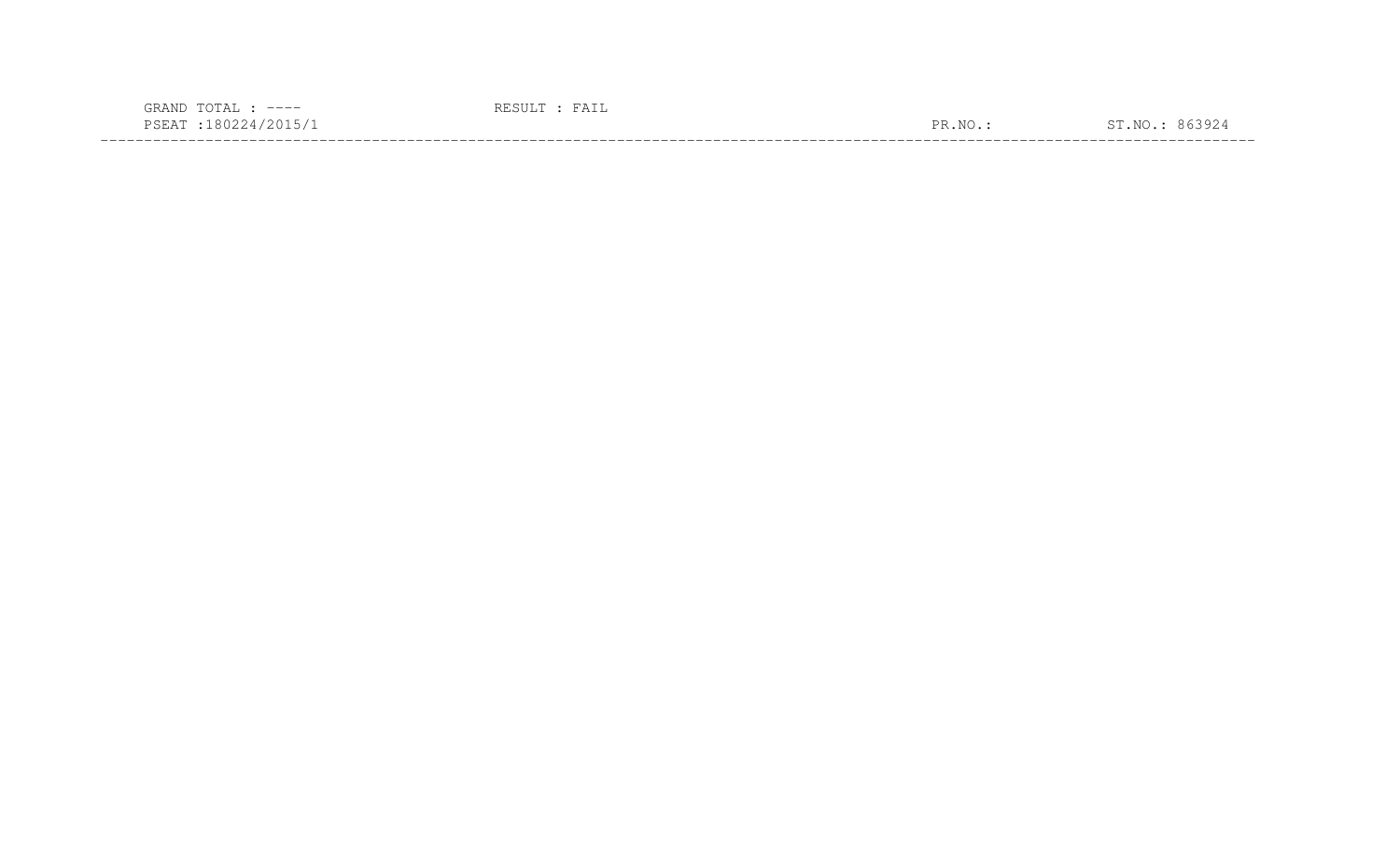# T.Y.B.A.(HYBRID)(SEM-V&VI) EXAM.HELD IN OCT./NOV., 2015. Page No: 1 COLL\_CODE : 130020 CES'S BP.ARTS,SMA.SCIENCE & KKC.COMMERCE COLLEGE, CHALISGAON. CNT\_CODE : 1306 ------------------------------------------------------------------------------------------------------------------------------------ CA UA TOT CA UA TOT MAX... 10 40 50 MAX... 10 40 50 MIN... 04 16 20 MIN... 04 16 20 MIN... 04 16 20 ------------------------------------------------------------------------------------------------------------------------------------ NAME : PAGARE SHATABDI VIJAY SEAT NO. : 175165 PRN\_NO. : 2008015400133545 ELIG.:E SEM-V SEM-VI<br>35011 CENG-351 Compulsory English-I (16 23 PC 36011 CENG-361 Compulsory English-II (17 16 23 PC<br>35021 MAR-351-a) Wang.Prak.Abbahyas-Natak (17 27 34 PC 36021 MAR-361-a) Wang.Prakarancha Abbahyas (17 30 37 PC<br>35221 ED 35241 ENG-351 The Study of Eng.Lang.-I 07 AB FF # 36241 ENG-361 The Study of Eng.Language-II 05 AB FF # 35244 ENG-352 Twentieth Century Eng.Lit.-I 07 16 23 PC 36244 ENG-362 Twentieth Century Eng. Lit.-II 07 AB FF # 35247 ENG-353 Ind.Writing in Eng.(20th Cent.) 05 18 23 PC 36247 ENG-363 American Lit.(20th Century) 05 AB FF # EXAMAPPR: T SEM V : ---/300 SEM VI : ---/300 GRAND TOTAL : ---- RESULT : FAIL PSEAT :173836/2013/1 PR.NO.: ST.NO.: 863926 ------------------------------------------------------------------------------------------------------------------------------------ NAME : DESHMUKH SONALI JAGANRAO SEAT NO. : 175406 PRN\_NO.: 2008015400133313 ELIG.: SEM-V enter and the second second second second second second second second second second second second second second second second second second second second second second second second second second second second second secon SEM-VI<br>
SEM-VI 35011 CENG-351 Compulsory English-T<br>
35011 CENG-351 Compulsory English-T<br>
35021 EDU-351-a) Weatern Pol.Thought-T<br>
35221 EDU-351-a) Weatern Pol.Thought-T<br>
35221 EDU-351 Advanced Course in Edu.-T<br>
35021 MAR-35

NORTH MAHARASHTRA UNIVERSITY, JALGAON

EXAMAPPR: T SEM V : ---/300 SEM VI : ---/300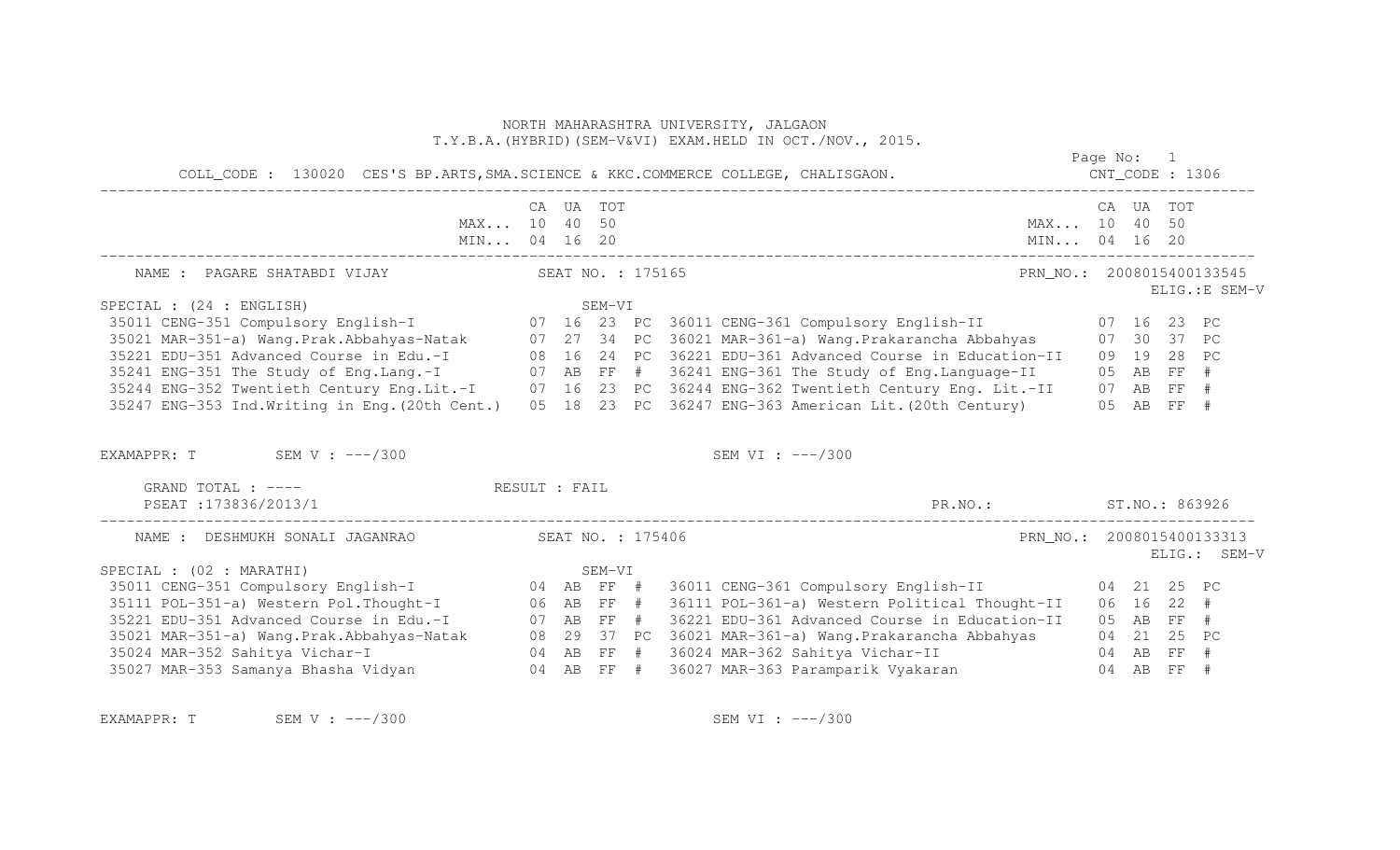| $\cap$<br>GRAND<br>$---$                                                                                                          | $A \perp L$ |                                         |    |
|-----------------------------------------------------------------------------------------------------------------------------------|-------------|-----------------------------------------|----|
| PSEA.<br>4046.<br>the contract of the contract of the contract of the contract of the contract of the contract of the contract of |             | PR.<br>እፐ $\curvearrowright$<br>$\cdot$ | Νſ |
|                                                                                                                                   |             |                                         |    |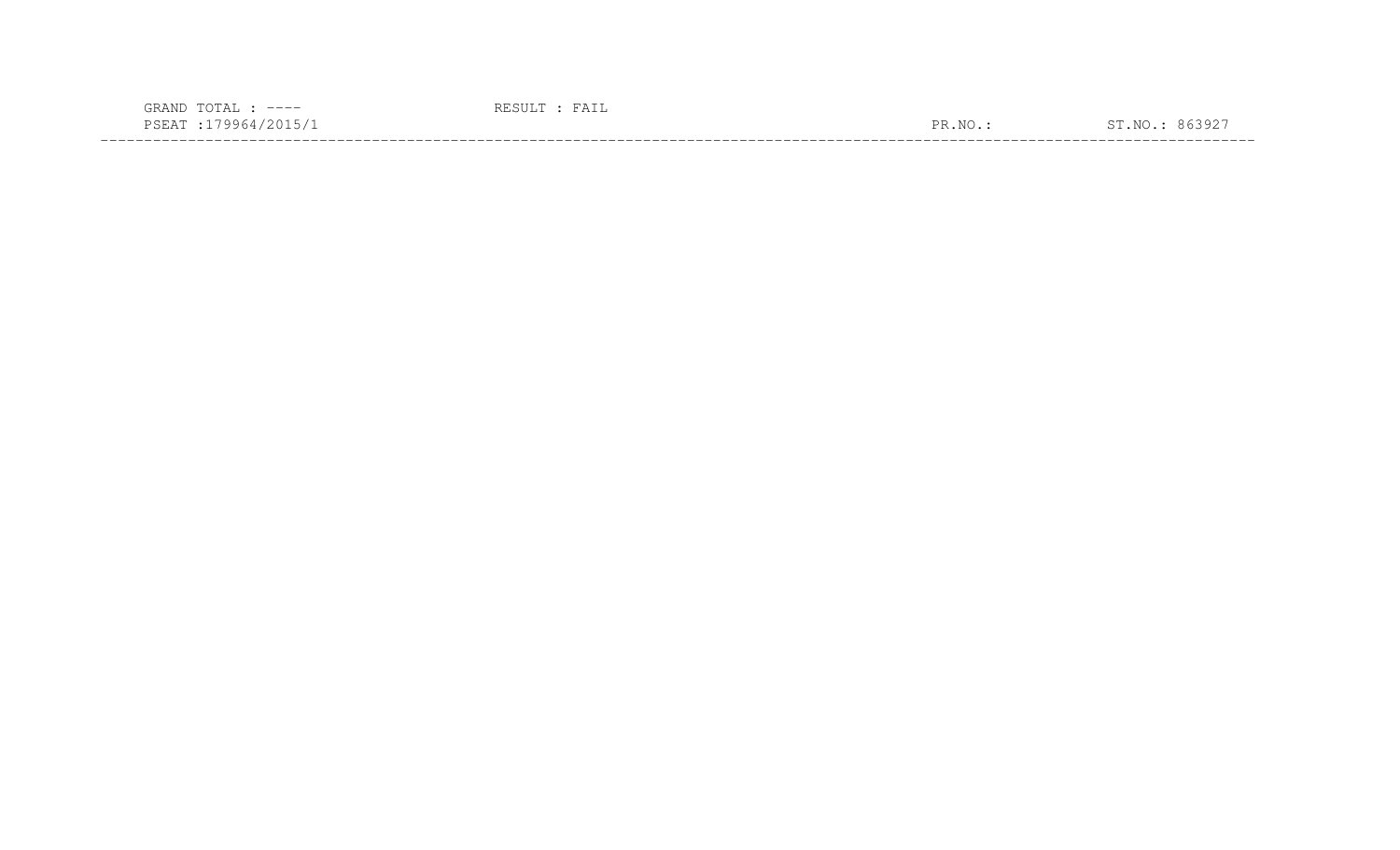Page No: 1

| COLL_CODE: 130021 RSSPM'S NANASAHEB YASHAVANTRAO N.CHAVAN ARTS, SCIENCE&COMMERCE COLLEGE, CHALISGAON CNT_CODE: 1306                                                                                                                    |  |                   |                    |                           |  |           |              |
|----------------------------------------------------------------------------------------------------------------------------------------------------------------------------------------------------------------------------------------|--|-------------------|--------------------|---------------------------|--|-----------|--------------|
| MAX 10 40 50                                                                                                                                                                                                                           |  | CA UA TOT         |                    | MAX 10 40 50              |  | CA UA TOT |              |
| NAME : ZODGE ABA BHIVSAN                                                                                                                                                                                                               |  | SEAT NO. : 175409 |                    | PRN NO.: 2009015400051415 |  |           | ELIG.: SEM-V |
|                                                                                                                                                                                                                                        |  |                   |                    |                           |  |           |              |
|                                                                                                                                                                                                                                        |  |                   |                    |                           |  |           |              |
|                                                                                                                                                                                                                                        |  |                   |                    |                           |  |           |              |
|                                                                                                                                                                                                                                        |  |                   |                    |                           |  |           |              |
| 35114 POL-352 Personnel Adm. & Mgt-I (1888) 17 25 PC 36114 POL-362 Personnel Adm. and Mgt.-II (1888) 16 24 PC<br>35117 POL-353 Modern Pol.Analysis-I (1888) 25 33 PC 36117 POL-363 Modern Pol. Analysis-II (1888) 29 PC                |  |                   |                    |                           |  |           |              |
| 35221 EDU-351 Advanced Course in Edu.-I 08 19 27 PC 36221 EDU-361 Advanced Course in Education-II 06 21 27 PC                                                                                                                          |  |                   |                    |                           |  |           |              |
| 35101 ECO-351 Indian Economy Since 1980-III 07 16 23 PC 36101 ECO-361 In Indian Economy Since 1980-IV 06 20 26 PC                                                                                                                      |  |                   |                    |                           |  |           |              |
| EXAMAPPR: $T$ SEM V : $---/300$                                                                                                                                                                                                        |  |                   | SEM VI : $---/300$ |                           |  |           |              |
| GRAND TOTAL : ---- RESULT : FAIL                                                                                                                                                                                                       |  |                   |                    |                           |  |           |              |
| PSEAT : 179971/2015/1                                                                                                                                                                                                                  |  |                   |                    | PR.NO.: ST.NO.: 863928    |  |           |              |
| NAME : AHIRE SAMIR SUBHASH                                                                                                                                                                                                             |  | SEAT NO. : 175410 |                    | PRN NO.: 2009015400051485 |  |           | ELIG.: SEM-V |
| SPECIAL : (12 : HISTORY)                                                                                                                                                                                                               |  | SEM-VI            |                    |                           |  |           |              |
| 35011 CENG-351 Compulsory English-I (AB 04 FF # 36011 CENG-361 Compulsory English-II (AB 16 FF #                                                                                                                                       |  |                   |                    |                           |  |           |              |
| 35111 POL-351-a) Western Pol. Thought-I (05 17 22 PC 36111 POL-361-a) Western Political Thought-II (06 16 22 PC                                                                                                                        |  |                   |                    |                           |  |           |              |
|                                                                                                                                                                                                                                        |  |                   |                    |                           |  |           |              |
|                                                                                                                                                                                                                                        |  |                   |                    |                           |  |           |              |
| 35125 HIS-352-b) Expansion of the Maratha Power 08 17 25 PC 36125 HIS-362-b) Expan'n & Fall of the Mar.power 08 23 31 PC<br>35127 HIS-353 Pol.History of Medieval India 08 16 24 PC 36127 HIS-363 Adm. & Socio-Eco.History 08 21 29 PC |  |                   |                    |                           |  |           |              |

EXAMAPPR: T SEM V : ---/300 SEM VI : ---/300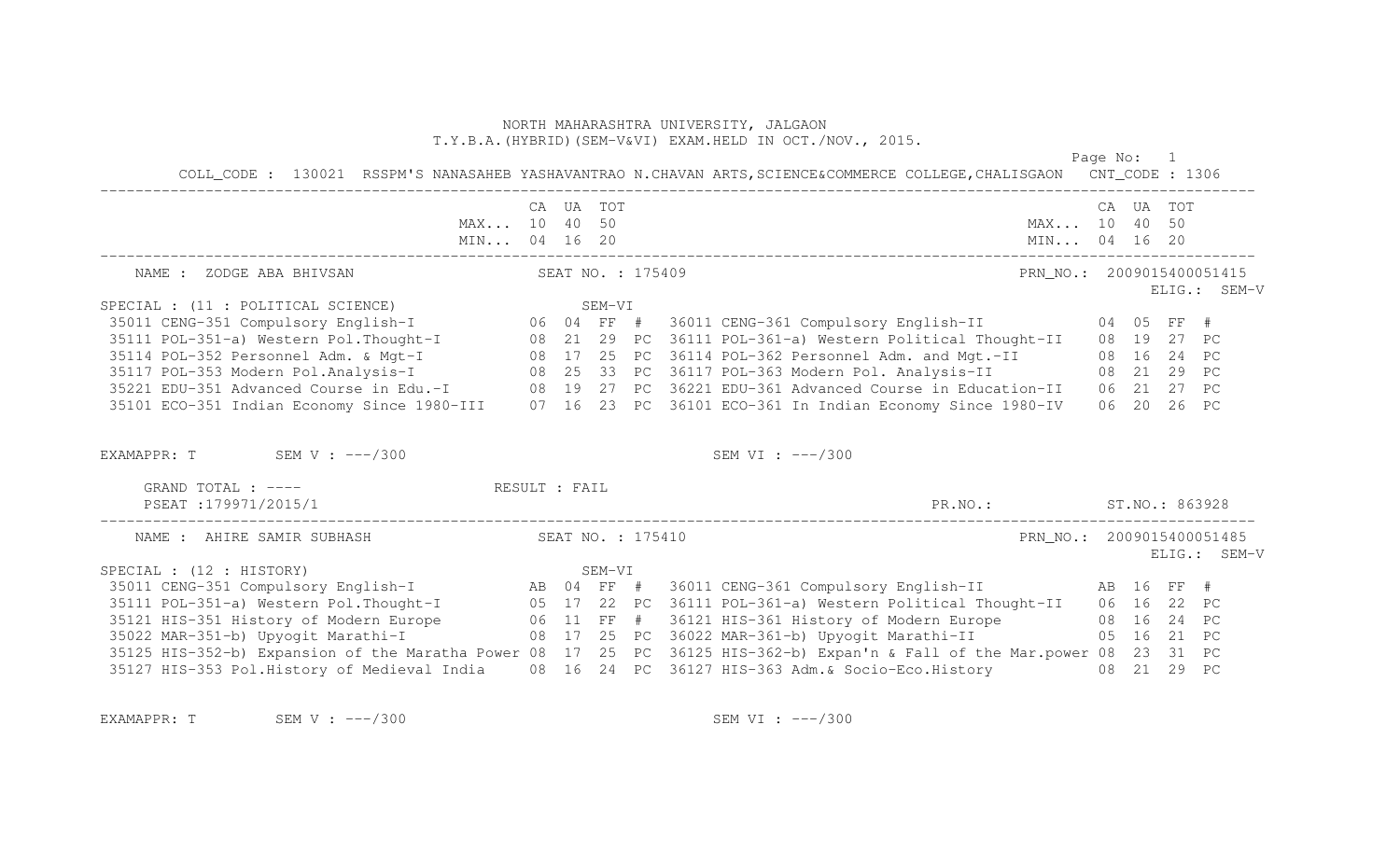| GRAND TOTAL : $---$<br>PSEAT:179972/2015/1             | RESULT : FAIL |            |                   | PR.NO.: | ST.NO.: 863929                             |
|--------------------------------------------------------|---------------|------------|-------------------|---------|--------------------------------------------|
| NAME : CHAVAN AJAY TEJU                                |               |            | SEAT NO. : 175511 |         | PRN NO.: 2008015400058967<br>ELIG.:E SEM-V |
| SPECIAL : (12 : HISTORY)                               |               |            |                   |         |                                            |
| 35011 CENG-351 Compulsory English-I AB 03 FF #         |               |            |                   |         |                                            |
| 35021 MAR-351-a) Wang. Prak. Abbahyas-Natak AB 24 FF # |               |            |                   |         |                                            |
| 35111 POL-351-a) Western Pol. Thought-I                | AB 15 FF #    |            |                   |         |                                            |
| 36121 HIS-361 History of Modern Europe                 | AB 16 FF #    |            |                   |         |                                            |
| 36125 HIS-362-b) Expan'n & Fall of the Mar.powerAB     |               | 20 FF #    |                   |         |                                            |
| 36127 HIS-363 Adm. & Socio-Eco. History                |               | AB 16 FF # |                   |         |                                            |
| SEM V : $---/300$<br>EXAMAPPR: S                       |               |            |                   |         |                                            |
| GRAND TOTAL : $---$<br>PSEAT: 82003/2010/1             | RESULT :      |            |                   | PR.NO.: | ST.NO.: 863986                             |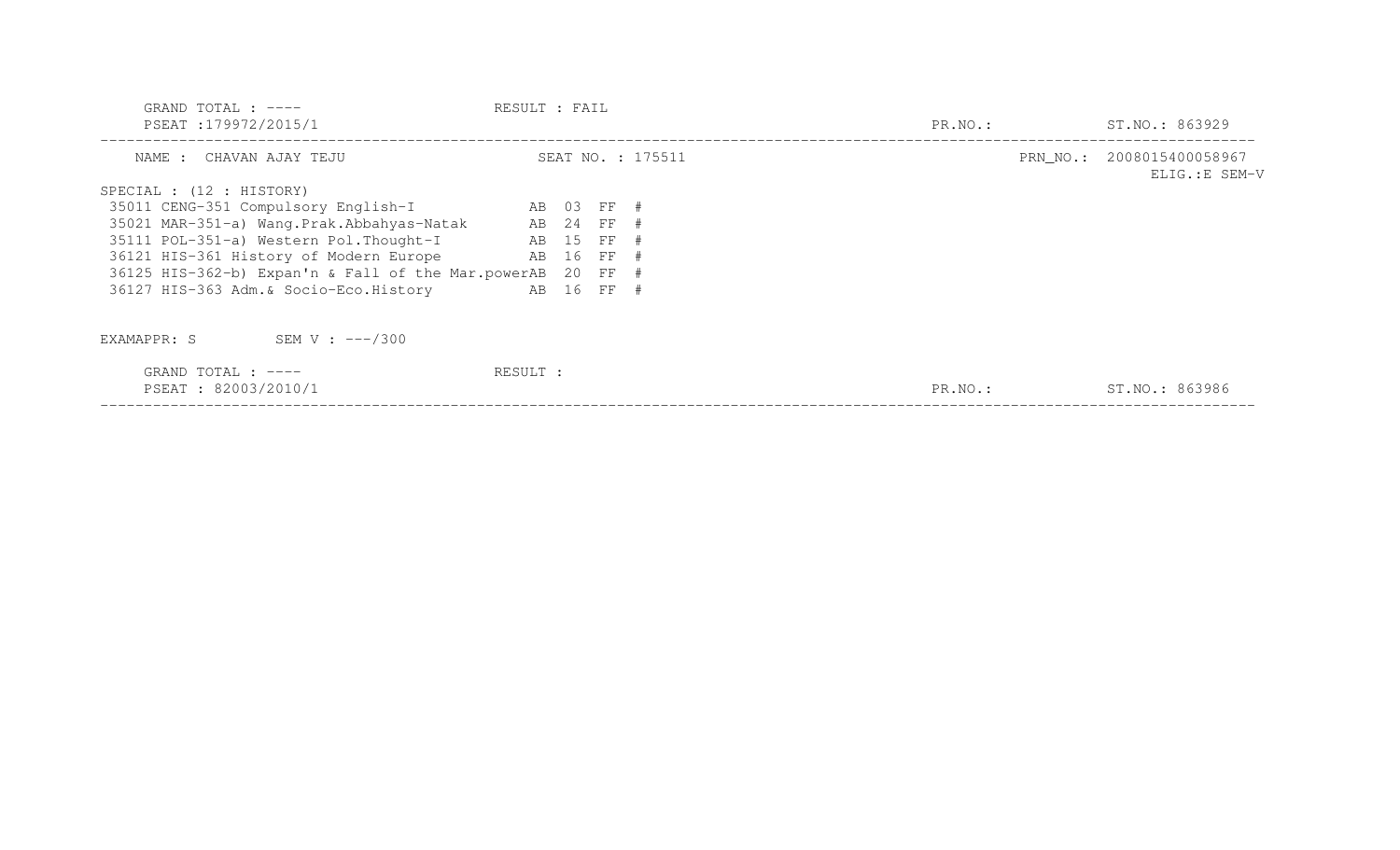| COLL CODE : 130021                                                                             |               |                   | PC CHEKC LIST T.Y.B.A. (HYBRID) (SEM-V&VI) EXAM.HELD IN OCT./NOV., 2015.                                                 | Page No: 2 | $CNT\_CODE$ : 1306  |                |
|------------------------------------------------------------------------------------------------|---------------|-------------------|--------------------------------------------------------------------------------------------------------------------------|------------|---------------------|----------------|
|                                                                                                | MAX MIN TOT   |                   |                                                                                                                          |            | MAX MIN INT EXT TOT |                |
| NAME : CHAVAN HITESHKUMAR VIJAY                                                                |               | SEAT NO. : 175512 | PRN_NO.: 2009015400088615                                                                                                |            |                     | ELIG.: E SEM-V |
| SPECIAL : (12 : HISTORY)                                                                       |               | SEM-VI            |                                                                                                                          |            |                     |                |
|                                                                                                |               |                   | 35011 CENG-351 Compulsory English-I (AB 18 FF # 36011 CENG-361 Compulsory English-II (05 16 21 PC                        |            |                     |                |
|                                                                                                |               |                   | 35022 MAR-351-b) Upyogit Marathi-I                       09   29   38   PC   36022 MAR-361-b) Upyogit Marathi-II         |            | 09 23 32 PC         |                |
| 35221 EDU-351 Advanced Course in Edu.-I                                                        |               |                   | 07 25 32 PC 36221 EDU-361 Advanced Course in Education-II                                                                |            | 08 27 35 PC         |                |
| 35121 HIS-351 History of Modern Europe 68 26 34 PC 36121 HIS-361 History of Modern Europe      |               |                   |                                                                                                                          |            | 09 24 33 PC         |                |
|                                                                                                |               |                   | 35125 HIS-352-b) Expansion of the Maratha Power 10 30 40 PC 36125 HIS-362-b) Expan'n & Fall of the Mar.power 09 28 37 PC |            |                     |                |
| 35127 HIS-353 Pol.History of Medieval India 10 24 34 PC 36127 HIS-363 Adm. & Socio-Eco.History |               |                   |                                                                                                                          |            | 09 29 38 PC         |                |
| EXAMAPPR: $T$ SEM V : $---/300$                                                                |               |                   | SEM VI : 196/300                                                                                                         |            |                     |                |
| GRAND TOTAL : $---$                                                                            | RESULT : FAIL |                   |                                                                                                                          |            |                     |                |
| PSEAT:100799/2014/2                                                                            |               |                   | PR.NO.:                                                                                                                  |            | ST.NO.: 863987      |                |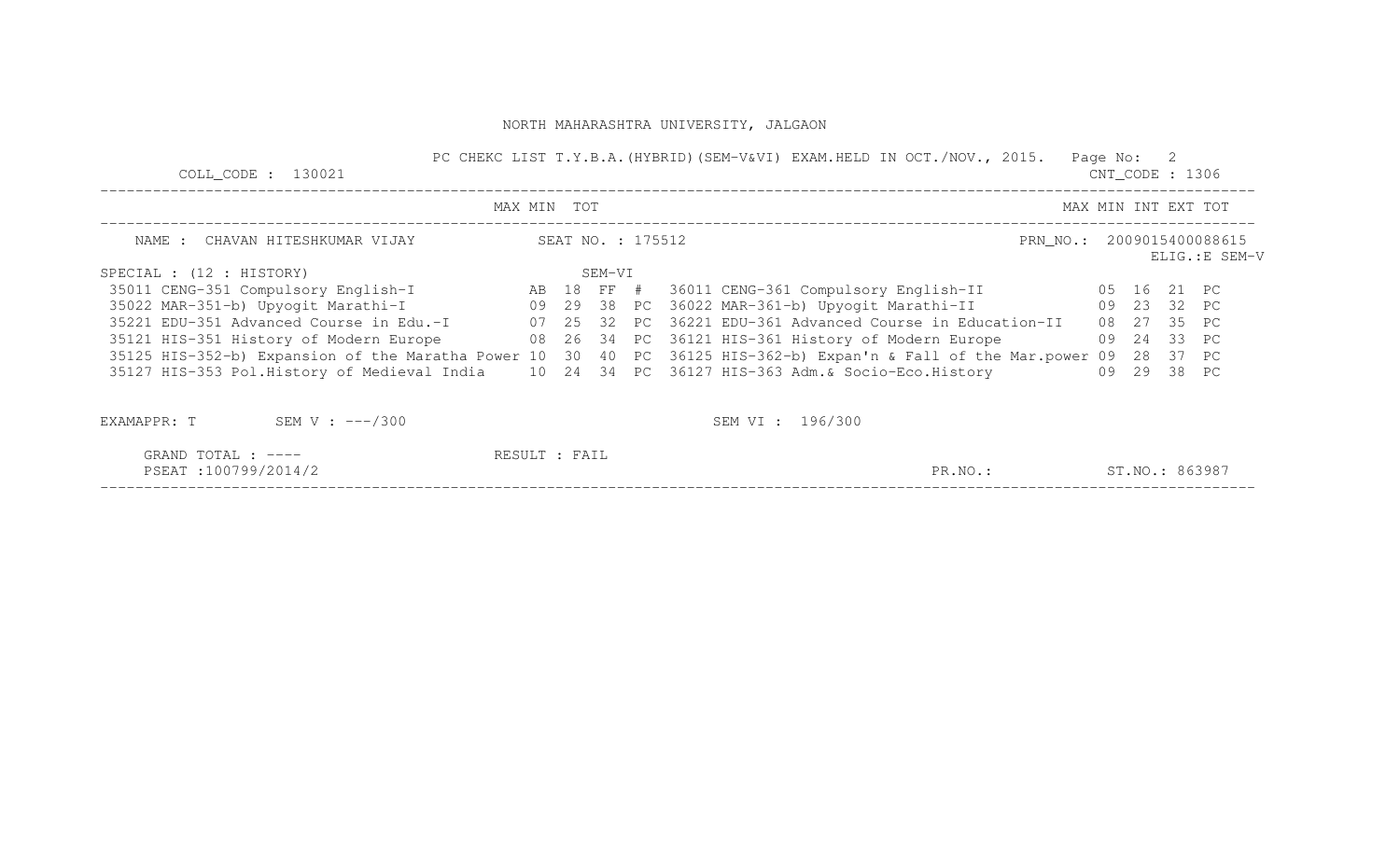|                                                                                                                                                                                                                                                                                                                                                                                                                 | NORTH MAHARASHTRA UNIVERSITY, JALGAON<br>T.Y.B.A. (HYBRID) (SEM-V&VI) EXAM.HELD IN OCT./NOV., 2015.<br>COLL_CODE : 140022 MGTSM'S ARTS, SCIENCE & COMMERCE COLLEGE, CHOPDA.                          | Page No: 1<br>$CNT\_CODE$ : 1407            |
|-----------------------------------------------------------------------------------------------------------------------------------------------------------------------------------------------------------------------------------------------------------------------------------------------------------------------------------------------------------------------------------------------------------------|------------------------------------------------------------------------------------------------------------------------------------------------------------------------------------------------------|---------------------------------------------|
|                                                                                                                                                                                                                                                                                                                                                                                                                 | CA UA TOT<br>MAX 10 40 50<br>MIN 04 16 20                                                                                                                                                            |                                             |
| NAME : PATIL KAVITA MACHHINDRA SEAT NO. : 175169                                                                                                                                                                                                                                                                                                                                                                |                                                                                                                                                                                                      | PRN NO.: 2009015400067275<br>ELIG.: E SEM-V |
| SPECIAL : (10 : ECONOMICS)<br>30115 CENG351 Compulsory English-I 05 10 FF #<br>30215 MAR351 Wangmaya Prakarancha Abbahyas - Natak<br>31115 POL351a Personnel Administration and Management-I<br>31015 ECO351 Indian Economy Since 1980-III 04 16 20 #<br>31045 ECO352a Public Finance and Policies-I 04 24 28 #<br>31075 ECO353a International Trade & Practices-I 04 22 26 #<br>EXAMAPPR: $T$ SEM V: $---/300$ |                                                                                                                                                                                                      | 08 32 40 #<br>06 25 31 #                    |
| GRAND TOTAL : ---- RESULT : FAIL<br>PSEAT : 12979/2011/1                                                                                                                                                                                                                                                                                                                                                        |                                                                                                                                                                                                      | PR.NO.: ST.NO.: 863931                      |
| NAME : PAWAR SANDIP RAMDAS                                                                                                                                                                                                                                                                                                                                                                                      | SEAT NO. : 175171                                                                                                                                                                                    | PRN NO.: 2008015400326764<br>ELIG.: E SEM-V |
|                                                                                                                                                                                                                                                                                                                                                                                                                 |                                                                                                                                                                                                      |                                             |
|                                                                                                                                                                                                                                                                                                                                                                                                                 |                                                                                                                                                                                                      |                                             |
|                                                                                                                                                                                                                                                                                                                                                                                                                 | 35151 GG-351-a) Population Geography-I 65 16 21 PC 36151 GG-361-a) Population Geography-II 65 AB FF #                                                                                                |                                             |
|                                                                                                                                                                                                                                                                                                                                                                                                                 | 35111 POL-351-a) Western Pol. Thought-I 04 16 20 PC 36111 POL-361-a) Western Political Thought-II 06 AB FF #                                                                                         |                                             |
|                                                                                                                                                                                                                                                                                                                                                                                                                 |                                                                                                                                                                                                      |                                             |
|                                                                                                                                                                                                                                                                                                                                                                                                                 | 35114 POL-352 Personnel Adm. & Mgt-I (19 23 PC 36114 POL-362 Personnel Adm. and Mgt.-II (19 23 PC)<br>35117 POL-353 Modern Pol.Analysis-I (19 23 PC 36117 POL-363 Modern Pol. Analysis-II (19 88 FF) |                                             |

EXAMAPPR: T SEM V : ---/300 SEM VI : ---/300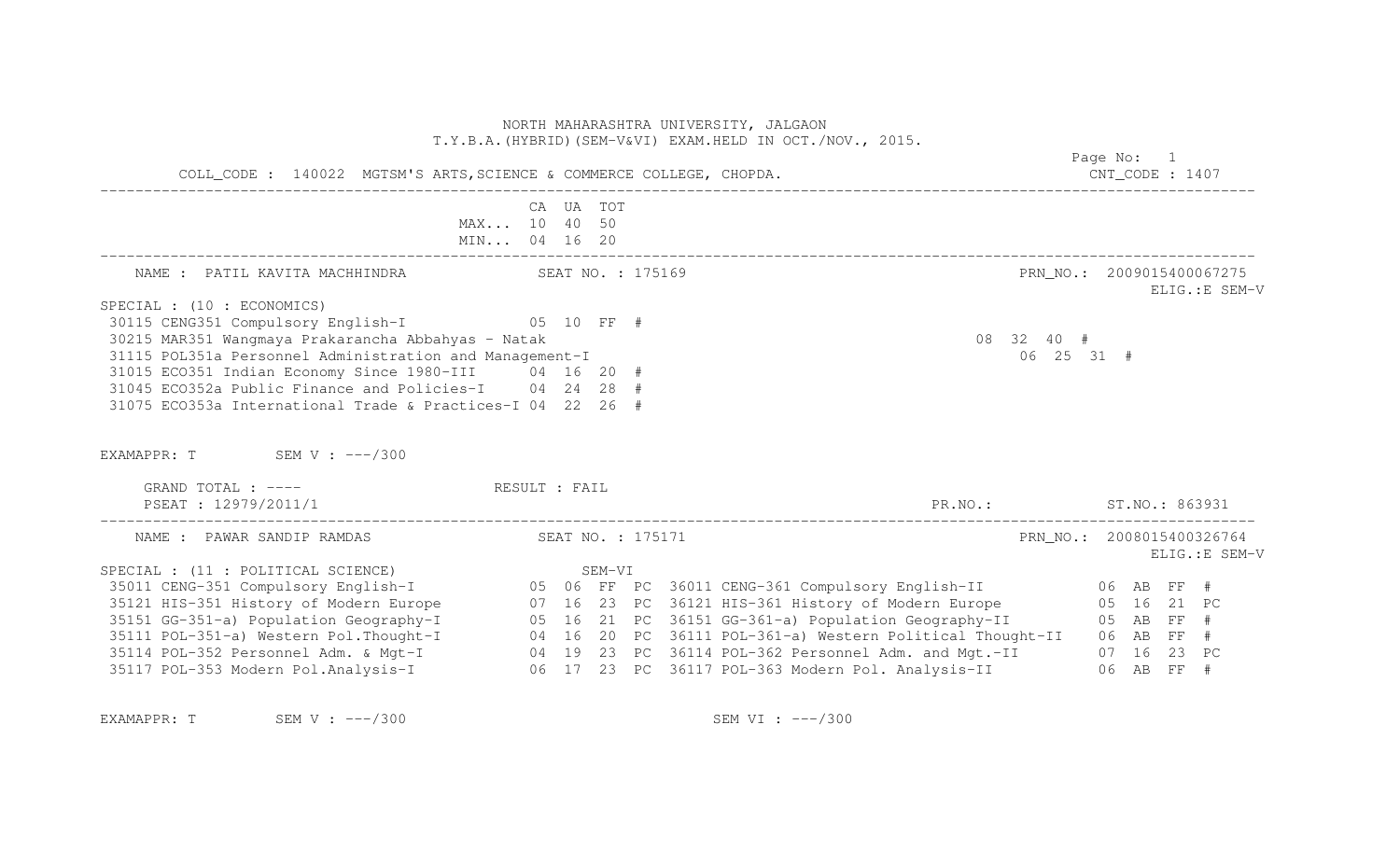| GRAND TOTAL : $---$<br>PSEAT : 175674/2014/1               | RESULT : FAIL     | PR.NO.:    | ST.NO.: 863932                              |
|------------------------------------------------------------|-------------------|------------|---------------------------------------------|
| NAME : BAVISKAR SHARDA VIKRAM                              | SEAT NO. : 175413 |            | PRN NO.: 2009015400066063<br>ELIG.: E SEM-V |
| SPECIAL : (02 : MARATHI)                                   |                   |            |                                             |
| 30115 CENG351 Compulsory English-I 05 19 24 #              |                   |            |                                             |
| 31015 ECO351 Indian Economy Since 1980-III 04 18 22 #      |                   |            |                                             |
| 35215 GG-351-b Population Geography                        | $09$ 20 29 #      |            |                                             |
| 30215 MAR351 Wangmaya Prakarancha Abbahyas - Natak         |                   | 09 32 41 # |                                             |
| 30245 MAR353 Adhunik Mar. Wangmaya cha Itihas 1920to1960-I |                   |            | $09$ 18 27 #                                |
| 30275 MAR354 Bhasha Vidyan-I                               | 09 19 28 #        |            |                                             |
| SEM V : 171/300<br>EXAMAPPR: T                             |                   |            |                                             |
| GRAND TOTAL : $---$<br>PSEAT : 12857/2011/1                | RESULT : FAIL     | PR.NO.:    | ST.NO.: 863933                              |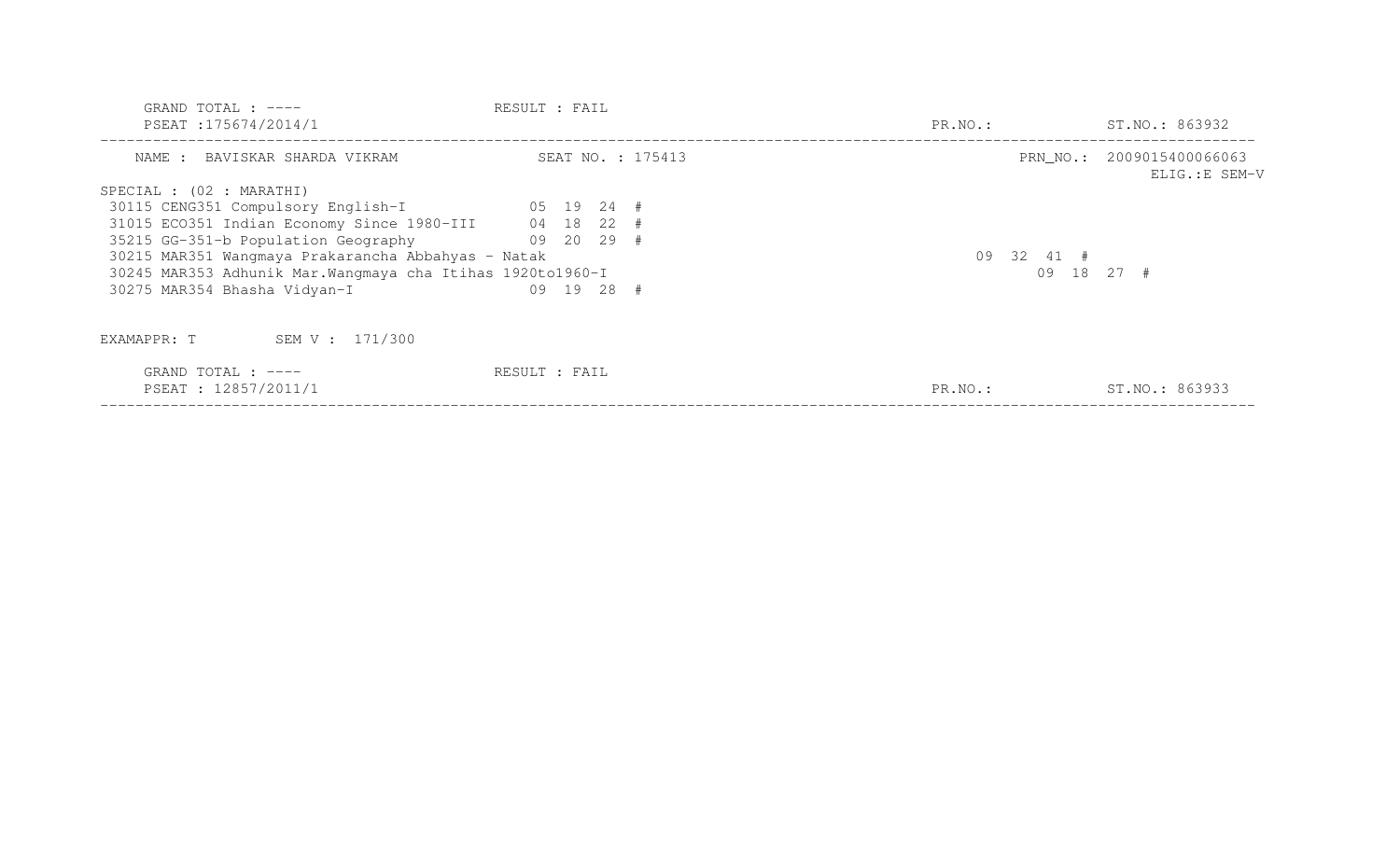| $COLL$ CODE : 140022                                                                       |                   |  |        |  | PC CHEKC LIST T.Y.B.A. (HYBRID) (SEM-V&VI) EXAM.HELD IN OCT./NOV., 2015.<br>Page No: 2                            | $CNT\_CODE$ : 1407 |  |  |
|--------------------------------------------------------------------------------------------|-------------------|--|--------|--|-------------------------------------------------------------------------------------------------------------------|--------------------|--|--|
|                                                                                            | MAX MIN TOT       |  |        |  | MAX MIN INT EXT TOT                                                                                               |                    |  |  |
| NAME : PATIL SUDARSHAN SHANTILAL                                                           | SEAT NO. : 175414 |  |        |  |                                                                                                                   |                    |  |  |
| SPECIAL : (15 : GEOGRAPHY)                                                                 |                   |  | SEM-VI |  |                                                                                                                   |                    |  |  |
| 35011 CENG-351 Compulsory English-I                                                        | 06 04 FF #        |  |        |  | 36011 CENG-361 Compulsory English-II                                                                              | 07 16 23 PC        |  |  |
| 35021 MAR-351-a) Wang.Prak.Abbahyas-Natak                                                  |                   |  |        |  | 08   23   31   PC   36021 MAR-361-a)   Wang.Prakarancha Abbahyas                                                  | 08  24  32  PC     |  |  |
| 35111 POL-351-a) Western Pol. Thought-I                                                    |                   |  |        |  | 08 21 29 PC 36111 POL-361-a) Western Political Thought-II                                                         | 09 21 30 PC        |  |  |
| 35151 GG-351-a) Population Geography-I 68 16 24 PC 36151 GG-361-a) Population Geography-II |                   |  |        |  | 09<br>18                                                                                                          | 27 PC              |  |  |
|                                                                                            |                   |  |        |  | 35154 GG-352-a) Geography of Disaster Mgt-I 08 22 30 PC 36154 GG-362-a) Geography of Disaster Mgt.-II<br>08<br>17 | 25 PC              |  |  |
|                                                                                            |                   |  |        |  | @36157 GG-363 Practical Geography (Annual)<br>18<br>60                                                            | 78 PC              |  |  |
|                                                                                            |                   |  |        |  | $(\theta \rightarrow CA-08/20, UA-32/80)$                                                                         |                    |  |  |
| SEM V : $---/250$<br>EXAMAPPR: T                                                           |                   |  |        |  | SEM VI : 215/350                                                                                                  |                    |  |  |
| GRAND TOTAL : $---$                                                                        | RESULT : FAIL     |  |        |  | $^{\circ}$ +11 0.163                                                                                              |                    |  |  |
| PSEAT:179481/2015/1                                                                        |                   |  |        |  | PR.NO.:                                                                                                           | ST.NO.: 863934     |  |  |
|                                                                                            |                   |  |        |  |                                                                                                                   |                    |  |  |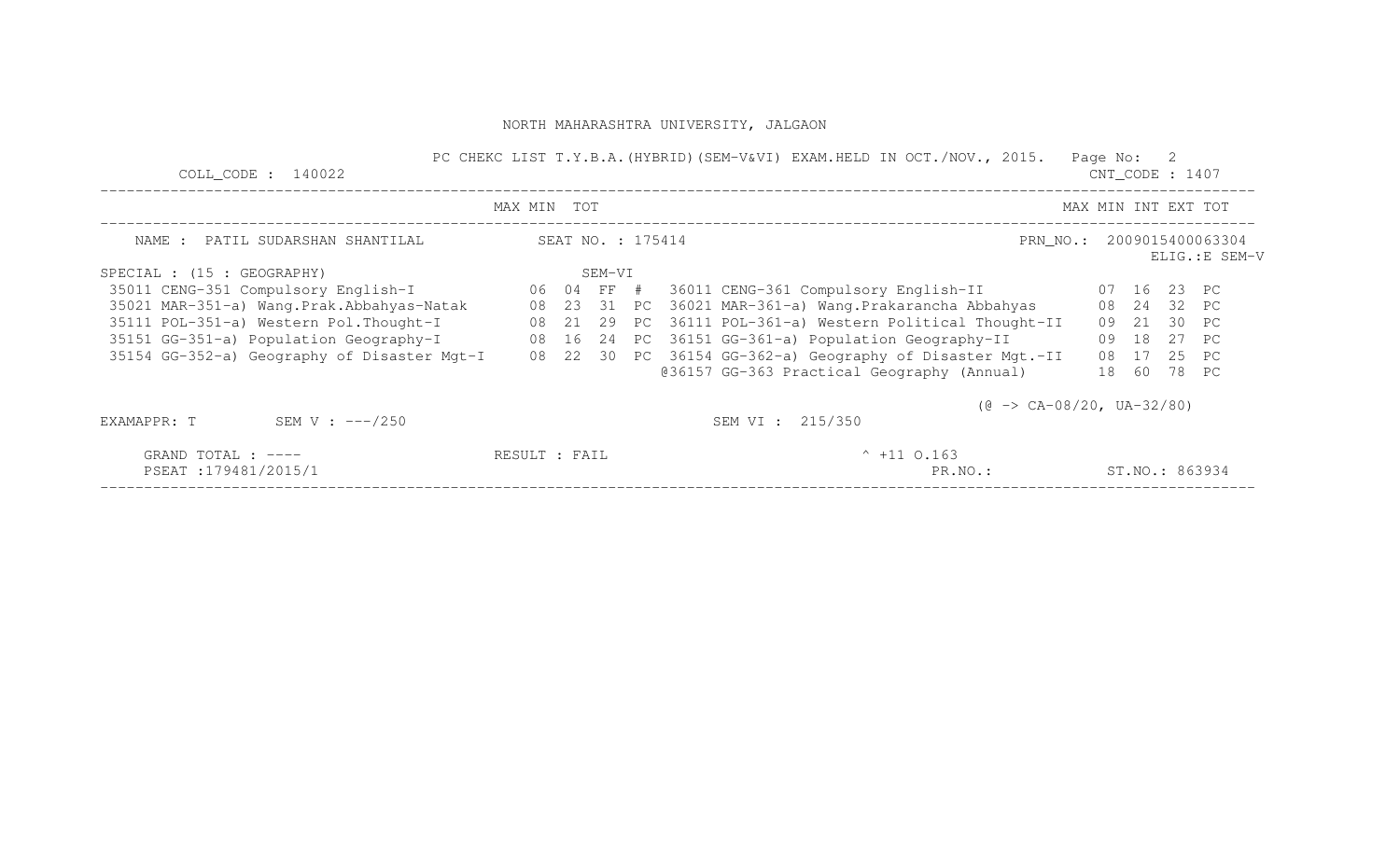| T.Y.B.A. (HYBRID) (SEM-V&VI) EXAM.HELD IN OCT./NOV., 2015.<br>COLL_CODE : 140065 PS&SSS PANKAJ ARTS COLLEGE, CHOPDA                                                                                                                    |           |        |  |                                                        | Page No: 1<br>$CNT\_CODE$ : 1407          |  |  |  |                |  |
|----------------------------------------------------------------------------------------------------------------------------------------------------------------------------------------------------------------------------------------|-----------|--------|--|--------------------------------------------------------|-------------------------------------------|--|--|--|----------------|--|
| MAX 10 40 50<br>MIN 04 16 20                                                                                                                                                                                                           | CA UA TOT |        |  |                                                        |                                           |  |  |  |                |  |
| NAME : NHAYADE YOGESH SHIVLAL SEAT NO. : 175417                                                                                                                                                                                        |           |        |  |                                                        | PRN NO.: 2009015400443165                 |  |  |  | ELIG.: SEM-V   |  |
| SPECIAL : (15 : GEOGRAPHY)                                                                                                                                                                                                             |           |        |  |                                                        |                                           |  |  |  |                |  |
| 30115 CENG351 Compulsory English-I 04 07 FF #                                                                                                                                                                                          |           |        |  |                                                        |                                           |  |  |  |                |  |
| 30215 MAR351 Wangmaya Prakarancha Abbahyas - Natak                                                                                                                                                                                     |           |        |  |                                                        | 05 00 FF #                                |  |  |  |                |  |
| 31215 HIS351 History of Modern World (1789-1900)05 16 21 #                                                                                                                                                                             |           |        |  |                                                        |                                           |  |  |  |                |  |
| 35215 GG-351-b Population Geography 66 21 27 #                                                                                                                                                                                         |           |        |  |                                                        |                                           |  |  |  |                |  |
| 35415 GG-352-a Environmental Geography 66 AB FF #                                                                                                                                                                                      |           |        |  |                                                        |                                           |  |  |  |                |  |
|                                                                                                                                                                                                                                        |           |        |  |                                                        | $(\theta \rightarrow CA-08/20, UA-32/80)$ |  |  |  |                |  |
| EXAMAPPR: $T$ SEM V : $---/250$                                                                                                                                                                                                        |           |        |  |                                                        |                                           |  |  |  |                |  |
| GRAND TOTAL : ---- RESULT : FAIL                                                                                                                                                                                                       |           |        |  |                                                        |                                           |  |  |  |                |  |
| PSEAT : 13152/ 0/0                                                                                                                                                                                                                     |           |        |  | PR.NO.: ST.NO.: 863936                                 |                                           |  |  |  |                |  |
| NAME: MALIK YUNUS MALK LALKHA (SEAT NO. : 175418)                                                                                                                                                                                      |           |        |  |                                                        | PRN_NO.: 2009015400112376                 |  |  |  |                |  |
|                                                                                                                                                                                                                                        |           |        |  |                                                        |                                           |  |  |  | ELIG.: E SEM-V |  |
| SPECIAL : (15 : GEOGRAPHY)                                                                                                                                                                                                             |           | SEM-VI |  |                                                        |                                           |  |  |  |                |  |
|                                                                                                                                                                                                                                        |           |        |  |                                                        |                                           |  |  |  |                |  |
| 35121 HIS-351 History of Modern Europe<br>35201 DEF-351-a) Global Security-I<br>35151 GG-351-a) Population Geography-I 05 23 28 PC 36151 GG-361-a) Global Security-II 04 31 35 PC<br>35154 GG-352-a) Geography of Disaster Mgt-I 08 23 |           |        |  |                                                        |                                           |  |  |  |                |  |
|                                                                                                                                                                                                                                        |           |        |  |                                                        |                                           |  |  |  |                |  |
|                                                                                                                                                                                                                                        |           |        |  |                                                        |                                           |  |  |  |                |  |
|                                                                                                                                                                                                                                        |           |        |  |                                                        |                                           |  |  |  |                |  |
|                                                                                                                                                                                                                                        |           |        |  | @36157 GG-363 Practical Geography (Annual) 12 58 70 PC |                                           |  |  |  |                |  |
|                                                                                                                                                                                                                                        |           |        |  |                                                        | $(\theta \rightarrow CA-08/20, UA-32/80)$ |  |  |  |                |  |

EXAMAPPR: T SEM V : ---/250 SEM V : ---/250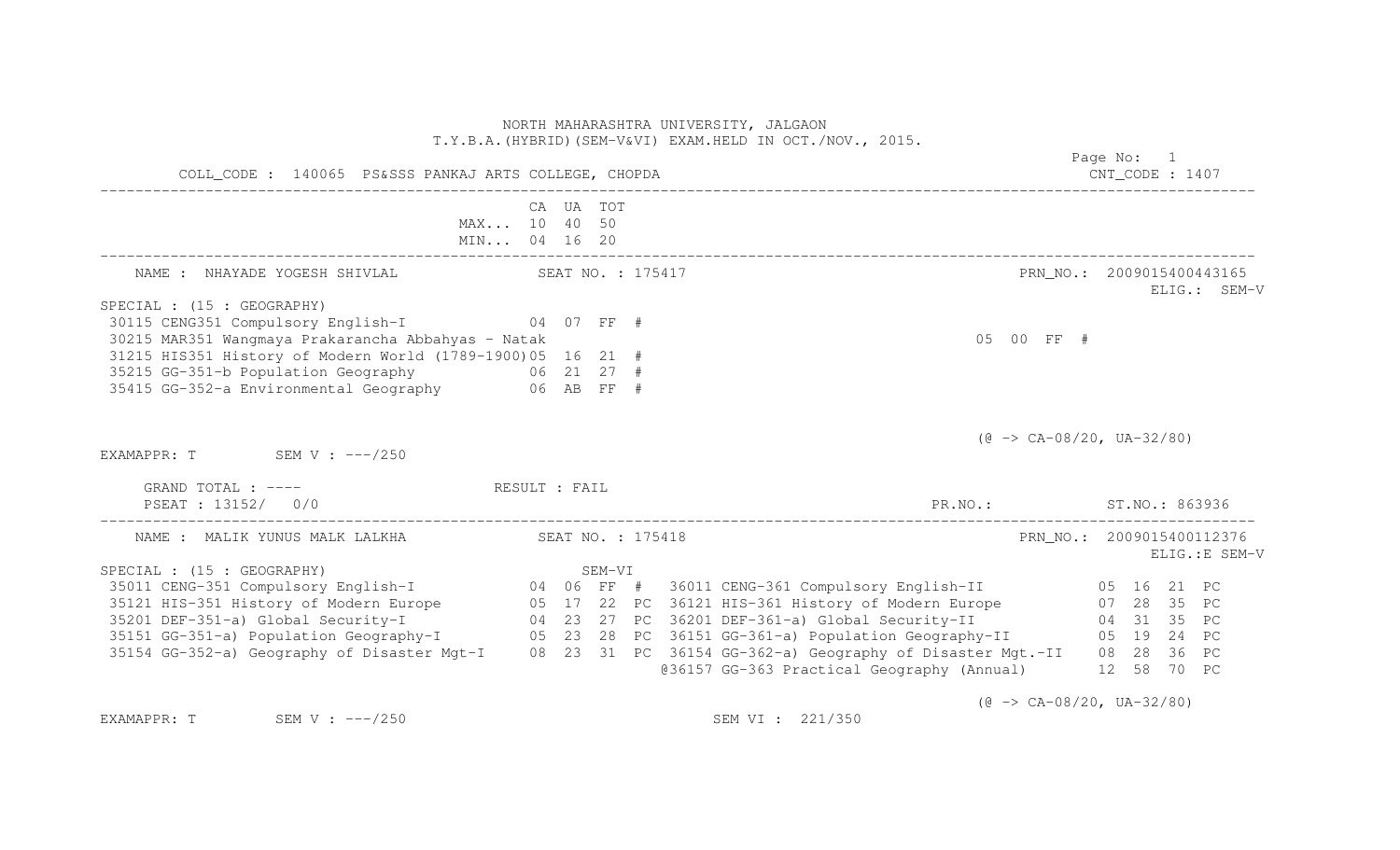| GRAND TOTAL : $---$<br>PSEAT:100823/2014/2  | RESULT : FAIL |                   |  | $^{\circ}$ +13 0.163<br>PR.NO.:                               |    |       |             | ST.NO.: 863937 |
|---------------------------------------------|---------------|-------------------|--|---------------------------------------------------------------|----|-------|-------------|----------------|
| NHAYDE HEMANT RAMESH<br>NAME :              |               | SEAT NO. : 175419 |  | PRN NO.: 2009015400113453                                     |    |       |             | ELIG.: E SEM-V |
| SPECIAL : (15 : GEOGRAPHY)                  |               | SEM-VI            |  |                                                               |    |       |             |                |
| 35011 CENG-351 Compulsory English-I         |               | 05 00 FF #        |  | 36011 CENG-361 Compulsory English-II                          |    | 04 16 | 20 PC       |                |
| 35021 MAR-351-a) Wang.Prak.Abbahyas-Natak   | 08            |                   |  | 18 26 PC 36021 MAR-361-a) Wang. Prakarancha Abbahyas          | 05 |       | 30 35 PC    |                |
| 35121 HIS-351 History of Modern Europe      | 08            |                   |  | 24 32 PC 36121 HIS-361 History of Modern Europe               | 05 |       | 30 35 PC    |                |
| 35151 GG-351-a) Population Geography-I      | 04            |                   |  | 21 25 PC 36151 GG-361-a) Population Geography-II              | 04 |       | 22 26 PC    |                |
| 35154 GG-352-a) Geography of Disaster Mgt-I |               |                   |  | 04 23 27 PC 36154 GG-362-a) Geography of Disaster Mgt.-II     | 04 |       | 24 28 PC    |                |
|                                             |               |                   |  | @36157 GG-363 Practical Geography (Annual)                    |    |       | 14 52 66 PC |                |
| SEM V : $---/250$<br>EXAMAPPR: T            |               |                   |  | $(\theta \rightarrow CA-08/20, UA-32/80)$<br>SEM VI : 210/350 |    |       |             |                |
|                                             |               |                   |  |                                                               |    |       |             |                |
| GRAND TOTAL : $---$<br>PSEAT:179992/2015/1  | RESULT : FAIL |                   |  | PR.NO.:                                                       |    |       |             | ST.NO.: 863938 |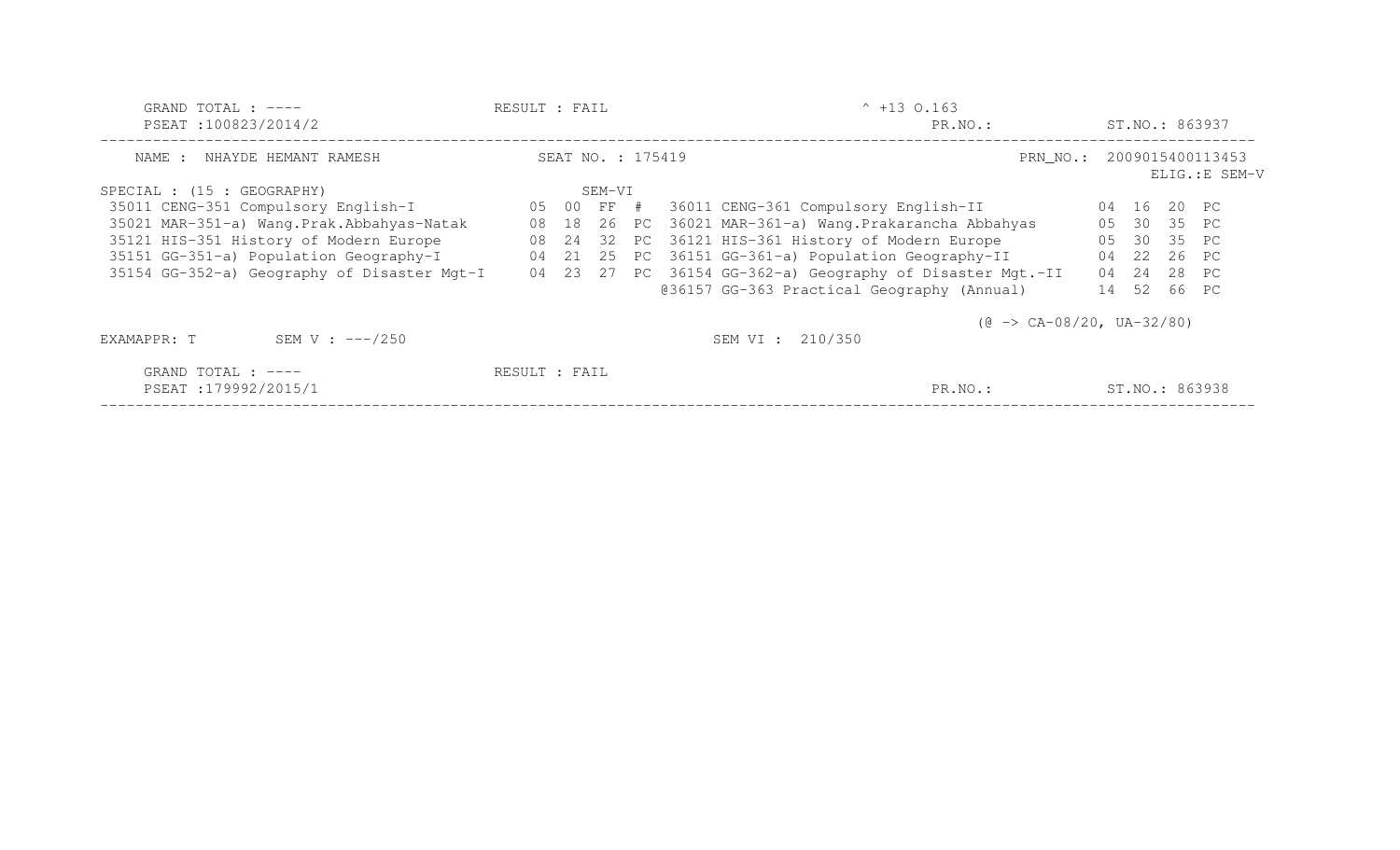| COLL CODE : $140065$ | PC CHEKC LIST T.Y.B.A. (HYBRID) (SEM-V&VI) EXAM.HELD IN OCT./NOV., 2015. | Page No: 2<br>$\mathtt{CNT\_CODE}$ : 1407 |
|----------------------|--------------------------------------------------------------------------|-------------------------------------------|
|                      | MAX MIN TOT                                                              | MAX MIN INT EXT TOT                       |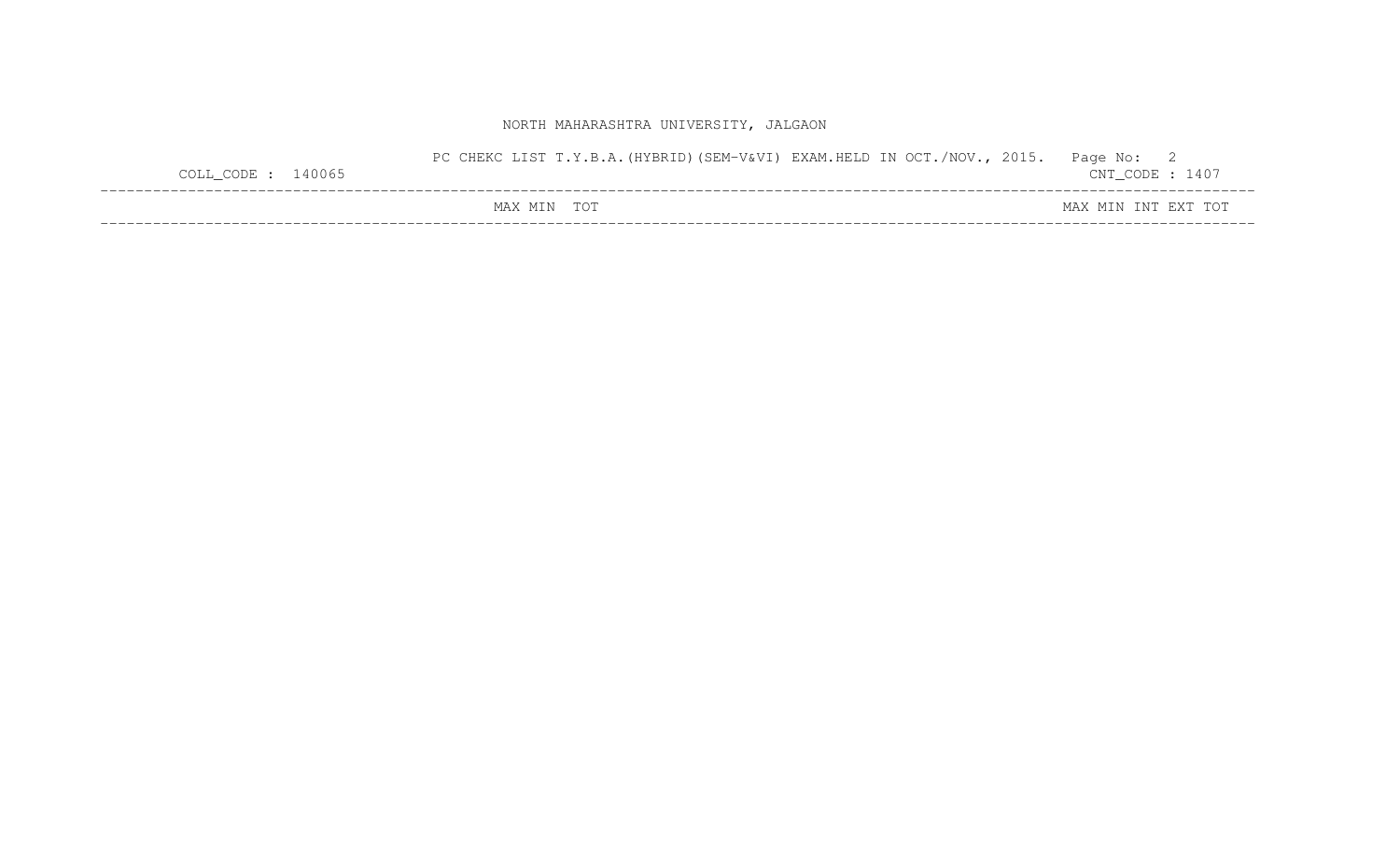|                                                                                                                                                                                                               |               |           |        |                   | NORTH MAHARASHTRA UNIVERSITY, JALGAON<br>T.Y.B.A. (HYBRID) (SEM-V&VI) EXAM.HELD IN OCT./NOV., 2015. |                              |            |                |              |
|---------------------------------------------------------------------------------------------------------------------------------------------------------------------------------------------------------------|---------------|-----------|--------|-------------------|-----------------------------------------------------------------------------------------------------|------------------------------|------------|----------------|--------------|
|                                                                                                                                                                                                               |               |           |        |                   | COLL_CODE: 150026 JDMVP CO-OP S'S ARTS, COMMERCE & SCIENCE COLLEGE, YAWAL. COLLECTE : 1508          |                              | Page No: 1 |                |              |
| MAX 10 40 50<br>MIN 04 16 20                                                                                                                                                                                  |               | CA UA TOT |        |                   |                                                                                                     | MAX 10 40 50<br>MIN 04 16 20 |            | CA UA TOT      |              |
| NAME : CHAUDHARI LEENA DILIP                                                                                                                                                                                  |               |           |        | SEAT NO. : 175423 |                                                                                                     | PRN NO.: 2008015400375814    |            |                | ELIG.: SEM-V |
| SPECIAL : (02 : MARATHI)                                                                                                                                                                                      |               |           | SEM-VI |                   |                                                                                                     |                              |            |                |              |
|                                                                                                                                                                                                               |               |           |        |                   |                                                                                                     |                              |            |                |              |
| 35051 HIN-351-a) Hindi Samanya-I (22 28 PC 36051 HIN-361-a) Hindi Samanya-II (28 24 32 PC                                                                                                                     |               |           |        |                   |                                                                                                     |                              |            |                |              |
| 35121 HIS-351 History of Modern Europe 6 06 25 31 PC 36121 HIS-361 History of Modern Europe 6 06 28 34 PC                                                                                                     |               |           |        |                   |                                                                                                     |                              |            |                |              |
|                                                                                                                                                                                                               |               |           |        |                   |                                                                                                     |                              |            |                |              |
| 35021 MAR-351-a) Wang.Prak.Abbahyas-Natak (29 37 PC 36021 MAR-361-a) Wang.Prakarancha Abbahyas (22 30 PC)<br>35024 MAR-352 Sahitya Vichar-I (25 34 C) (26 34 PC 36024 MAR-362 Sahitya Vichar-II (29 25 34 PC) |               |           |        |                   |                                                                                                     |                              |            |                |              |
| 35027 MAR-353 Samanya Bhasha Vidyan                 08  25  33  PC  36027 MAR-363 Paramparik Vyakaran                   08  19  27  PC                                                                        |               |           |        |                   |                                                                                                     |                              |            |                |              |
| EXAMAPPR: T SEM V: 188/300                                                                                                                                                                                    |               |           |        |                   | SEM VI : $---/300$                                                                                  |                              |            |                |              |
| GRAND TOTAL : ----<br>PSEAT:179489/2015/1                                                                                                                                                                     | RESULT : FAIL |           |        |                   | PR.NO.:                                                                                             |                              |            | ST.NO.: 863940 |              |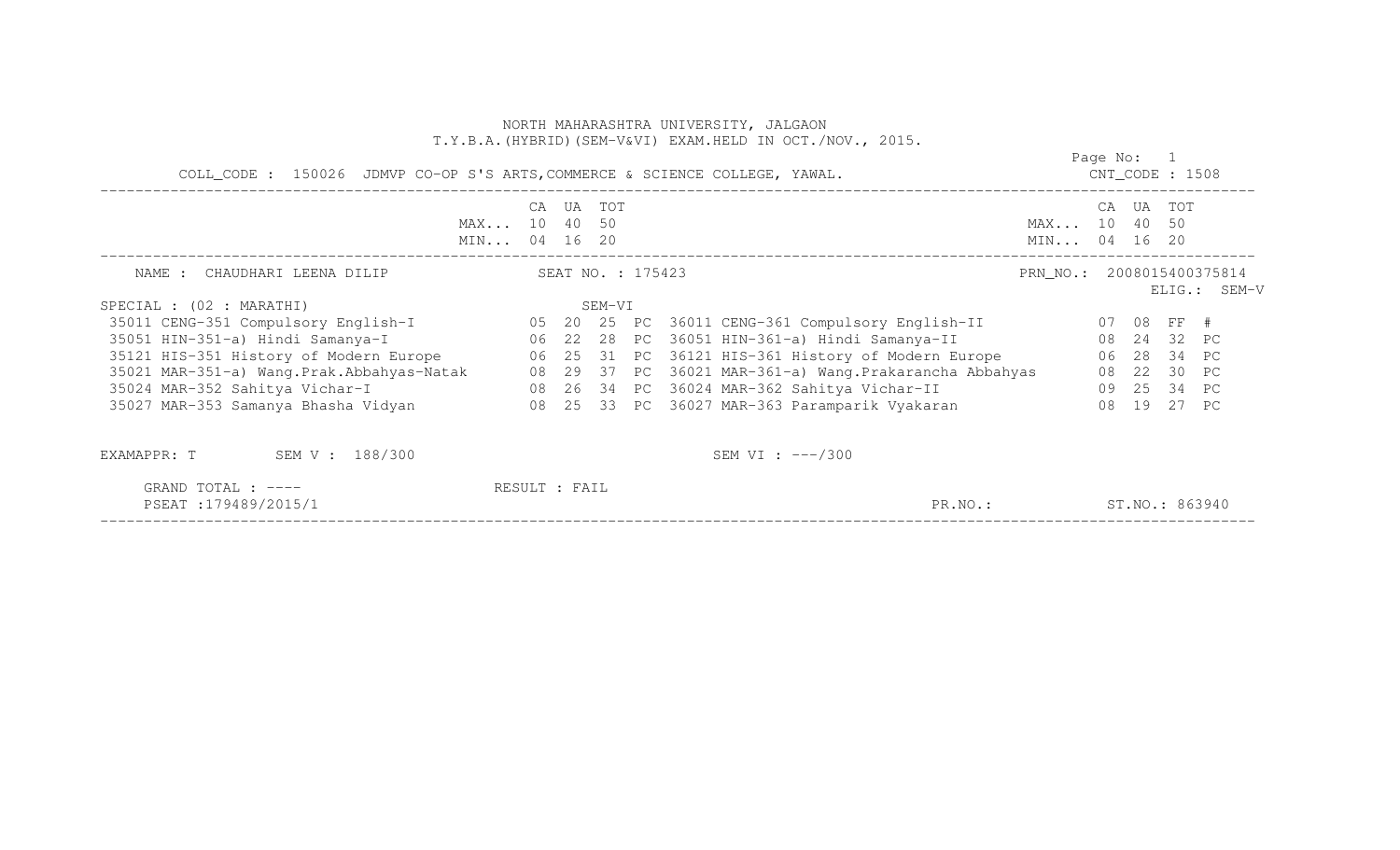|                                                          |               |           |        |                   | COLL_CODE : 150028 TVES'S DHANAJI NANA ARTS, SCIENCE & COMMERCE COLLEGE, FAIZPUR. | Page No: 1<br>$CNT\_CODE$ : 1509 |       |                |                                           |
|----------------------------------------------------------|---------------|-----------|--------|-------------------|-----------------------------------------------------------------------------------|----------------------------------|-------|----------------|-------------------------------------------|
| MAX 10 40 50<br>MIN 04 16 20                             |               | CA UA TOT |        |                   |                                                                                   | MAX 10 40 50<br>MIN 04 16 20     | CA UA | TOT            |                                           |
| JANGALE KANCHAN SUDHAKAR<br>NAME :                       |               |           |        | SEAT NO. : 175174 |                                                                                   |                                  |       |                | PRN NO.: 2008015400314987<br>ELIG.: SEM-V |
| SPECIAL : (12 : HISTORY)                                 |               |           | SEM-VI |                   |                                                                                   |                                  |       |                |                                           |
| 35011 CENG-351 Compulsory English-I 07 16 23 #           |               |           |        |                   | 36011 CENG-361 Compulsory English-II 07 AB FF #                                   |                                  |       |                |                                           |
| 08 33 41 #<br>35121 HIS-351 History of Modern Europe     |               |           |        |                   | 36121 HIS-361 History of Modern Europe 68 24 32 #                                 |                                  |       |                |                                           |
| 35124 HIS-352-a) History of China (1840-1960) 08 23 31 # |               |           |        |                   | 36124 HIS-362-a) History of Japan (1840-1960)                                     |                                  |       | 07 21 28 #     |                                           |
| 35127 HIS-353 Pol.History of Medieval India 07 28 35 #   |               |           |        |                   | 36127 HIS-363 Adm. & Socio-Eco. History 67 28 35 #                                |                                  |       |                |                                           |
| 35051 HIN-351-a) Hindi Samanya-I (29 35 #                |               |           |        |                   |                                                                                   |                                  |       |                |                                           |
| 35171 PSY-351-a) Applied Psychology 68 26 34 #           |               |           |        |                   | 36171 PSY-361-a) Applied Psy. and Modern Life                                     |                                  |       | 08 29 37 #     |                                           |
| SEM V : 199/300<br>EXAMAPPR: T                           |               |           |        |                   | SEM VI : $---/300$                                                                |                                  |       |                |                                           |
| GRAND TOTAL : ----<br>PSEAT: 82888/ 0/0                  | RESULT : FAIL |           |        |                   | PR.NO.:                                                                           |                                  |       | ST.NO.: 863941 |                                           |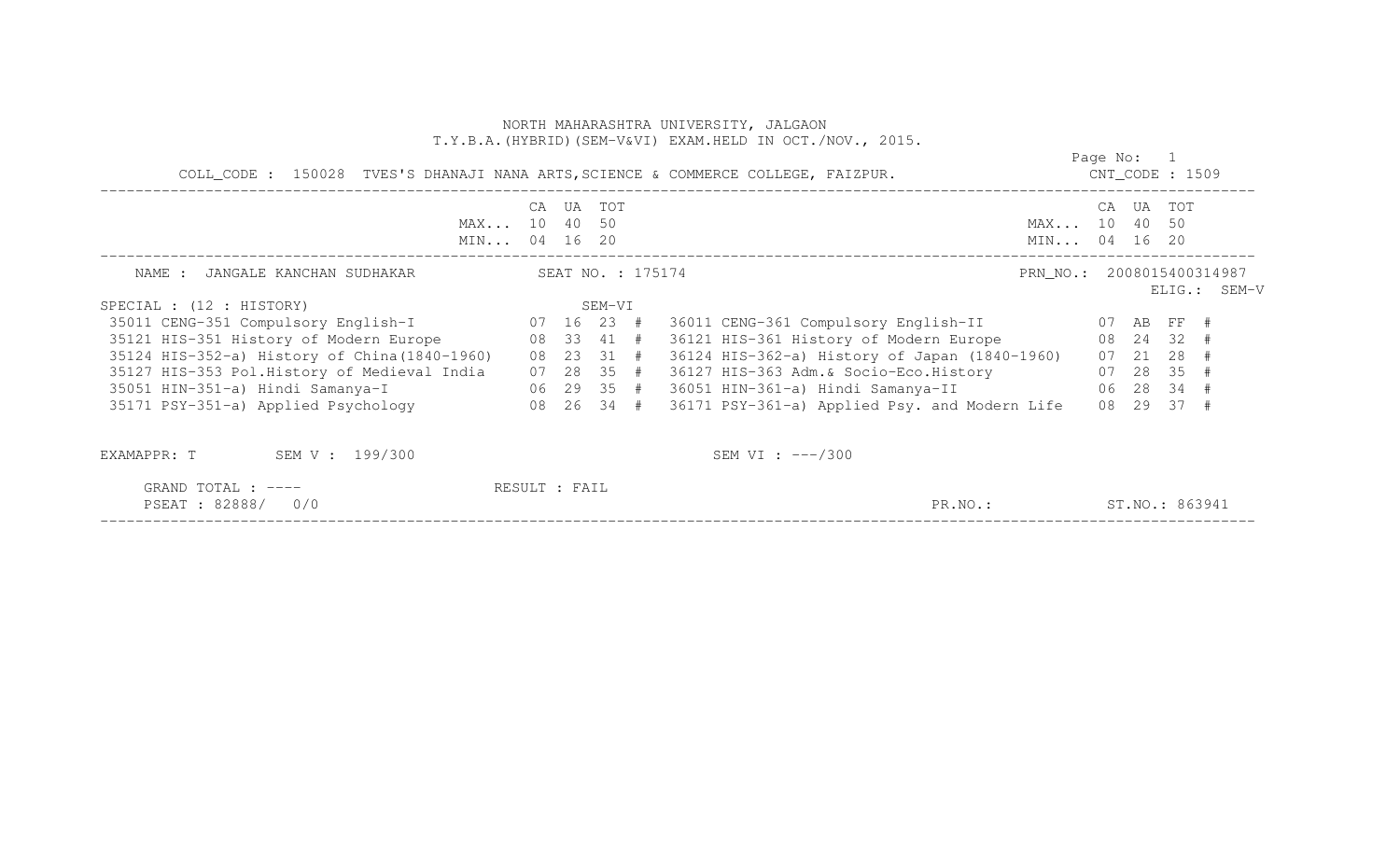|                                                                                                    |                              |           |        |  | NORTH MAHARASHTRA UNIVERSITY, JALGAON<br>T.Y.B.A. (HYBRID) (SEM-V&VI) EXAM.HELD IN OCT./NOV., 2015. |                              |            |                    |                |
|----------------------------------------------------------------------------------------------------|------------------------------|-----------|--------|--|-----------------------------------------------------------------------------------------------------|------------------------------|------------|--------------------|----------------|
| COLL_CODE : 160031 PRHSS'S ARTS & COMMERCE COLLEGE, DHARANGAON.                                    |                              |           |        |  |                                                                                                     |                              | Page No: 1 | $CNT\_CODE$ : 1611 |                |
|                                                                                                    | MAX 10 40 50<br>MIN 04 16 20 | CA UA TOT |        |  |                                                                                                     | MAX 10 40 50<br>MIN 04 16 20 |            | CA UA TOT          |                |
| SEAT NO. : 175184<br>NAME : DHOBI SAMADHAN SHANKAR                                                 |                              |           |        |  |                                                                                                     | PRN NO.: 2009015400218954    |            |                    | ELIG.: E SEM-V |
| SPECIAL : (02 : MARATHI)                                                                           |                              |           | SEM-VI |  |                                                                                                     |                              |            |                    |                |
| 35011 CENG-351 Compulsory English-I 66 16 22 PC 36011 CENG-361 Compulsory English-II 68 08 FF #    |                              |           |        |  |                                                                                                     |                              |            |                    |                |
|                                                                                                    |                              |           |        |  |                                                                                                     |                              |            |                    |                |
|                                                                                                    |                              |           |        |  |                                                                                                     |                              |            |                    |                |
| 35027 MAR-353 Samanya Bhasha Vidyan (18 29 18 27 PC 36027 MAR-363 Paramparik Vyakaran (18 16 26 PC |                              |           |        |  |                                                                                                     |                              |            |                    |                |
| 35111 POL-351-a) Western Pol.Thought-I 04 22 26 PC 36111 POL-361-a) Western Political Thought-II   |                              |           |        |  |                                                                                                     |                              |            | 08 17 25 PC        |                |
| 35051 HIN-351-a) Hindi Samanya-I                                                                   |                              |           |        |  | 06 19 25 PC 36051 HIN-361-a) Hindi Samanya-II                                                       |                              |            | 08 22 30 PC        |                |
| EXAMAPPR: T SEM V: 163/300                                                                         |                              |           |        |  | SEM VI : $---/300$                                                                                  |                              |            |                    |                |

| TOTAL<br>GRAND<br>.                                                                                                                                      | $\Gamma$<br>Άll<br>RESUL. | 0.163 |                 |
|----------------------------------------------------------------------------------------------------------------------------------------------------------|---------------------------|-------|-----------------|
| PSEAT<br>79508.<br>$\cdot$ 5 $\prime$<br>the contract of the contract of the contract of the contract of the contract of the contract of the contract of |                           | PR.NO | 863942<br>ST.NO |
|                                                                                                                                                          |                           |       |                 |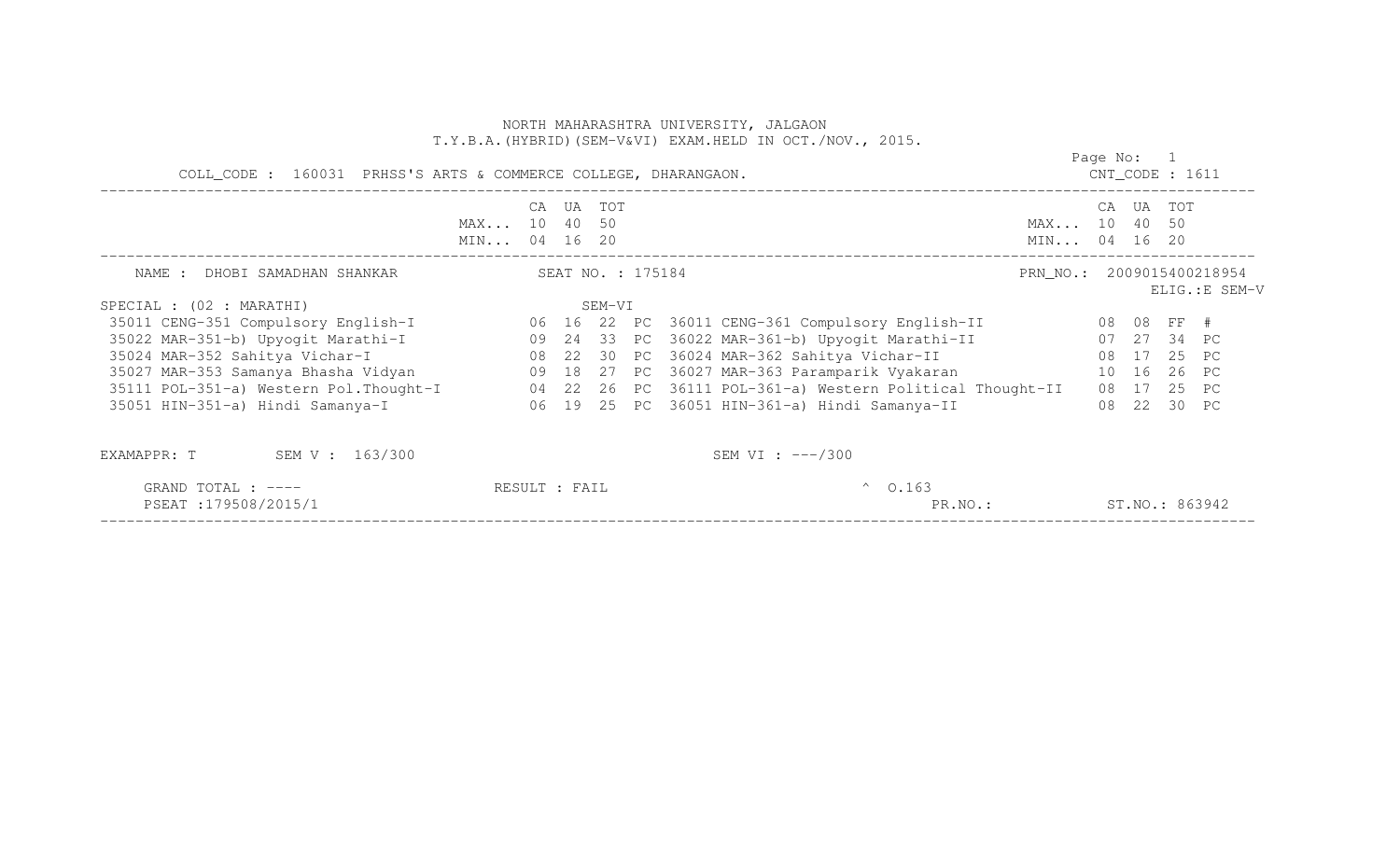|                                                                                                                                                                                                                   |  |                   | NORTH MAHARASHTRA UNIVERSITY, JALGAON<br>T.Y.B.A. (HYBRID) (SEM-V&VI) EXAM. HELD IN OCT./NOV., 2015. |                           |             |                |
|-------------------------------------------------------------------------------------------------------------------------------------------------------------------------------------------------------------------|--|-------------------|------------------------------------------------------------------------------------------------------|---------------------------|-------------|----------------|
| COLL_CODE : 170032 JTES'S ARTS, COMMERCE & SCIENCE COLLEGE, JAMNER.                                                                                                                                               |  |                   |                                                                                                      | $CNT\_CODE$ : 1713        | Page No: 1  |                |
| MAX 10 40 50                                                                                                                                                                                                      |  | CA UA TOT         | MAX 10 40 50                                                                                         | MIN 04 16 20              | CA UA TOT   |                |
| NAME : PATWARDHAN SNEHAL VAIJINATH                                                                                                                                                                                |  | SEAT NO. : 175434 |                                                                                                      | PRN NO.: 2009015400353472 |             | ELIG.: E SEM-V |
| SPECIAL : (05 : HINDI)                                                                                                                                                                                            |  |                   |                                                                                                      |                           |             |                |
|                                                                                                                                                                                                                   |  |                   |                                                                                                      |                           |             |                |
|                                                                                                                                                                                                                   |  |                   |                                                                                                      |                           |             |                |
| 35054 HIN-352 Hindi Sahitya ka Etihas-I (27 24 31 PC 36054 HIN-362 Hindi Sahitya ka Etihas-II (27 16 23 PC                                                                                                        |  |                   |                                                                                                      |                           |             |                |
| 35057 HIN-353 Bhasha Vidyan Tatha Rashtra. 07 28 35 PC 36057 HIN-363 Bhasha Vidyan Tatha Rashtra. 07 18 25 PC                                                                                                     |  |                   |                                                                                                      |                           |             |                |
| 35111 POL-351-a) Western Pol.Thought-I (29 35 PC 36111 POL-361-a) Western Political Thought-II (23 PC<br>35171 PSY-351-a) Applied Psychology (26 31 37 PC 36171 PSY-361-a) Applied Psy. and Modern Life (29 35 PC |  |                   |                                                                                                      |                           |             |                |
| EXAMAPPR: T SEM V: 201/300                                                                                                                                                                                        |  |                   | SEM VI : $---/300$                                                                                   |                           |             |                |
| GRAND TOTAL : ---- RESULT : FAIL<br>PSEAT:180015/2015/1                                                                                                                                                           |  |                   | PR.NO.: ST.NO.: 863944                                                                               |                           |             |                |
| NAME : SURWADE VIKAS NANA                                                                                                                                                                                         |  | SEAT NO. : 175435 |                                                                                                      | PRN NO.: 2008015400340741 |             | ELIG.: SEM-V   |
| SPECIAL : (10 : ECONOMICS)                                                                                                                                                                                        |  |                   |                                                                                                      |                           |             |                |
| 35101 ECO-351 Indian Economy Since 1980-III 05 27 32 PC 36101 ECO-361 In Indian Economy Since 1980-IV                                                                                                             |  |                   |                                                                                                      |                           | 04 16 20 PC |                |
| 35104 ECO-352-a) Public Finance and Policies-I                                                                                                                                                                    |  |                   | 07 26 33 PC 36104 ECO-362-a) Public Finance and Policies-II                                          |                           | 06 00 FF #  |                |
| 35108 ECO-353-b) Indian Banking & Pract.-I                                                                                                                                                                        |  |                   | 06 20 26 PC 36108 ECO-363-b) Indian Banking & Practices-II                                           |                           | 06 16 22 PC |                |
|                                                                                                                                                                                                                   |  |                   |                                                                                                      |                           | 07 25 32 PC |                |
|                                                                                                                                                                                                                   |  |                   |                                                                                                      |                           |             |                |
|                                                                                                                                                                                                                   |  |                   |                                                                                                      |                           |             |                |

EXAMAPPR: T SEM V : 179/300 SEM SEM VI : ---/300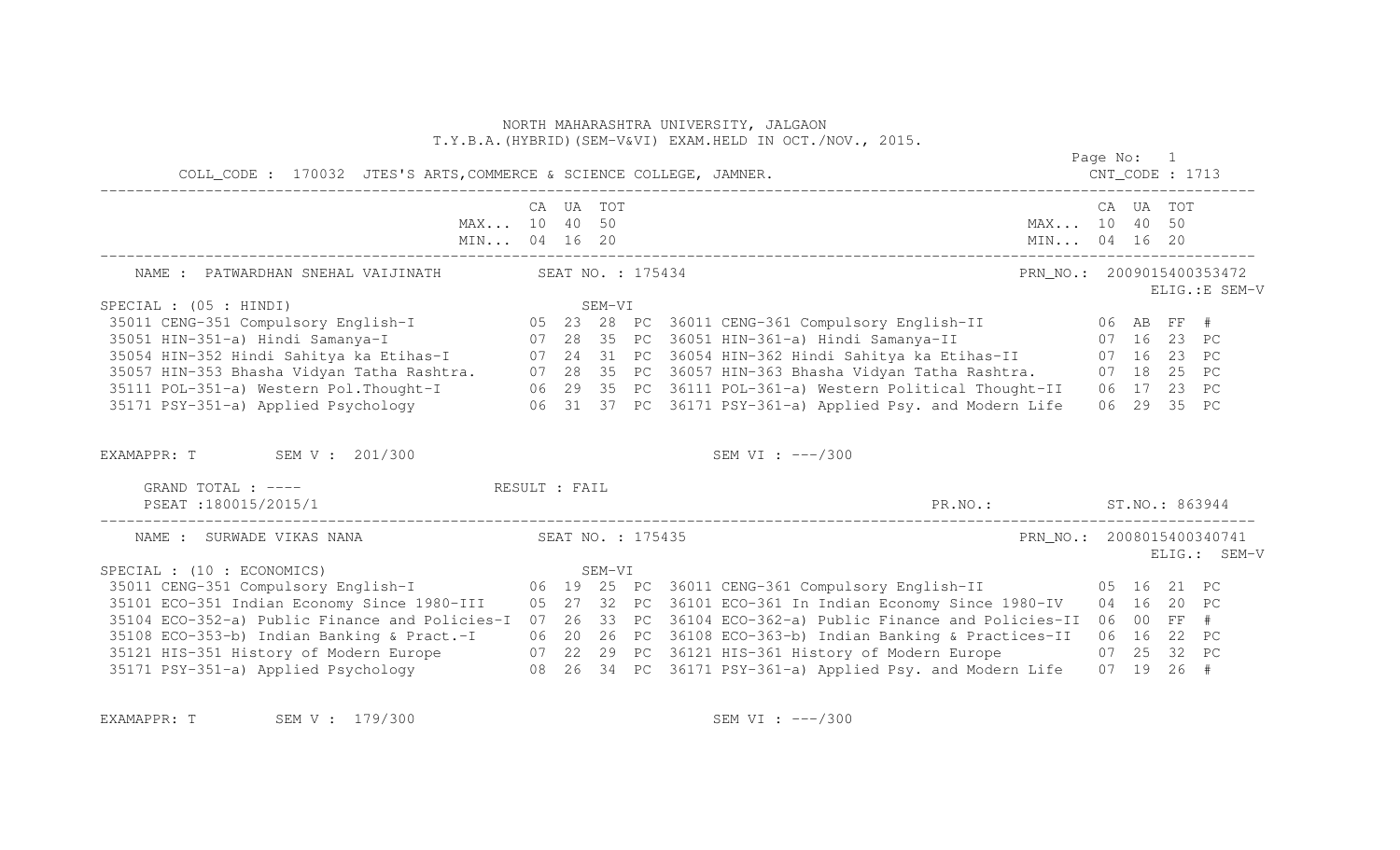| GRAND TOTAL : $---$<br>PSEAT:179516/2015/1         | RESULT : FAIL |            |                   | PR.NO.: | ST.NO.: 863945                       |
|----------------------------------------------------|---------------|------------|-------------------|---------|--------------------------------------|
|                                                    |               |            |                   |         |                                      |
| NAME : INGALE NARENDRA LAXMAN                      |               |            | SEAT NO. : 175436 |         | PRN_NO.: 71156830F<br>ELIG.: E SEM-V |
| SPECIAL : (11 : POLITICAL SCIENCE)                 |               |            |                   |         |                                      |
| 35011 CENG-351 Compulsory English-I                | 08 08 FF #    |            |                   |         |                                      |
| 35114 POL-352 Personnel Adm. & Mgt-I               | $07$ 31 38 #  |            |                   |         |                                      |
| 35117 POL-353 Modern Pol.Analysis-I                | $07$ 17 24 #  |            |                   |         |                                      |
| 35111 POL-351-a) Western Pol. Thought-I            | $07$ 16 23 #  |            |                   |         |                                      |
| 32815 SOC351 Indian Society Struc. and Change-I 08 |               | 34 42 #    |                   |         |                                      |
| 35215 GG-351-b Population Geography                |               | 06 21 27 # |                   |         |                                      |
| SEM V : $---/300$<br>EXAMAPPR: T                   |               |            |                   |         |                                      |
| GRAND TOTAL : $---$<br>PSEAT:179517/2015/1         | RESULT : FAIL |            |                   | PR.NO.: | ST.NO.: 863946                       |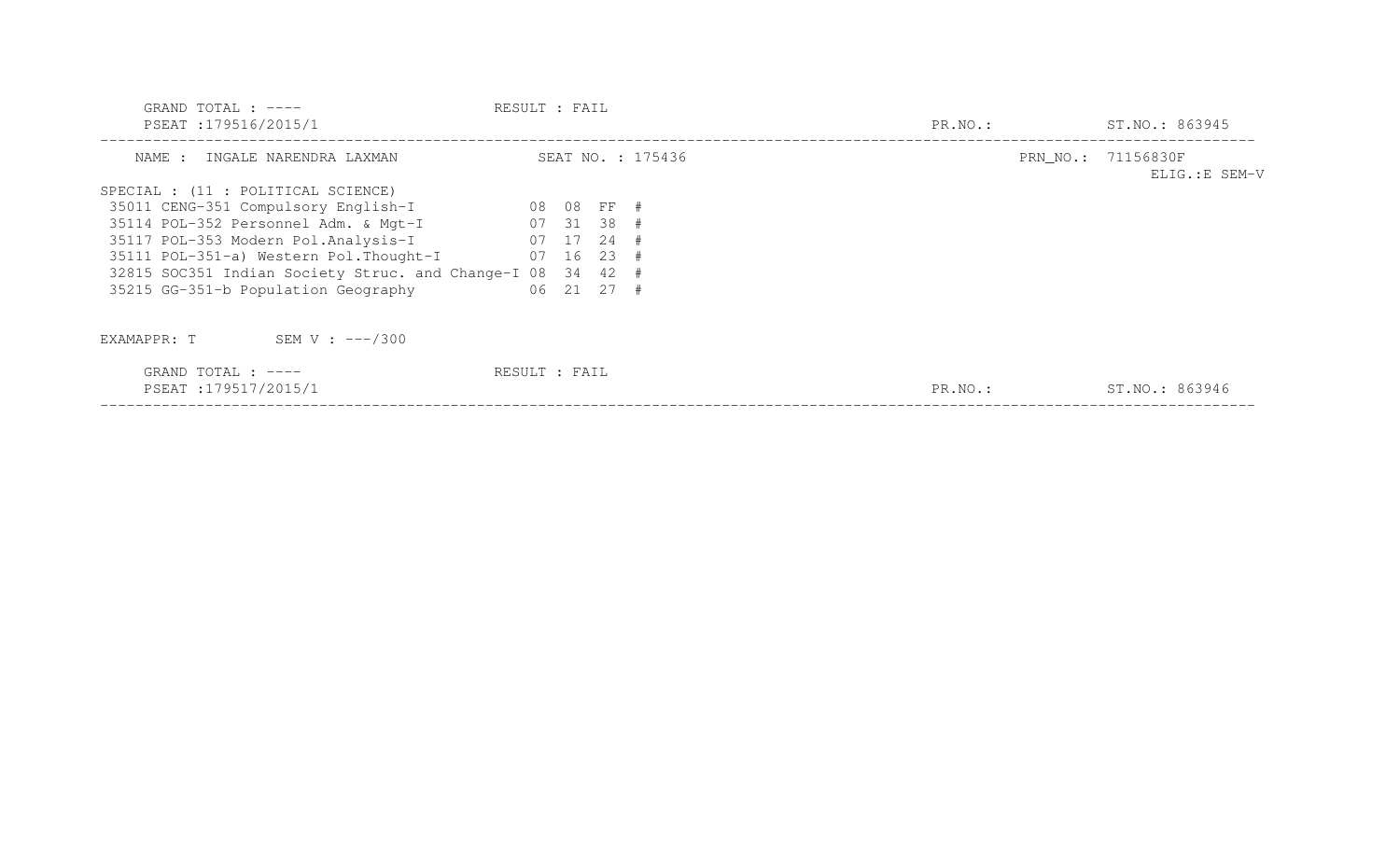| $COLL$ $CODE: 170032$                            | PC CHEKC LIST T.Y.B.A. (HYBRID) (SEM-V&VI) EXAM.HELD IN OCT./NOV., 2015. Page No: 2                                                                                                                                                  |                           | $CNT\_CODE$ : 1713                        |                 |                |  |  |
|--------------------------------------------------|--------------------------------------------------------------------------------------------------------------------------------------------------------------------------------------------------------------------------------------|---------------------------|-------------------------------------------|-----------------|----------------|--|--|
|                                                  | MAX MIN TOT                                                                                                                                                                                                                          | MAX MIN INT EXT TOT       |                                           |                 |                |  |  |
| NAME : NAIK MEGHARAJ PUKHARAJ (SEAT NO. : 175437 |                                                                                                                                                                                                                                      | PRN NO.: 2009015400350396 |                                           |                 | ELIG.: E SEM-V |  |  |
|                                                  |                                                                                                                                                                                                                                      |                           |                                           |                 |                |  |  |
|                                                  | SPECIAL : (11 : POLITICAL SCIENCE)<br>35011 CENG-351 Compulsory English-I                               04   08  FF  #   36011 CENG-361 Compulsory English-II                               06   00  FF  #<br>25  29  PC             |                           |                                           |                 |                |  |  |
|                                                  | 35111 POL-351-a) Western Pol.Thought-I 07 27 34 PC 36111 POL-361-a) Western Political Thought-II 07 22 29 PC                                                                                                                         |                           |                                           |                 |                |  |  |
|                                                  | 35117 POL-353 Modern Pol.Analysis-I (05 21 26 PC 36117 POL-363 Modern Pol. Analysis-II (05 17 22 PC<br>35114 POL-352 Personnel Adm. & Mgt-I (07 16 23 PC 36114 POL-362 Personnel Adm. and Mgt.-II (07 28 35 PC                       |                           |                                           |                 |                |  |  |
|                                                  |                                                                                                                                                                                                                                      |                           |                                           |                 |                |  |  |
|                                                  |                                                                                                                                                                                                                                      |                           |                                           |                 |                |  |  |
|                                                  | 35151 GG-351-a) Population Geography-I (2008) 21 28 PC 36151 GG-361-a) Population Geography-II (25 31 PC<br>35281 SOC-351 Indian Soc.Struc.and Change-I (28 29 37 PC 36281 SOC-361 Ind.Soc.Structure and Change-II (27 31 38 PC      |                           |                                           |                 |                |  |  |
| EXAMAPPR: $T$ SEM V: $---/300$                   | SEM VI : $---/300$                                                                                                                                                                                                                   |                           |                                           |                 |                |  |  |
| GRAND TOTAL : ---- RESULT : FAIL                 |                                                                                                                                                                                                                                      |                           |                                           |                 |                |  |  |
| PSEAT:180017/2015/1                              | PR.NO.: ST.NO.: 863947                                                                                                                                                                                                               |                           |                                           |                 |                |  |  |
| NAME : SONAWANE GANESH SHRIRAM SEAT NO. : 175439 |                                                                                                                                                                                                                                      |                           | PRN NO.: 2007015400214962<br>ELIG.: SEM-V |                 |                |  |  |
|                                                  |                                                                                                                                                                                                                                      |                           |                                           |                 |                |  |  |
|                                                  |                                                                                                                                                                                                                                      |                           |                                           |                 |                |  |  |
|                                                  |                                                                                                                                                                                                                                      |                           |                                           |                 |                |  |  |
|                                                  |                                                                                                                                                                                                                                      |                           |                                           |                 |                |  |  |
|                                                  |                                                                                                                                                                                                                                      |                           |                                           |                 |                |  |  |
|                                                  |                                                                                                                                                                                                                                      |                           |                                           |                 |                |  |  |
|                                                  | 35111 POL-351-a) Western Pol.Thought-I (25 PC 36111 POL-361-a) Western Political Thought-II (27 21 28 PC<br>35117 POL-353 Modern Pol.Analysis-I (26 16 22 PC 36117 POL-363 Modern Pol. Analysis-II (23 30 PC<br>35114 POL-352 Person |                           |                                           |                 |                |  |  |
| EXAMAPPR: T SEM V: 152/300                       | SEM VI : $---/300$                                                                                                                                                                                                                   |                           |                                           |                 |                |  |  |
| GRAND TOTAL : $---$                              | RESULT : FAIL                                                                                                                                                                                                                        |                           |                                           |                 |                |  |  |
| PSEAT:180018/2015/1                              | PR.NO.:                                                                                                                                                                                                                              |                           |                                           | ST. NO.: 863948 |                |  |  |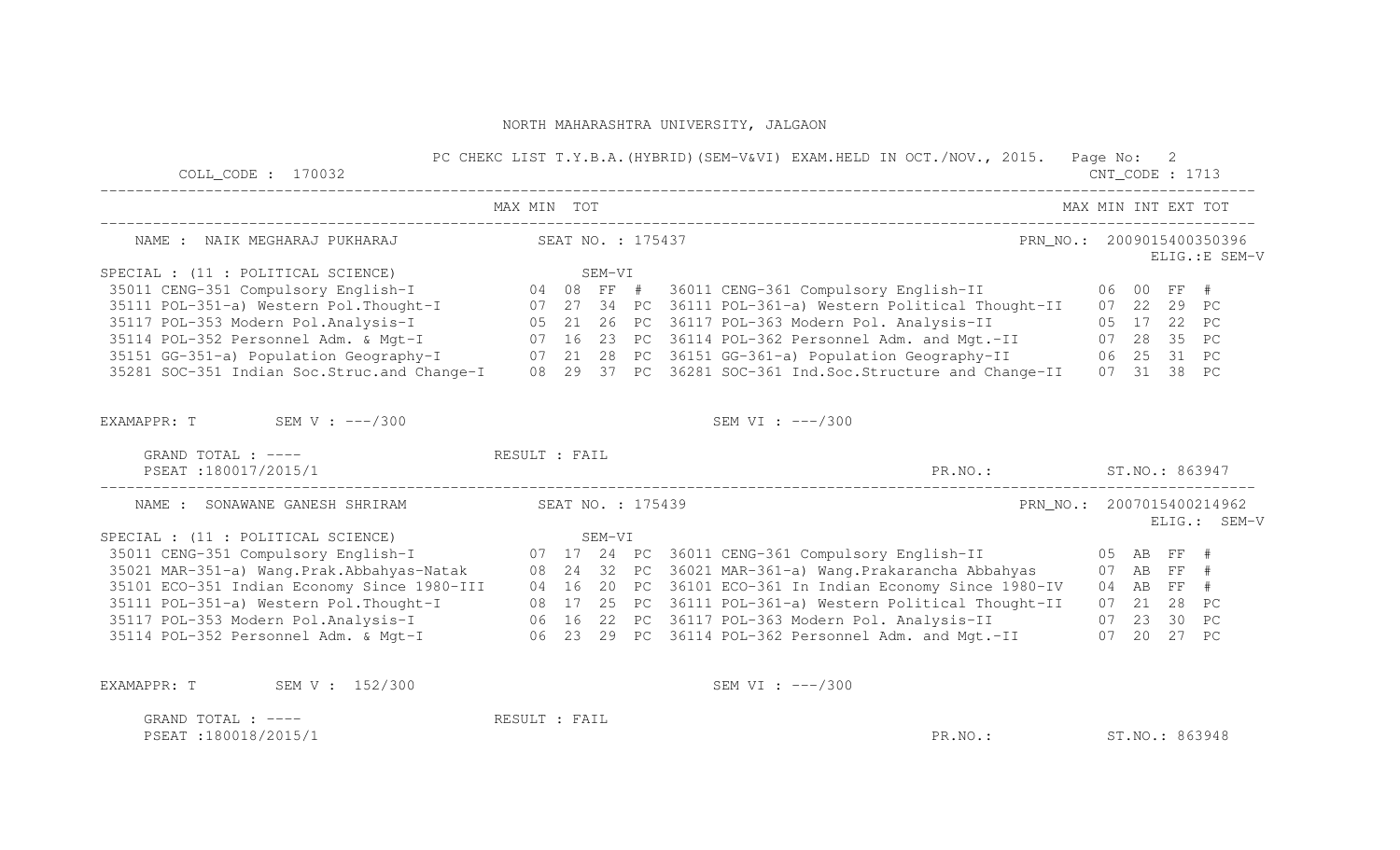| NAME : PATIL SUJATA BHOJRAJ                                | SEAT NO. : 175440        | PRN_NO.: 2008015400275287<br>ELIG.:E SEM-V |
|------------------------------------------------------------|--------------------------|--------------------------------------------|
| SPECIAL : (24 : ENGLISH)                                   |                          |                                            |
| 30115 CENG351 Compulsory English-I                         | 08 16 24 #               |                                            |
| 32415 ENG351 The Study of Drama-I 65 AB FF #               |                          |                                            |
| 32445 ENG352 Indian Writing in English 08 05 FF #          |                          |                                            |
| 32475 ENG353 The Study of English Language-I 07 02 FF #    |                          |                                            |
| 31915 HECO 351 Socio Eco. Problems and Pol. (With Ref.)    |                          | 08 26 34 #                                 |
| 32815 SOC351 Indian Society Struc. and Change-I 08 27 35 # |                          |                                            |
| SEM V : $---/300$<br>EXAMAPPR: T                           |                          |                                            |
| GRAND TOTAL : ----<br>PSEAT : 22370/2011/1                 | RESULT : FAIL<br>PR.NO.: | REMARK : R/R CAP<br>ST. NO.: 863949        |

PSEAT : 22370/2011/1 PR.NO.: ST.NO.: 863949 ------------------------------------------------------------------------------------------------------------------------------------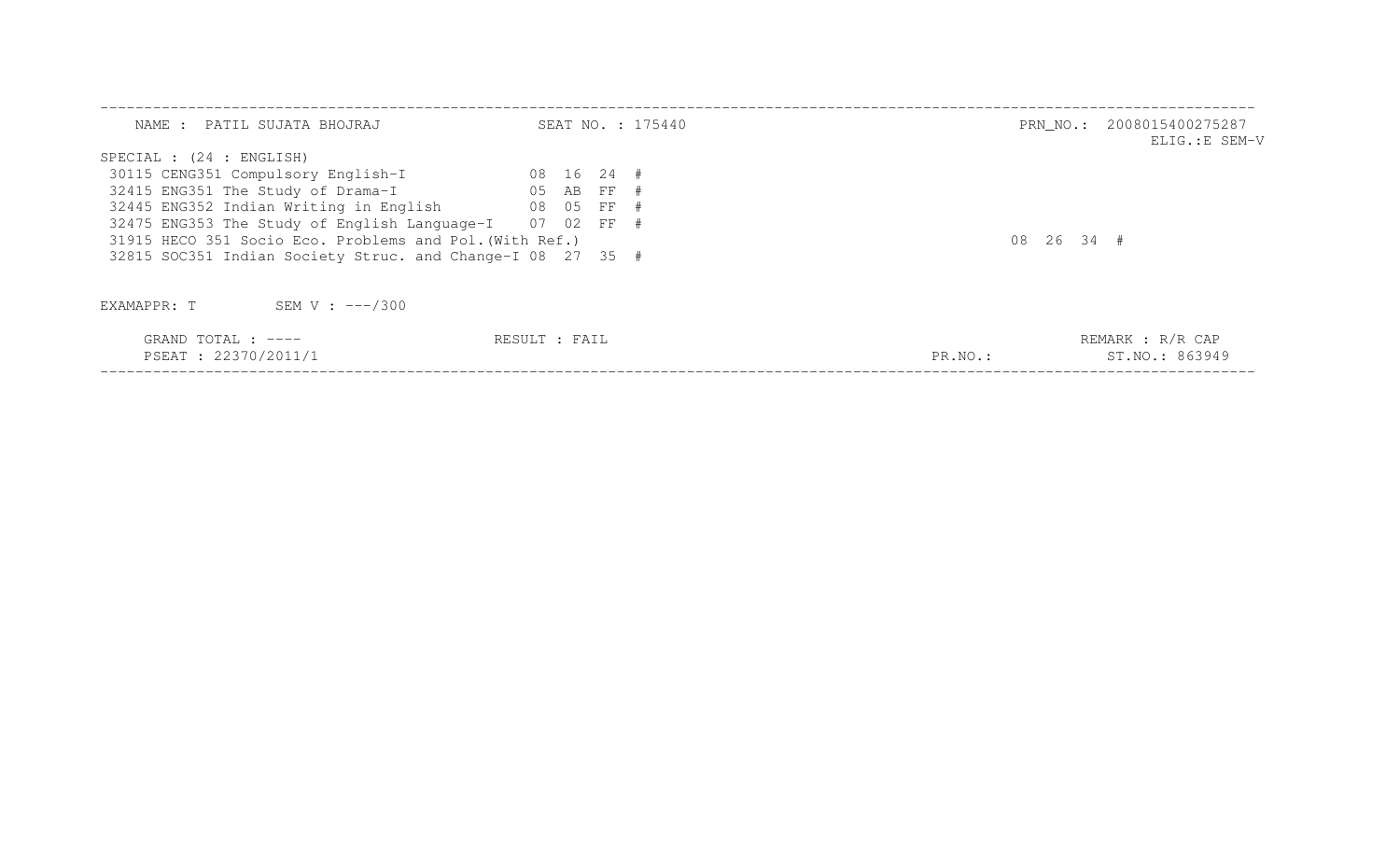| $COLL$ _CODE : 170032 | PC CHEKC LIST T.Y.B.A. (HYBRID) (SEM-V&VI) EXAM.HELD IN OCT./NOV., 2015. | Page No: 3<br>$CNT\_CODE$ : 1713 |  |
|-----------------------|--------------------------------------------------------------------------|----------------------------------|--|
|                       | MAX MIN TOT                                                              | MAX MIN INT EXT TOT              |  |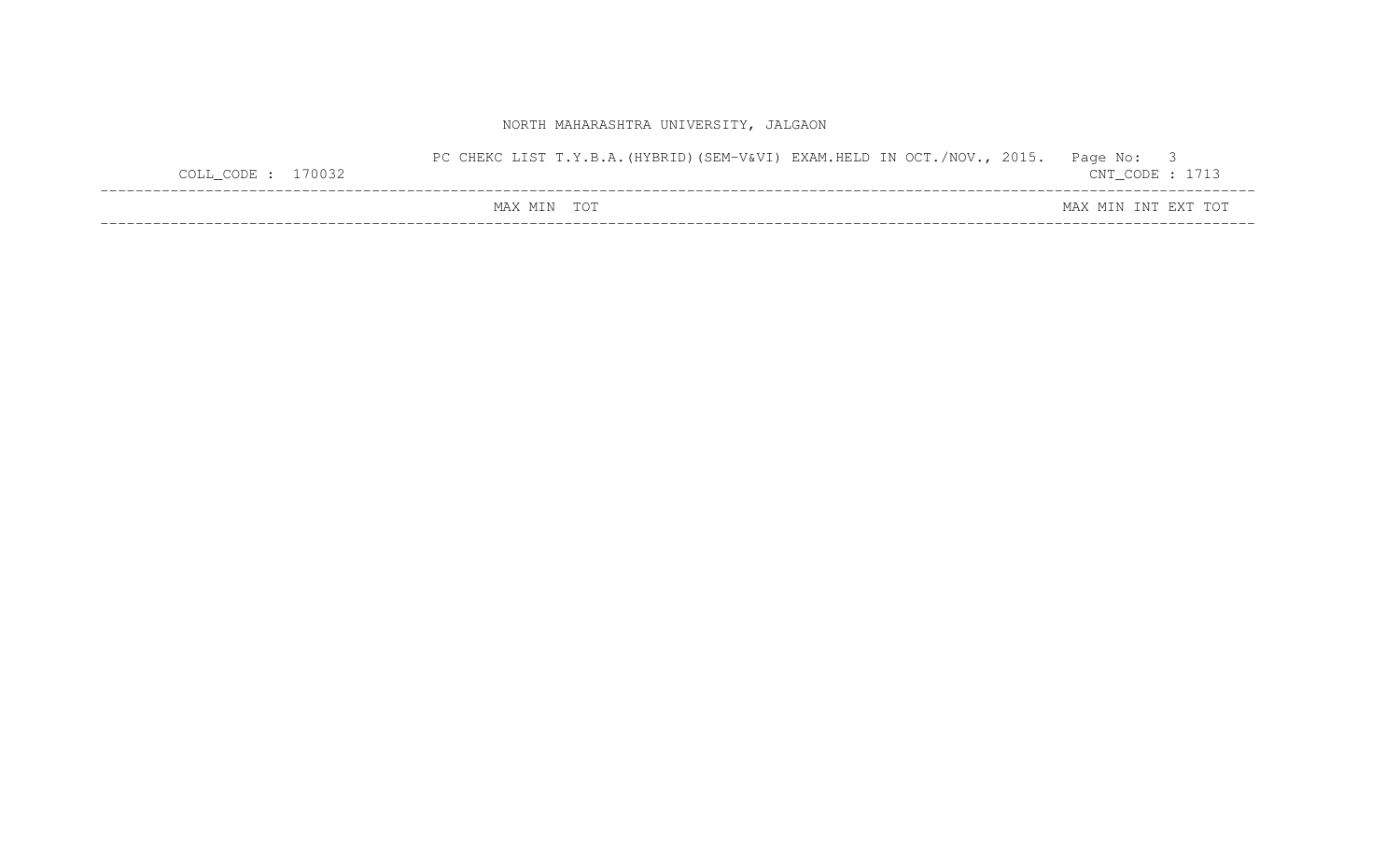|                                                                                                                          |           |        |                   | NORTH MAHARASHTRA UNIVERSITY, JALGAON<br>T.Y.B.A. (HYBRID) (SEM-V&VI) EXAM.HELD IN OCT./NOV., 2015. |            |           |                |
|--------------------------------------------------------------------------------------------------------------------------|-----------|--------|-------------------|-----------------------------------------------------------------------------------------------------|------------|-----------|----------------|
| COLL_CODE: 170034 PT CO-OP ES'S ARTS, SCIENCE & COMMERCE COLLEGE, PACHORA.                                               |           |        |                   |                                                                                                     | Page No: 1 |           |                |
| MAX 10 40 50<br>MIN 04 16 20                                                                                             | CA UA TOT |        |                   | MAX 10 40 50<br>MIN 04 16 20                                                                        |            | CA UA TOT |                |
| NAME : DHANGAR VAISHALI NAMDEO                                                                                           |           |        | SEAT NO. : 175192 | PRN NO.: 2009015400337821                                                                           |            |           | ELIG.: SEM-V   |
| SPECIAL : (12 : HISTORY)                                                                                                 |           | SEM-VI |                   |                                                                                                     |            |           |                |
| 35011 CENG-351 Compulsory English-I 07 07 07 FF # 36011 CENG-361 Compulsory English-II 07 16 23 #                        |           |        |                   |                                                                                                     |            |           |                |
| 35111 POL-351-a) Western Pol. Thought-I 04 23 27 PC 36111 POL-361-a) Western Political Thought-II 08 16 24 #             |           |        |                   |                                                                                                     |            |           |                |
| 35171 PSY-351-a) Applied Psychology 16 20 PC 36171 PSY-361-a) Applied Psy. and Modern Life 06 17 23 PC                   |           |        |                   |                                                                                                     |            |           |                |
| 35121 HIS-351 History of Modern Europe 68 17 25 PC 36121 HIS-361 History of Modern Europe 68 21 30 PC                    |           |        |                   |                                                                                                     |            |           |                |
| 35125 HIS-352-b) Expansion of the Maratha Power 07 17 24 PC 36125 HIS-362-b) Expan'n & Fall of the Mar.power 09 16 25 #  |           |        |                   |                                                                                                     |            |           |                |
| 35127 HIS-353 Pol.History of Medieval India 06 16 22 PC 36127 HIS-363 Adm. & Socio-Eco.History 09 25 34 PC               |           |        |                   |                                                                                                     |            |           |                |
| EXAMAPPR: T SEM V : $---/300$                                                                                            |           |        |                   | SEM VI : 159/300                                                                                    |            |           |                |
| GRAND TOTAL : ---- RESULT : FAIL                                                                                         |           |        |                   |                                                                                                     |            |           |                |
| PSEAT:179540/2015/1                                                                                                      |           |        |                   | PR.NO.: ST.NO.: 863950                                                                              |            |           |                |
| NAME : MAGAR KISHOR SURESH                                                                                               |           |        | SEAT NO. : 175430 | PRN_NO.: 2010015400951802                                                                           |            |           | ELIG.: E SEM-V |
| SPECIAL : (12 : HISTORY)                                                                                                 |           | SEM-VI |                   |                                                                                                     |            |           |                |
|                                                                                                                          |           |        |                   |                                                                                                     |            |           |                |
|                                                                                                                          |           |        |                   |                                                                                                     |            |           |                |
| 35151 GG-351-a) Population Geography-I 04 17 21 PC 36151 GG-361-a) Population Geography-II 05 20 25 PC                   |           |        |                   |                                                                                                     |            |           |                |
| 35121 HIS-351 History of Modern Europe 68 21 29 PC 36121 HIS-361 History of Modern Europe 67 21 28 PC                    |           |        |                   |                                                                                                     |            |           |                |
| 35125 HIS-352-b) Expansion of the Maratha Power 08 20 28 PC 36125 HIS-362-b) Expan'n & Fall of the Mar.power 07 21 28 PC |           |        |                   |                                                                                                     |            |           |                |
| 35127 HIS-353 Pol.History of Medieval India                                                                              |           |        |                   | 08 16 24 PC 36127 HIS-363 Adm.& Socio-Eco.History 07 20 27 PC                                       |            |           |                |

EXAMAPPR: T SEM V : ---/300 SEM V : ---/300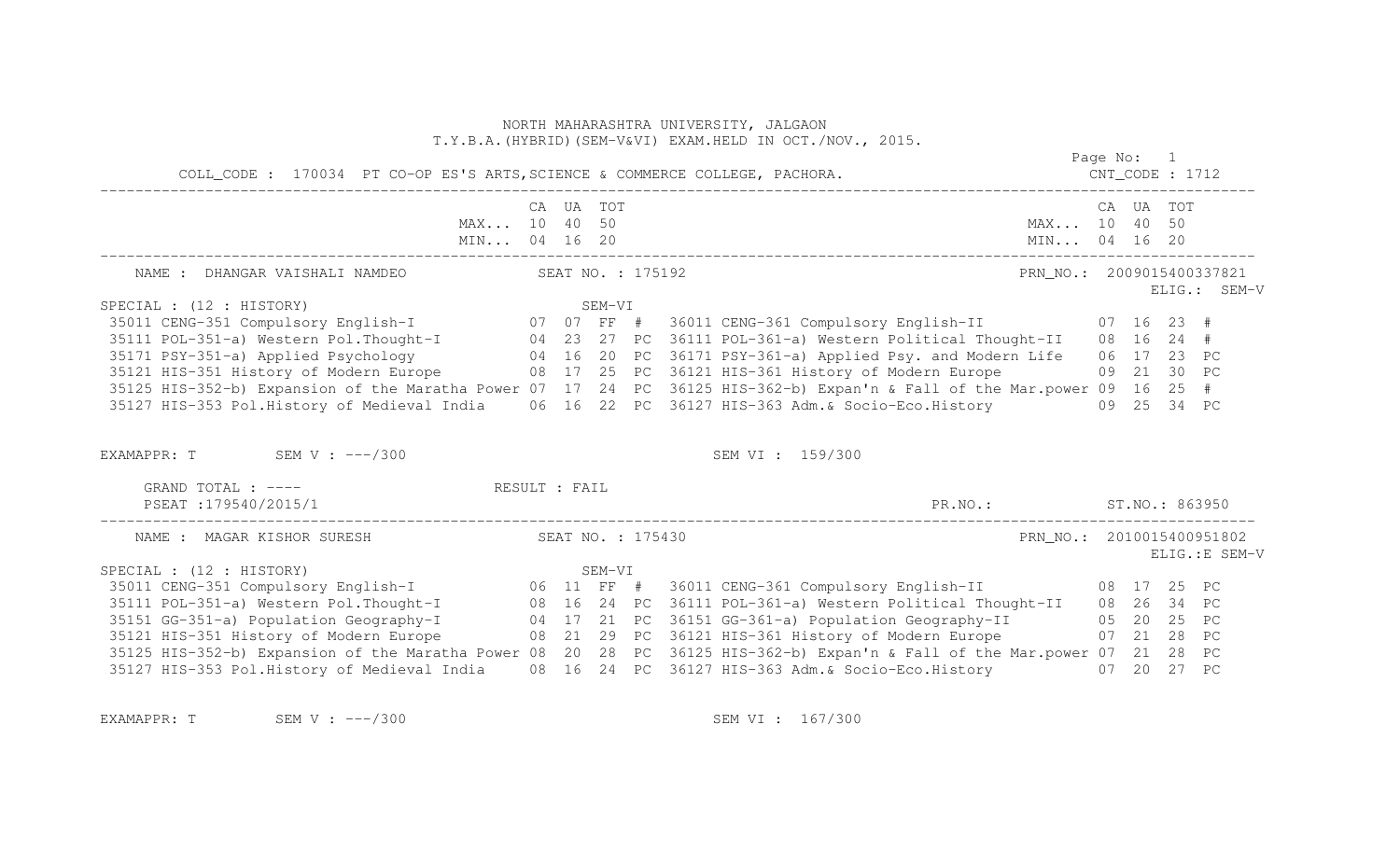| $---$<br>$\sqrt{ }$                                                                                                       |                      |          |
|---------------------------------------------------------------------------------------------------------------------------|----------------------|----------|
| $\sim$<br>the contract of the contract of the contract of the contract of the contract of the contract of the contract of | $\overline{N}$<br>םת | $\alpha$ |
|                                                                                                                           |                      |          |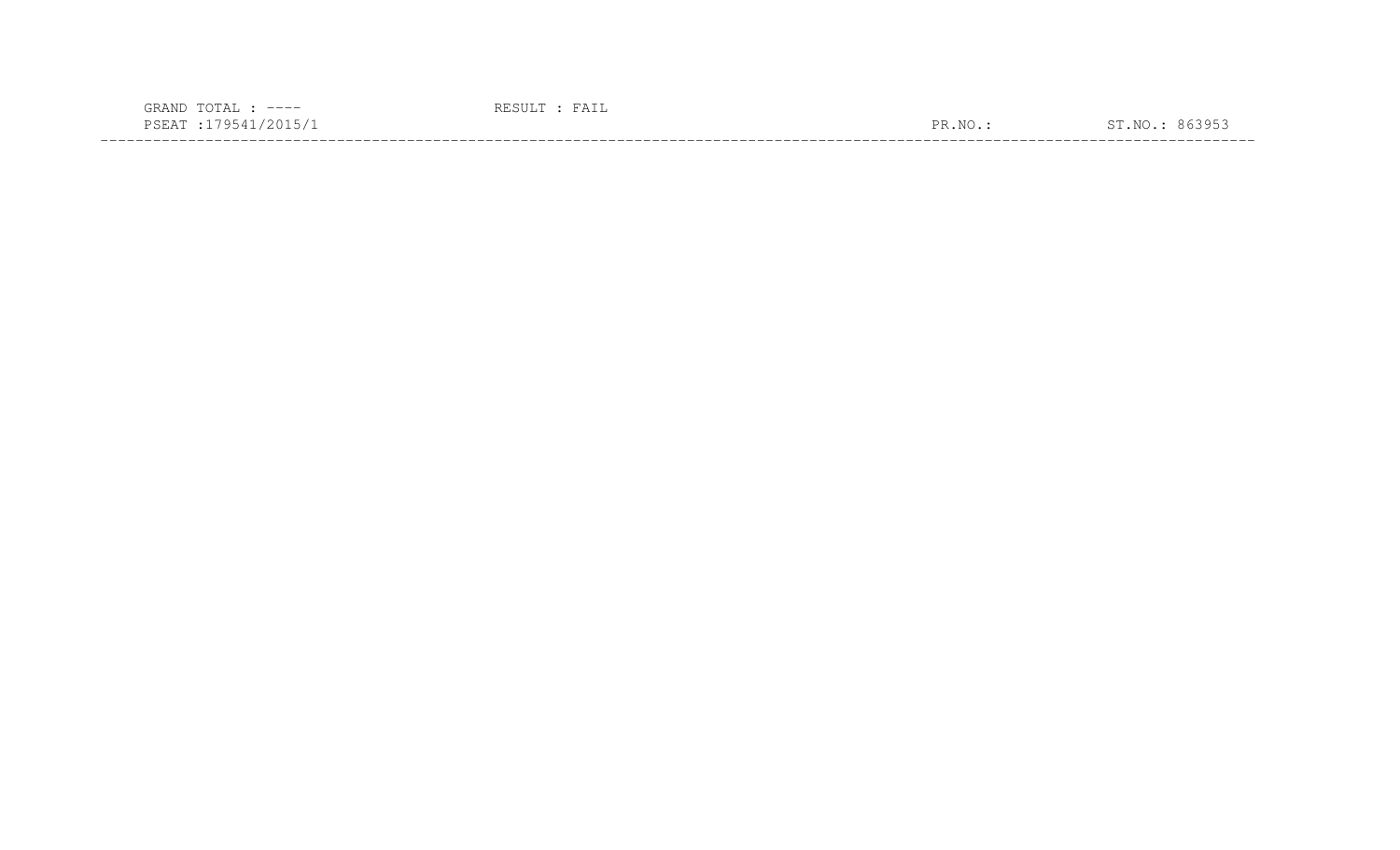|                                                                                                         | NORTH MAHARASHTRA UNIVERSITY, JALGAON<br>T.Y.B.A. (HYBRID) (SEM-V&VI) EXAM.HELD IN OCT./NOV., 2015. |                                           |
|---------------------------------------------------------------------------------------------------------|-----------------------------------------------------------------------------------------------------|-------------------------------------------|
| COLL_CODE: 180035 VBES'S SANT MUKTABAI ARTS & COMMERCE COLLEGE, MUKTAINAGAR. THE SAND MANUSCODE: 1815   | Page No: 1                                                                                          |                                           |
| MAX 10 40 50<br>MIN 04 16 20                                                                            | CA UA TOT                                                                                           |                                           |
| NAME : MAHALE PALLAVI LILADHAR                                                                          | SEAT NO. : 175196                                                                                   | PRN_NO.: 2009015400439175<br>ELIG.: SEM-V |
| SPECIAL : (10 : ECONOMICS)                                                                              |                                                                                                     |                                           |
| 30115 CENG351 Compulsory English-I 607 AB FF #<br>31015 ECO351 Indian Economy Since 1980-III 09 AB FF # |                                                                                                     |                                           |
| 31045 ECO352a Public Finance and Policies-I 06 AB FF #                                                  |                                                                                                     |                                           |
| 31075 ECO353a International Trade & Practices-I 06 AB FF #                                              |                                                                                                     |                                           |
| 31215 HIS351 History of Modern World (1789-1900)06 AB FF #                                              |                                                                                                     |                                           |
| 04 AB FF #<br>35215 GG-351-b Population Geography                                                       |                                                                                                     |                                           |
| EXAMAPPR: $T$ SEM V : $---/300$                                                                         |                                                                                                     |                                           |
| GRAND TOTAL : ----<br>RESULT :<br>PSEAT : 14509/ 0/0                                                    |                                                                                                     | ST.NO.: 863954<br>PR.NO.:                 |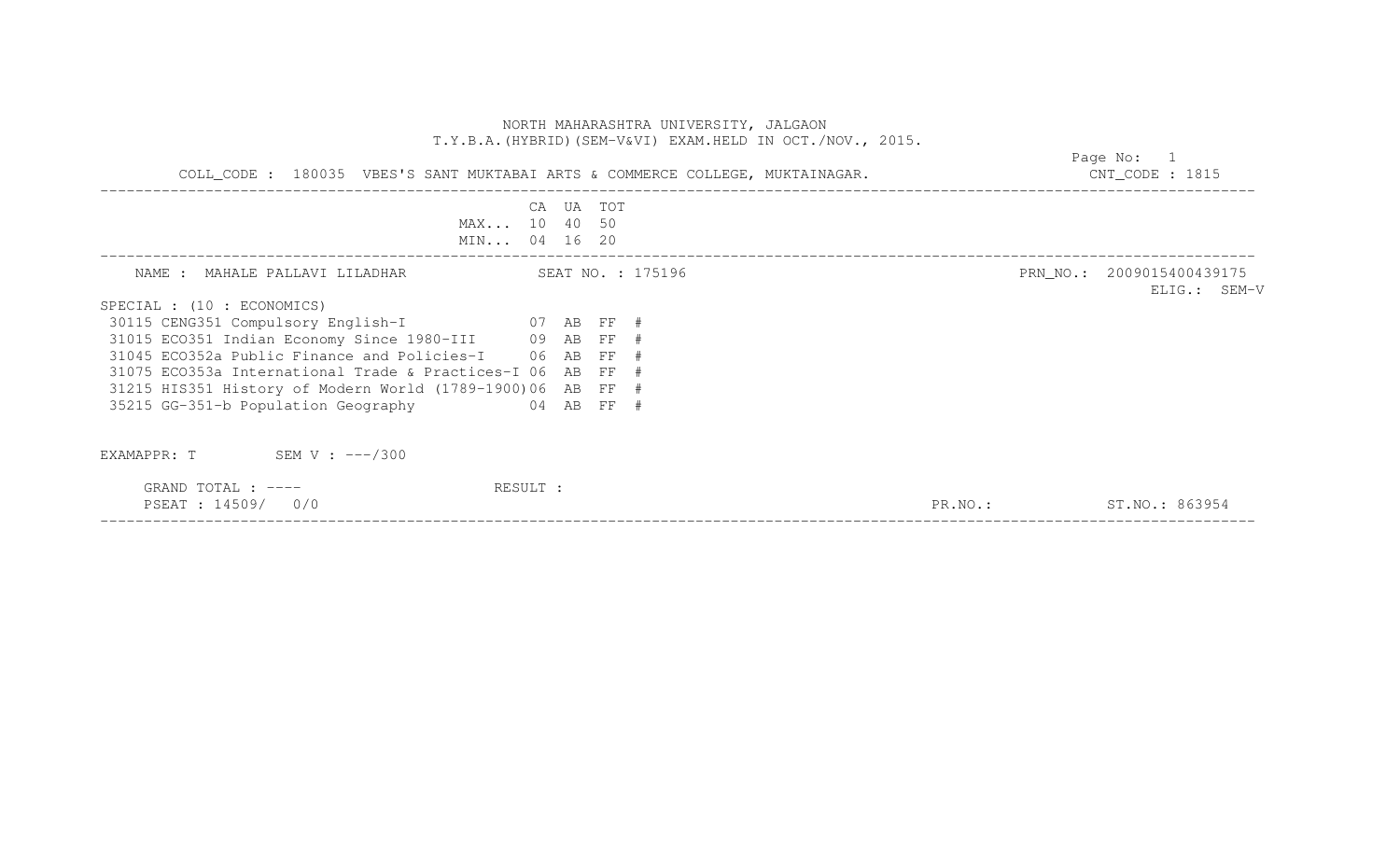|                                                                                                                                                                                                                                                                                                                                                                                                                                                                                                                                                  |               |           |        |                   | NORTH MAHARASHTRA UNIVERSITY, JALGAON<br>T.Y.B.A. (HYBRID) (SEM-V&VI) EXAM.HELD IN OCT./NOV., 2015. |                           |  |                               |                |
|--------------------------------------------------------------------------------------------------------------------------------------------------------------------------------------------------------------------------------------------------------------------------------------------------------------------------------------------------------------------------------------------------------------------------------------------------------------------------------------------------------------------------------------------------|---------------|-----------|--------|-------------------|-----------------------------------------------------------------------------------------------------|---------------------------|--|-------------------------------|----------------|
|                                                                                                                                                                                                                                                                                                                                                                                                                                                                                                                                                  |               |           |        |                   |                                                                                                     | Page No: 1                |  |                               |                |
|                                                                                                                                                                                                                                                                                                                                                                                                                                                                                                                                                  | MAX 10 40 50  | CA UA TOT |        |                   | MIN 04 16 20<br>MIN 04 16 20                                                                        | MAX 10 40 50              |  | CA UA TOT                     |                |
| NAME : KUMBHAR CHHAYA MOTIRAM                                                                                                                                                                                                                                                                                                                                                                                                                                                                                                                    |               |           |        | SEAT NO. : 175201 |                                                                                                     | PRN_NO.: 2009015400191561 |  |                               | ELIG.: E SEM-V |
| SPECIAL : (02 : MARATHI)                                                                                                                                                                                                                                                                                                                                                                                                                                                                                                                         |               |           | SEM-VI |                   |                                                                                                     |                           |  |                               |                |
| 35011 CENG-351 Compulsory English-I (1997) 05 10 FF # 36011 CENG-361 Compulsory English-II (1998) 05 00 FF #<br>35121 HIS-351 History of Modern Europe 609 20 29 PC 36121 HIS-361 History of Modern Europe 609 28 37 PC<br>35151 GG-351-a) Population Geography-I 06 18 24 PC 36151 GG-361-a) Population Geography-II 07 17 24 PC<br>35022 MAR-351-b) Upyogit Marathi-I 07 24 31 PC 36022 MAR-361-b) Upyogit Marathi-II 06 23 29 PC<br>35024 MAR-352 Sahitya Vi<br>EXAMAPPR: $T$ SEM V: $---/300$<br>GRAND TOTAL : ----<br>PSEAT : 179560/2015/1 | RESULT : FAIL |           |        |                   | SEM VI : ---/300<br>PR.NO.: ST.NO.: 863955                                                          |                           |  |                               |                |
| NAME : PATIL HIMMAT ARJUN                                                                                                                                                                                                                                                                                                                                                                                                                                                                                                                        |               |           |        | SEAT NO. : 175204 |                                                                                                     | PRN NO.: 2009015400191537 |  |                               | ELIG.: E SEM-V |
| SPECIAL : (11 : POLITICAL SCIENCE)<br>35101 ECO-351 Indian Economy Since 1980-III 07 18 25 PC 36101 ECO-361 In Indian Economy Since 1980-IV<br>35121 HIS-351 History of Modern Europe 609 17 26 PC 36121 HIS-361 History of Modern Europe<br>35111 POL-351-a) Western Pol.Thought-I 08 17 25 PC 36111 POL-361-a) Western Political Thought-II 09 25 34 PC<br>35114 POL-352 Personnel Adm. & Mgt-I 08 19 27 PC 36114 POL-362 Personnel Adm. and Mgt.-II 09 32 41 PC<br>35117 POL-3                                                                |               |           | SEM-VI |                   |                                                                                                     |                           |  | 07 20 27 PC<br>09  26  35  PC |                |

EXAMAPPR: T SEM V : 150/300 SEM SEM VI : ---/300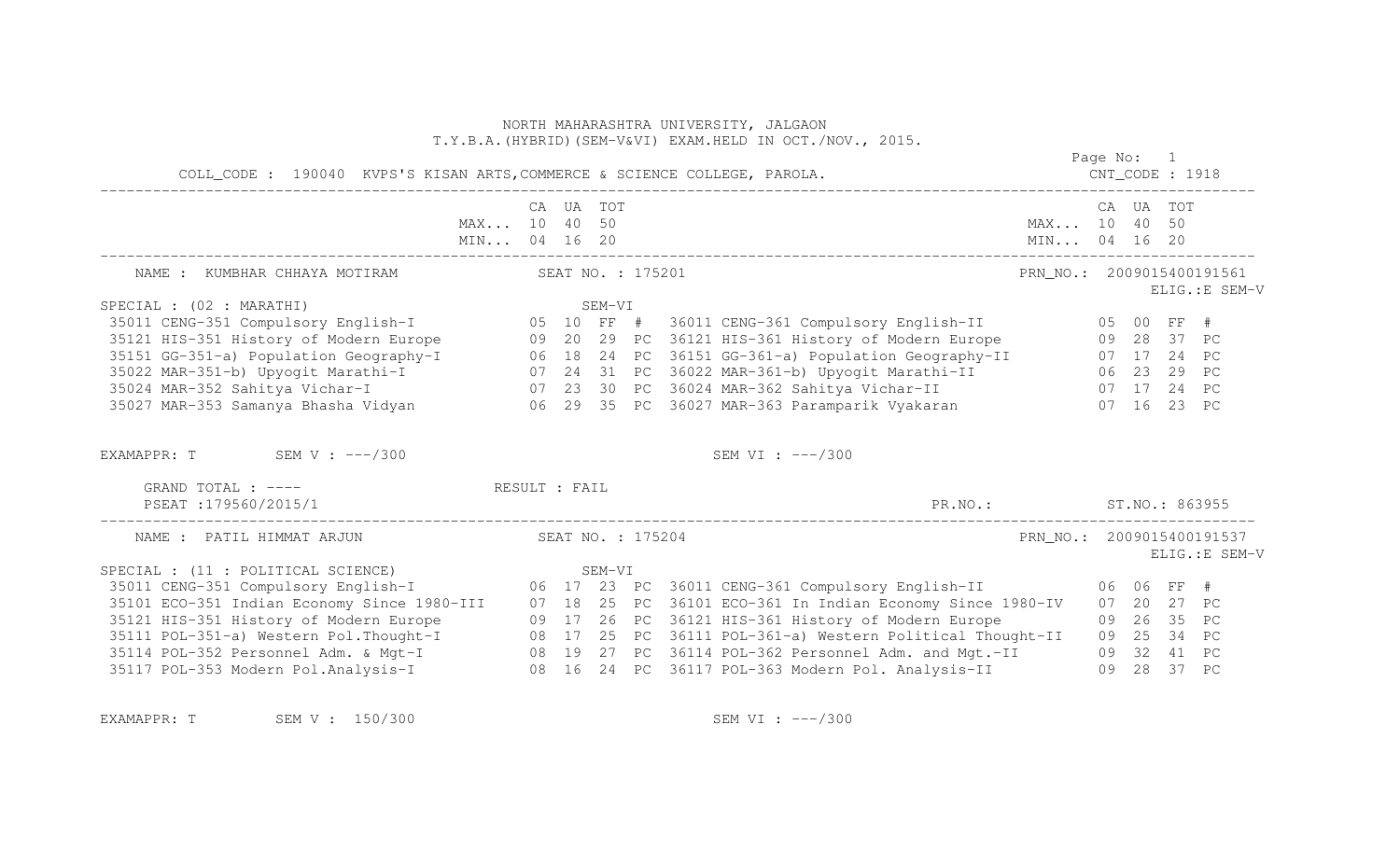| GRAND TOTAL : $---$                                                                            | RESULT : FAIL |        |                   |                                                              |         |                           |    |    |                |                |
|------------------------------------------------------------------------------------------------|---------------|--------|-------------------|--------------------------------------------------------------|---------|---------------------------|----|----|----------------|----------------|
| PSEAT : 179565/2015/1                                                                          |               |        |                   |                                                              | PR.NO.: |                           |    |    |                | ST.NO.: 863956 |
| NAME : JADHAV DEVENDRSING DHARMSING                                                            |               |        | SEAT NO. : 175205 |                                                              |         | PRN NO.: 2009015400192227 |    |    |                | ELIG.: SEM-V   |
| SPECIAL : (12 : HISTORY)                                                                       |               | SEM-VI |                   |                                                              |         |                           |    |    |                |                |
| 35011 CENG-351 Compulsory English-I                                                            |               |        |                   | 08 16 24 PC 36011 CENG-361 Compulsory English-II             |         |                           |    |    | 08 00 FF #     |                |
| 35022 MAR-351-b) Upyogit Marathi-I                                                             |               |        |                   | 07 19 26 PC 36022 MAR-361-b) Upyogit Marathi-II              |         |                           |    |    | 09 22 31 PC    |                |
| 35121 HIS-351 History of Modern Europe                                                         |               |        |                   | 07 21 28 PC 36121 HIS-361 History of Modern Europe           |         |                           |    |    | 09 32 41 PC    |                |
| 35125 HIS-352-b) Expansion of the Maratha Power 06                                             |               |        |                   | 23 29 PC 36125 HIS-362-b) Expan'n & Fall of the Mar.power 08 |         |                           |    | 35 | 43 PC          |                |
| 35127 HIS-353 Pol.History of Medieval India 07 34 41 PC 36127 HIS-363 Adm. & Socio-Eco.History |               |        |                   |                                                              |         |                           |    |    | 09 24 33 PC    |                |
| 35215 GG-351-b Population Geography                                                            |               |        |                   | 06 16 22 PC 36215 GG-361-b Political Geography               |         |                           | 08 |    | 22 30 PC       |                |
|                                                                                                |               |        |                   |                                                              |         |                           |    |    |                |                |
| SEM V : 170/300<br>EXAMAPPR: T                                                                 |               |        |                   | SEM VI : $---/300$                                           |         |                           |    |    |                |                |
| GRAND TOTAL : $---$                                                                            | RESULT : FAIL |        |                   |                                                              |         |                           |    |    |                |                |
| PSEAT : 179566/2015/1                                                                          |               |        |                   |                                                              | PR.NO.: |                           |    |    | ST.NO.: 863957 |                |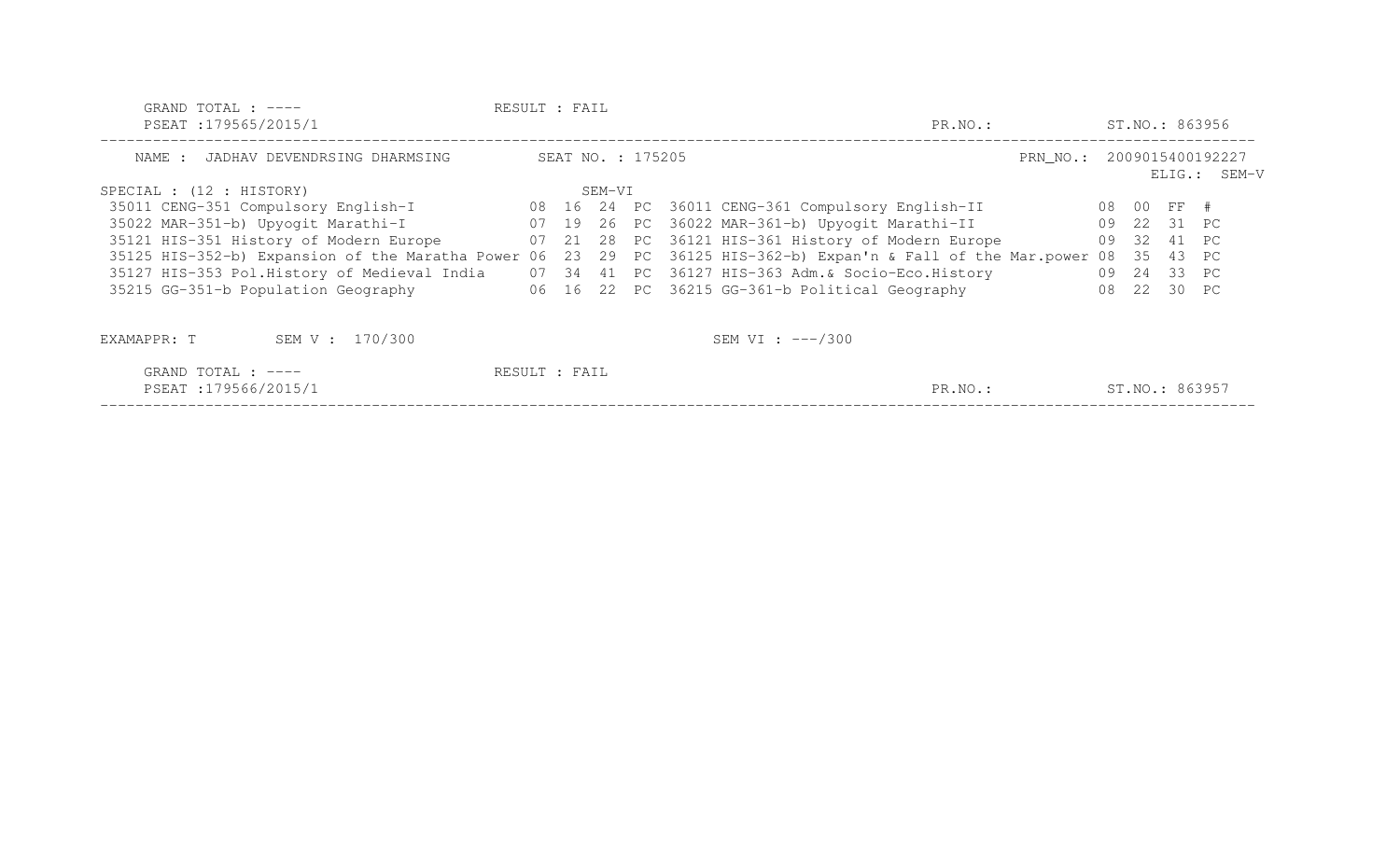| COLL CODE : $190040$                                                                               |               |                   | PC CHEKC LIST T.Y.B.A. (HYBRID) (SEM-V&VI) EXAM.HELD IN OCT./NOV., 2015.                                        | Page No: 2<br>$CNT\_CODE : 1918$            |
|----------------------------------------------------------------------------------------------------|---------------|-------------------|-----------------------------------------------------------------------------------------------------------------|---------------------------------------------|
|                                                                                                    | MAX MIN TOT   |                   |                                                                                                                 | MAX MIN INT EXT TOT                         |
| NAME : BHOI KIRTI RAMESH                                                                           |               | SEAT NO. : 175444 |                                                                                                                 | PRN_NO.: 2009015400192885<br>ELIG.: E SEM-V |
| SPECIAL : (12 : HISTORY)                                                                           |               | SEM-VI            |                                                                                                                 |                                             |
| 35011 CENG-351 Compulsory English-I 05 06 FF #                                                     |               |                   |                                                                                                                 |                                             |
|                                                                                                    |               |                   | 35022 MAR-351-b) Upyogit Marathi-I (07 23 30 PC 36022 MAR-361-b) Upyogit Marathi-II (07 16 23 PC                |                                             |
| 35151 GG-351-a) Population Geography-I                                                             |               |                   | 06 20 26 PC 36151 GG-361-a) Population Geography-II                                                             | $07$ $12+4^{\sim}$ 19 PC                    |
| 35121 HIS-351 History of Modern Europe 69 23 32 PC 36121 HIS-361 History of Modern Europe          |               |                   |                                                                                                                 | 08 19 27 PC                                 |
|                                                                                                    |               |                   | 35125 HIS-352-b) Expansion of the Maratha Power 08 27 35 PC 36125 HIS-362-b) Expan'n & Fall of the Mar.power 09 | 19<br>28<br>PC                              |
| 35127 HIS-353 Pol.History of Medieval India (1986) 16 25 PC 36127 HIS-363 Adm. & Socio-Eco.History |               |                   |                                                                                                                 | 22 30 PC<br>08.                             |
| EXAMAPPR: $T$ SEM V : $---/300$                                                                    |               |                   | SEM VI : 148/300                                                                                                |                                             |
| GRAND TOTAL : $---$                                                                                | RESULT : FAIL |                   | $^{\circ}$ +6 0.163                                                                                             |                                             |
| PSEAT:180049/2015/1                                                                                |               |                   | PR.NO.:                                                                                                         | ST.NO.: 863958                              |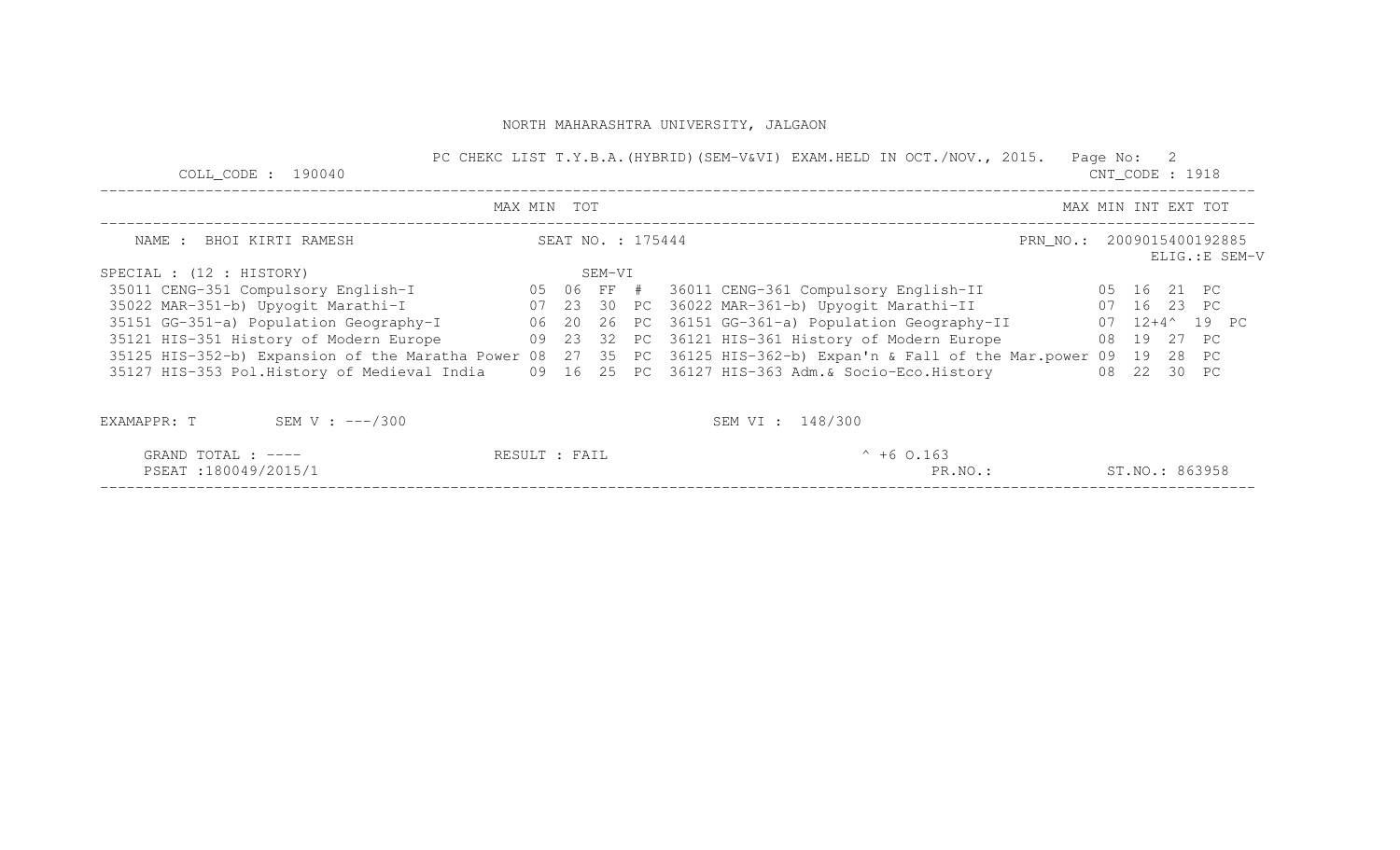|                                           | COLL_CODE : 190041 PTCES'S SAU.RAJNITAI N.DESHMUKH ARTS, COMMERCE & SCIENCE COLLEGE, BHADGAON. |  |                   |        |  |                                                                                   |                                           |    |        |                | Page No: 1<br>$CNT\_CODE$ : 1919 |  |  |  |  |  |  |
|-------------------------------------------|------------------------------------------------------------------------------------------------|--|-------------------|--------|--|-----------------------------------------------------------------------------------|-------------------------------------------|----|--------|----------------|----------------------------------|--|--|--|--|--|--|
|                                           | MAX 10 40 50<br>MIN 04 16 20                                                                   |  | CA UA TOT         |        |  |                                                                                   | MAX 10 40 50<br>MIN 04 16 20              | CA | UA TOT |                |                                  |  |  |  |  |  |  |
| NAME : PATIL PRADEEP PRAKASH              |                                                                                                |  | SEAT NO. : 175449 |        |  |                                                                                   | PRN_NO.: 2009015400435587                 |    |        |                | ELIG.: SEM-V                     |  |  |  |  |  |  |
| SPECIAL : (15 : GEOGRAPHY)                |                                                                                                |  |                   | SEM-VI |  |                                                                                   |                                           |    |        |                |                                  |  |  |  |  |  |  |
|                                           |                                                                                                |  |                   |        |  |                                                                                   |                                           |    |        |                |                                  |  |  |  |  |  |  |
| 35051 HIN-351-a) Hindi Samanya-I          |                                                                                                |  |                   |        |  | 07   16   23   PC   36051   HIN-361-a)   Hindi Samanya-II                         | 07 16 23 PC                               |    |        |                |                                  |  |  |  |  |  |  |
| 35121 HIS-351 History of Modern Europe    |                                                                                                |  |                   |        |  | 07 20 27 PC 36121 HIS-361 History of Modern Europe                                |                                           |    |        | 05 24 29 PC    |                                  |  |  |  |  |  |  |
|                                           |                                                                                                |  |                   |        |  | 35215 GG-351-b Population Geography 66 11 FF # 36215 GG-361-b Political Geography |                                           |    |        | 05 16 21 PC    |                                  |  |  |  |  |  |  |
| 35515 GG-352-b Geographical Thoughts      |                                                                                                |  |                   |        |  | 05 21 26 # 36515 GG-362-b Geography Of Resource                                   |                                           |    |        | 07 18 25 PC    |                                  |  |  |  |  |  |  |
|                                           |                                                                                                |  |                   |        |  | @36715 GG-363 Annual Practical                                                    |                                           |    |        | 08 52 60 PC    |                                  |  |  |  |  |  |  |
| SEM V : $---/250$<br>EXAMAPPR: T          |                                                                                                |  |                   |        |  | SEM VI : 181/350                                                                  | $(\theta \rightarrow CA-08/20, UA-32/80)$ |    |        |                |                                  |  |  |  |  |  |  |
| GRAND TOTAL : ----<br>PSEAT:180067/2015/1 |                                                                                                |  | RESULT : FAIL     |        |  | PR.NO.:                                                                           |                                           |    |        | ST.NO.: 863960 |                                  |  |  |  |  |  |  |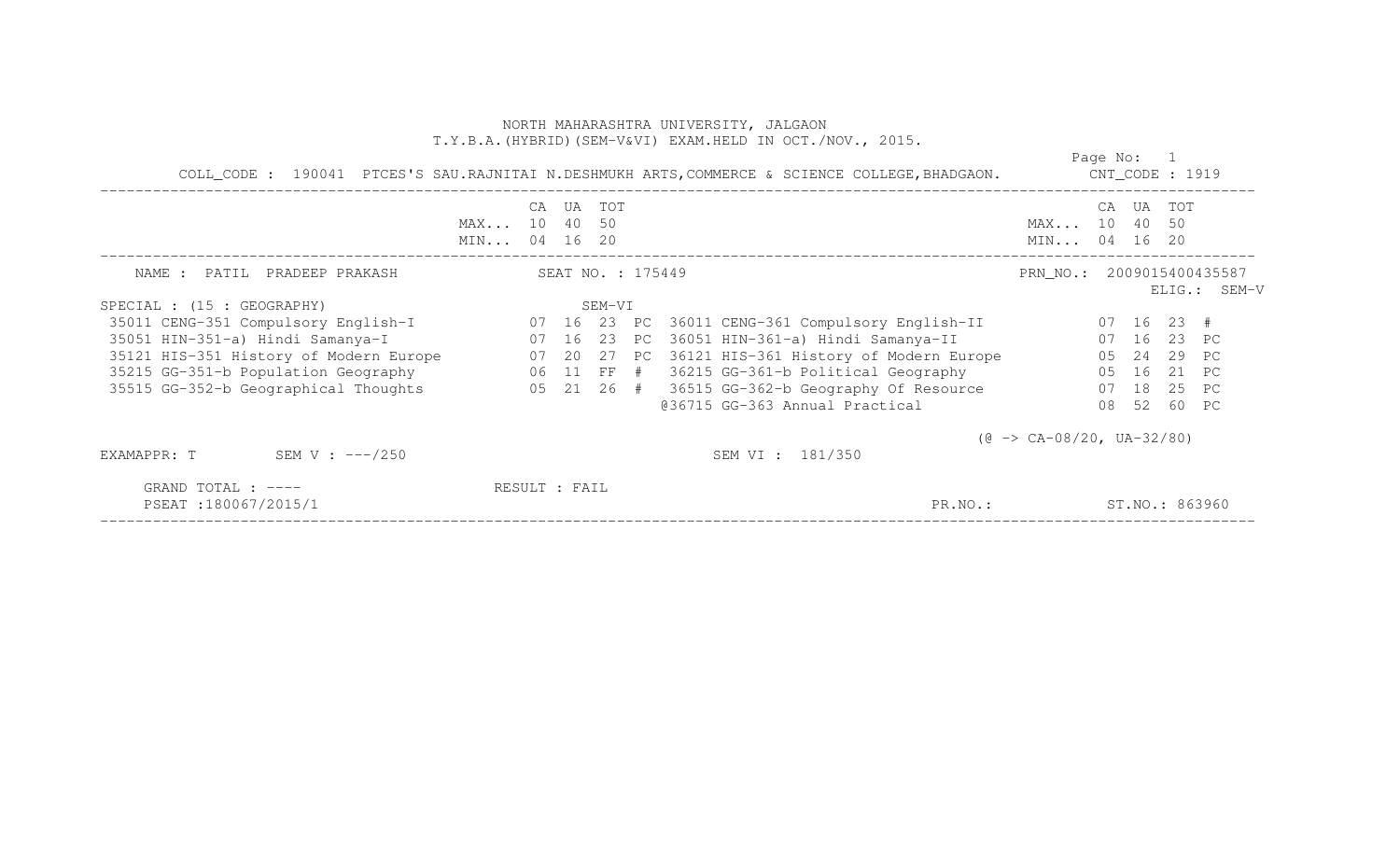| COLL_CODE: 200003 SSVPS'S BHAUSAHEB N.S.PATIL ARTS & M.F.M.A. COMMERCE COLLEGE, DHULE.                                                                   |           |        |                   |                                                                    | CNT_CODE : 2000              |       | Page No: 1  |       |                |
|----------------------------------------------------------------------------------------------------------------------------------------------------------|-----------|--------|-------------------|--------------------------------------------------------------------|------------------------------|-------|-------------|-------|----------------|
| MAX 10 40 50<br>MIN 04 16 20                                                                                                                             | CA UA TOT |        |                   |                                                                    | MAX 10 40 50<br>MIN 04 16 20 |       | CA UA TOT   |       |                |
| NAME : BAISANE SIDDHARTH RAVINDRA                                                                                                                        |           |        | SEAT NO. : 175216 |                                                                    | PRN_NO.: 2009015400334223    |       |             |       | ELIG.: E SEM-V |
| SPECIAL : (12 : HISTORY)                                                                                                                                 |           | SEM-VI |                   |                                                                    |                              |       |             |       |                |
| 35011 CENG-351 Compulsory English-I 65 20 25 PC 36011 CENG-361 Compulsory English-II                                                                     |           |        |                   |                                                                    | 06 10 FF #                   |       |             |       |                |
| 35051 HIN-351-a) Hindi Samanya-I                               06   23   29   PC   36051 HIN-361-a) Hindi Samanya-II                   04   23   27   PC |           |        |                   |                                                                    |                              |       |             |       |                |
| 35111 POL-351-a) Western Pol. Thought-I 04 16 20 PC 36111 POL-361-a) Western Political Thought-II                                                        |           |        |                   |                                                                    |                              | 05 16 |             | 21 PC |                |
| 35121 HIS-351 History of Modern Europe                                                                                                                   |           |        |                   | 07 16 23 PC 36121 HIS-361 History of Modern Europe                 |                              |       | 04 17 21 PC |       |                |
| 35125 HIS-352-b) Expansion of the Maratha Power 04 16                                                                                                    |           |        |                   | 20 PC 36125 HIS-362-b) Expan'n & Fall of the Mar.power 04 22 26 PC |                              |       |             |       |                |
| 35127 HIS-353 Pol.History of Medieval India                                                                                                              |           |        |                   | 08 18 26 PC 36127 HIS-363 Adm. & Socio-Eco. History                |                              |       | 04 17       | 21 PC |                |
| SEM V : 143/300<br>EXAMAPPR: T                                                                                                                           |           |        |                   | SEM VI : $---/300$                                                 |                              |       |             |       |                |

| GRAND TOTAL : ----                           | FAIL<br>RESULT |       |                      |
|----------------------------------------------|----------------|-------|----------------------|
| 179596/2015/1<br>PSEAT<br>. .<br>- - - - - - |                | PR.NO | 863961<br>$ST.NO.$ . |
| _____________________________                |                |       | ___________________  |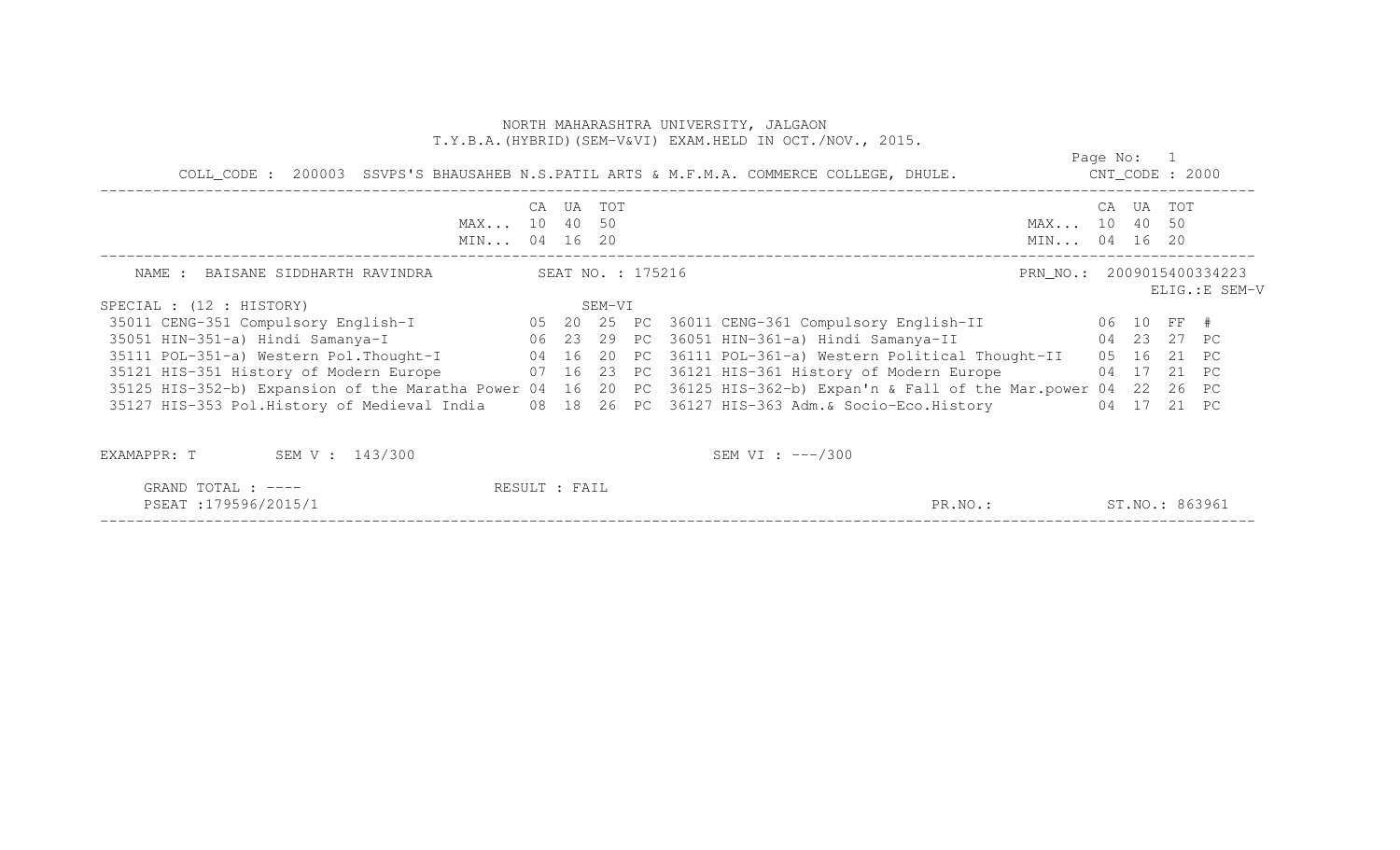| COLL_CODE: 200057 GVM'S KRANTIVIR NAVALBHAU ARTS COLLEGE, NAVALNAGAR, TAL.& DIST-DHULE. CONT_CODE: 2001 |                              |           |                   | Page No: 1 |  |                                             |  |  |
|---------------------------------------------------------------------------------------------------------|------------------------------|-----------|-------------------|------------|--|---------------------------------------------|--|--|
|                                                                                                         | MAX 10 40 50<br>MIN 04 16 20 | CA UA TOT |                   |            |  |                                             |  |  |
| NAME : PATIL PRAMOD GANGADHAR                                                                           |                              |           | SEAT NO. : 175227 |            |  | PRN_NO.: 2008015400053131<br>ELIG.: E SEM-V |  |  |
| SPECIAL : (02 : MARATHI)                                                                                |                              |           |                   |            |  |                                             |  |  |
| 06 03 FF #<br>35011 CENG-351 Compulsory English-I                                                       |                              |           |                   |            |  |                                             |  |  |
| $05$ 25 30 #<br>35215 GG-351-b Population Geography                                                     |                              |           |                   |            |  |                                             |  |  |
| 35201 DEF-351-a) Global Security-I 06 24 30 #                                                           |                              |           |                   |            |  |                                             |  |  |
| 35021 MAR-351-a) Wang. Prak. Abbahyas-Natak 08 24 32 #                                                  |                              |           |                   |            |  |                                             |  |  |
| $07$ 16 23 #<br>35024 MAR-352 Sahitya Vichar-I                                                          |                              |           |                   |            |  |                                             |  |  |
| 35027 MAR-353 Samanya Bhasha Vidyan<br>$08$ 22 30 #                                                     |                              |           |                   |            |  |                                             |  |  |
| EXAMAPPR: $T$ SEM V : $---/300$                                                                         |                              |           |                   |            |  |                                             |  |  |
| GRAND TOTAL : ----<br>PSEAT:175977/2014/1                                                               | RESULT : FAIL                |           |                   | PR.NO.:    |  | ST.NO.: 863963                              |  |  |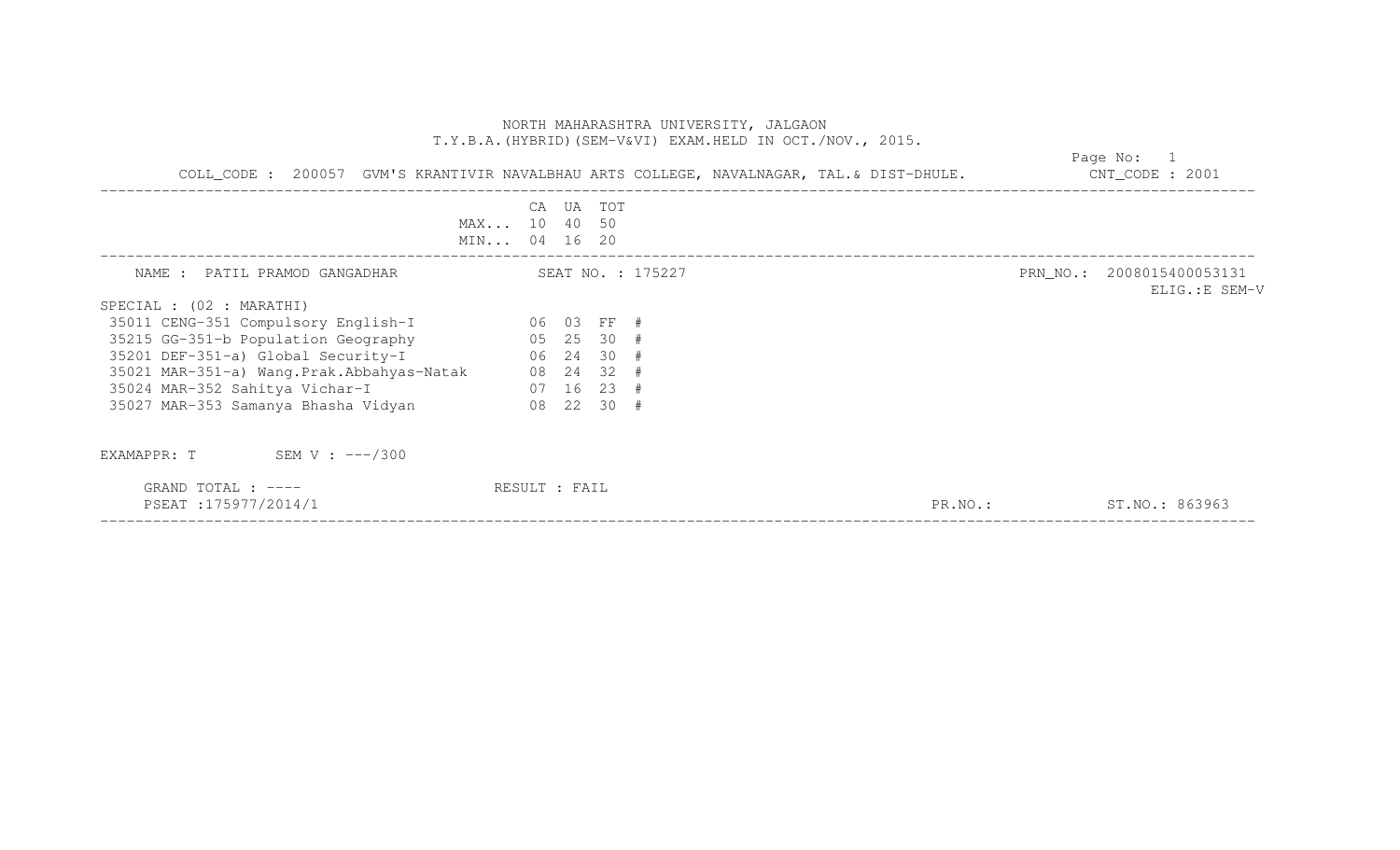|                                                                                                          |               |                   | NORTH MAHARASHTRA UNIVERSITY, JALGAON<br>T.Y.B.A. (HYBRID) (SEM-V&VI) EXAM.HELD IN OCT./NOV., 2015. |                              |            |             |                |
|----------------------------------------------------------------------------------------------------------|---------------|-------------------|-----------------------------------------------------------------------------------------------------|------------------------------|------------|-------------|----------------|
| COLL_CODE : 200073 BSSPM'S ARTS & SCIENCE COLLEGE, SONGIR, TAL. & DIST-DHULE                             |               |                   |                                                                                                     | $CNT\_CODE$ : 2023           | Page No: 1 |             |                |
| MAX 10 40 50<br>MIN 04 16 20                                                                             |               | CA UA TOT         |                                                                                                     | MAX 10 40 50<br>MIN 04 16 20 |            | CA UA TOT   |                |
| NAME : SHEWALE RAVINDRA DHANRAJ                                                                          |               | SEAT NO. : 175250 |                                                                                                     | PRN NO.: 2008015400147897    |            |             | ELIG.: E SEM-V |
| SPECIAL : (28 : SOCIOLOGY)                                                                               |               | SEM-VI            |                                                                                                     |                              |            |             |                |
| 35011 CENG-351 Compulsory English-I 04 18 22 PC 36011 CENG-361 Compulsory English-II 04 18 22 PC         |               |                   |                                                                                                     |                              |            |             |                |
| 35051 HIN-351-a) Hindi Samanya-I (07 AB FF # 36051 HIN-361-a) Hindi Samanya-II (05 AB FF #               |               |                   |                                                                                                     |                              |            |             |                |
| 35111 POL-351-a) Western Pol.Thought-I 08 AB FF # 36111 POL-361-a) Western Political Thought-II          |               |                   |                                                                                                     |                              |            | 04 16 20 PC |                |
| 35281 SOC-351 Indian Soc.Struc.and Change-I 08 19 27 PC 36281 SOC-361 Ind.Soc.Structure and Change-II    |               |                   |                                                                                                     |                              |            | 08 23 31 #  |                |
| 35284 SOC-352 Tech. of Soc.Research-I 08 23 31 PC 36284 SOC-362 Tech. of Soc.Research-II 07 20 27 #      |               |                   |                                                                                                     |                              |            |             |                |
| 35288 SOC-353-b) Industrial Sociology-I 08 28 36 PC 36288 SOC-363-b) Industrial Sociology-II 07 16 23 PC |               |                   |                                                                                                     |                              |            |             |                |
| EXAMAPPR: $T$ SEM V: $---/300$                                                                           |               |                   | SEM VI : $---/300$                                                                                  |                              |            |             |                |
| GRAND TOTAL : ----                                                                                       | RESULT : FAIL |                   |                                                                                                     |                              |            |             |                |

PSEAT :100377/2014/2 PR.NO.: ST.NO.: 863966 ------------------------------------------------------------------------------------------------------------------------------------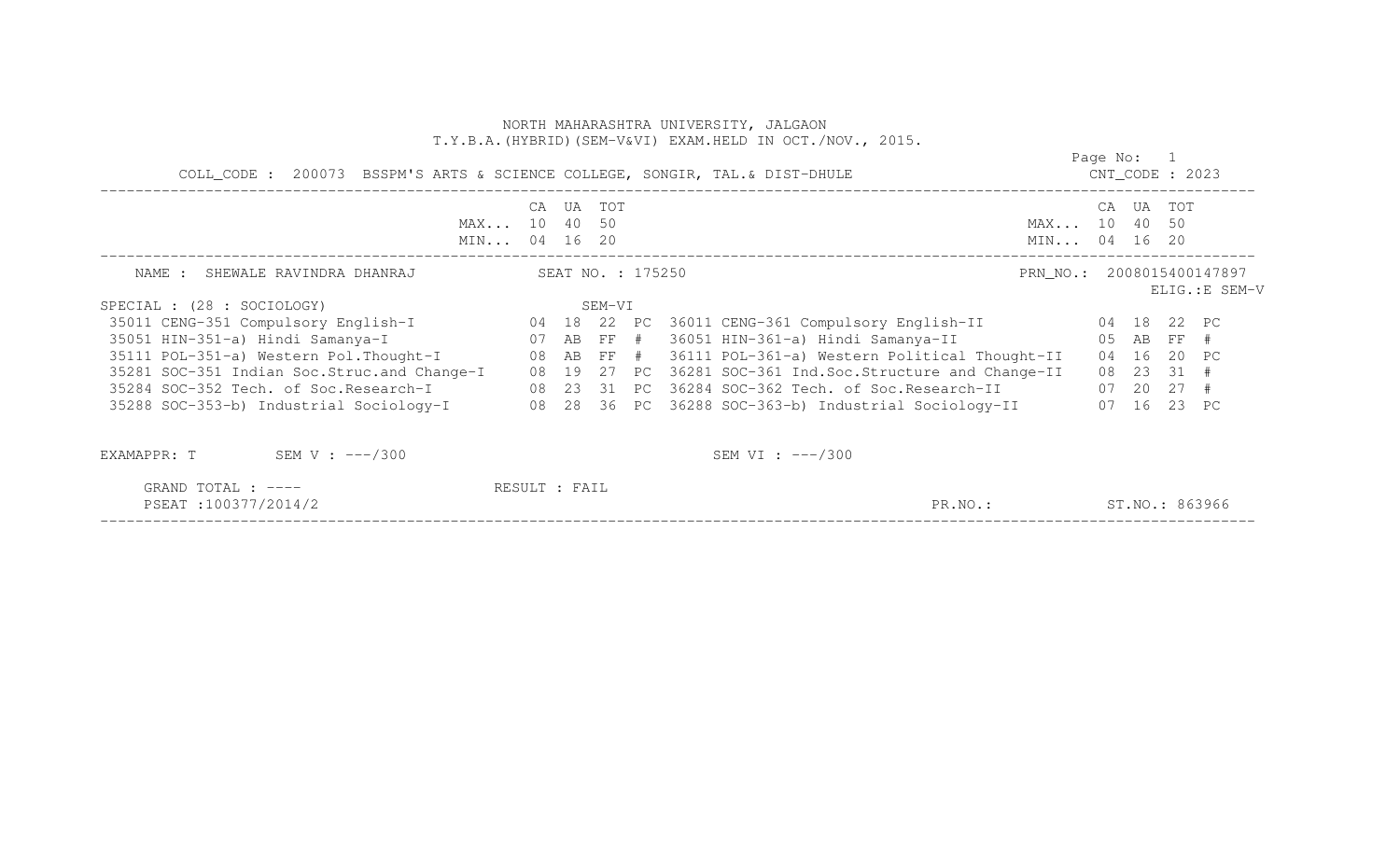|                                                                                                                                                                                                                                      |  |                   | NORTH MAHARASHTRA UNIVERSITY, JALGAON<br>T.Y.B.A. (HYBRID) (SEM-V&VI) EXAM. HELD IN OCT./NOV., 2015. |                           |            |                |
|--------------------------------------------------------------------------------------------------------------------------------------------------------------------------------------------------------------------------------------|--|-------------------|------------------------------------------------------------------------------------------------------|---------------------------|------------|----------------|
| COLL_CODE : 200092 ARTS, COMMERCE & SCIENCE COLLEGE, VALWADI-BHOKAR                                                                                                                                                                  |  |                   |                                                                                                      |                           | Page No: 1 |                |
| MAX 10 40 50<br>MIN 04 16 20                                                                                                                                                                                                         |  | CA UA TOT         | MIN 04 16 20                                                                                         | MAX 10 40 50              | CA UA TOT  |                |
| NAME : KEDAR BABITA RAMESH                                                                                                                                                                                                           |  | SEAT NO. : 175225 |                                                                                                      | PRN_NO.: 2009015400333982 |            | ELIG.: E SEM-V |
| SPECIAL : $(05 : HINDI)$                                                                                                                                                                                                             |  | SEM-VI            |                                                                                                      |                           |            |                |
|                                                                                                                                                                                                                                      |  |                   |                                                                                                      |                           |            |                |
|                                                                                                                                                                                                                                      |  |                   |                                                                                                      |                           |            |                |
|                                                                                                                                                                                                                                      |  |                   |                                                                                                      |                           |            |                |
|                                                                                                                                                                                                                                      |  |                   |                                                                                                      |                           |            |                |
| 35121 HIS-351 History of Modern Europe<br>35051 HIN-351-a) Hindi Samanya-I 09 22 31 PC 36121 HIS-361 History of Modern Europe 08 16 24 PC<br>35054 HIN-352 Hindi Samanya-I 09 22 31 PC 36051 HIN-361-a) Hindi Samanya-II 08 16 24 PC |  |                   |                                                                                                      |                           |            |                |
| EXAMAPPR: T SEM V: 169/300                                                                                                                                                                                                           |  |                   | SEM VI : $---/300$                                                                                   |                           |            |                |
| GRAND TOTAL : ----<br>RESULT : FAIL                                                                                                                                                                                                  |  |                   |                                                                                                      |                           |            |                |
| PSEAT:100326/2014/2                                                                                                                                                                                                                  |  |                   | PR.NO.: ST.NO.: 863967                                                                               |                           |            |                |
| NAME : PATIL LAXMAN SUBHASH                                                                                                                                                                                                          |  | SEAT NO. : 175226 |                                                                                                      | PRN_NO.: 2009015400333653 |            | ELIG.: E SEM-V |
| SPECIAL : (05 : HINDI)                                                                                                                                                                                                               |  | SEM-VI            |                                                                                                      |                           |            |                |
|                                                                                                                                                                                                                                      |  |                   |                                                                                                      |                           |            |                |
|                                                                                                                                                                                                                                      |  |                   |                                                                                                      |                           |            |                |
| 35021 MAR-351-a) Wang.Prak.Abbahyas-Natak 09 28 37 PC 36021 MAR-361-a) Wang.Prakarancha Abbahyas 09 24 33 PC<br>35051 HIN-351-a) Hindi Samanya-I (09 19 28 PC 36051 HIN-361-a) Hindi Samanya-II                                      |  |                   |                                                                                                      | 09 23 32 PC               |            |                |
| 35054 HIN-352 Hindi Sahitya ka Etihas-I (8 16 24 PC 36054 HIN-362 Hindi Sahitya ka Etihas-II (8 18 27 PC                                                                                                                             |  |                   |                                                                                                      |                           |            |                |
| 35057 HIN-353 Bhasha Vidyan Tatha Rashtra. 07 16 23 PC 36057 HIN-363 Bhasha Vidyan Tatha Rashtra. 08 22 30 PC                                                                                                                        |  |                   |                                                                                                      |                           |            |                |

EXAMAPPR: T SEM V: 168/300 SEM SEM VI: ---/300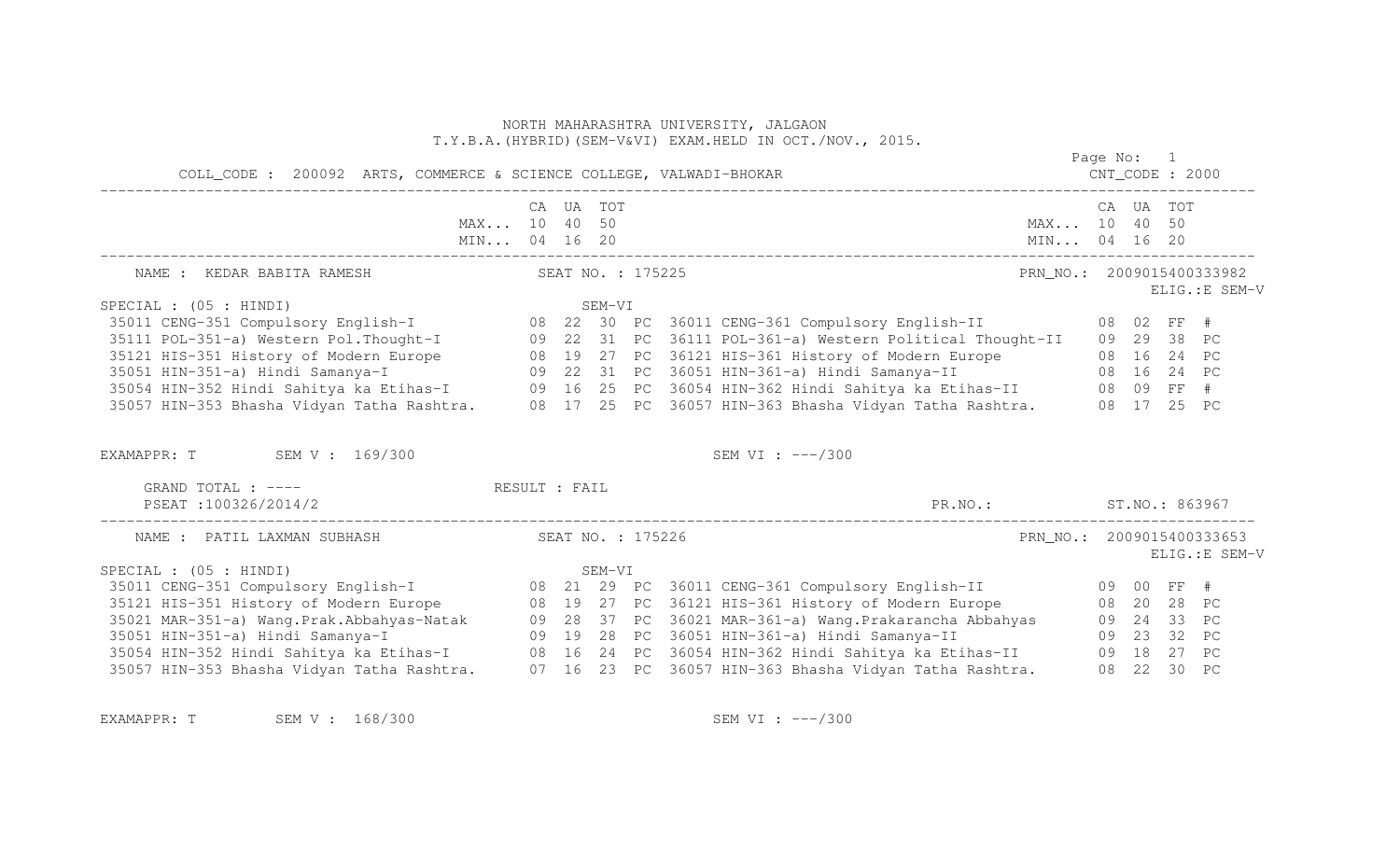| $---$<br>$\sqrt{ }$                                                                                                                     |           |       |
|-----------------------------------------------------------------------------------------------------------------------------------------|-----------|-------|
| <b>U</b> h<br>بمتلات<br>the contract of the contract of the contract of the contract of the contract of the contract of the contract of | NTC<br>םת | 1965. |
|                                                                                                                                         |           |       |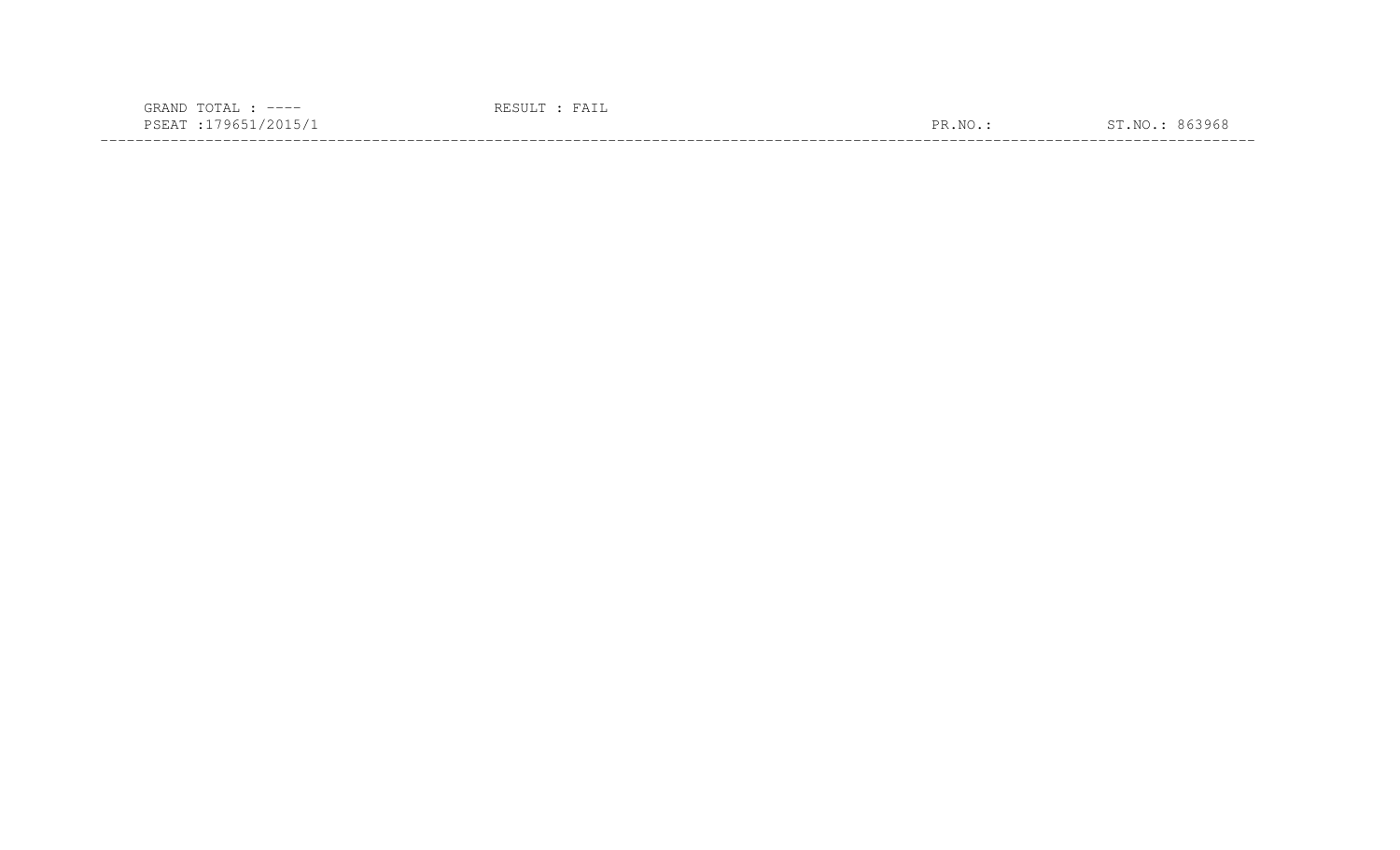|                                                                                                            |       |        |                   | NORTH MAHARASHTRA UNIVERSITY, JALGAON<br>T.Y.B.A. (HYBRID) (SEM-V&VI) EXAM.HELD IN OCT./NOV., 2015. |                              |            |       |                    |                |
|------------------------------------------------------------------------------------------------------------|-------|--------|-------------------|-----------------------------------------------------------------------------------------------------|------------------------------|------------|-------|--------------------|----------------|
| COLL_CODE : 210026 VVM'S ARTS, SCIENCE & COMMERCE COLLEGE, SAKRI.                                          |       |        |                   |                                                                                                     |                              | Page No: 1 |       | $CNT\_CODE$ : 2105 |                |
| MAX 10 40 50<br>MIN 04 16 20                                                                               | CA UA | TOT    |                   |                                                                                                     | MAX 10 40 50<br>MIN 04 16 20 | CA UA      |       | <b>TOT</b>         |                |
| NAME : BARIS RAJENDRA RAMCHANDRA                                                                           |       |        | SEAT NO. : 175251 |                                                                                                     | PRN NO.: 2009015400175287    |            |       |                    | ELIG.: E SEM-V |
| SPECIAL : $(05 : HINDI)$                                                                                   |       | SEM-VI |                   |                                                                                                     |                              |            |       |                    |                |
| 35011 CENG-351 Compulsory English-I 05 17 22 PC 36011 CENG-361 Compulsory English-II 06 10 FF #            |       |        |                   |                                                                                                     |                              |            |       |                    |                |
|                                                                                                            |       |        |                   |                                                                                                     |                              |            |       | 08  21  29  PC     |                |
| 35281 SOC-351 Indian Soc.Struc.and Change-I                                                                |       |        |                   | 07 29 36 PC 36281 SOC-361 Ind.Soc.Structure and Change-II                                           |                              |            |       | 06 21 27 PC        |                |
| 35051 HIN-351-a) Hindi Samanya-I                                                                           |       |        |                   | 07 18 25 PC 36051 HIN-361-a) Hindi Samanya-II                                                       |                              |            |       | 08  21  29  PC     |                |
| 35054 HIN-352 Hindi Sahitya ka Etihas-I           07  24  31  PC  36054 HIN-362 Hindi Sahitya ka Etihas-II |       |        |                   |                                                                                                     |                              |            |       | 08  16  24  PC     |                |
| 35057 HIN-353 Bhasha Vidyan Tatha Rashtra. 08 23 31 PC 36057 HIN-363 Bhasha Vidyan Tatha Rashtra.          |       |        |                   |                                                                                                     |                              |            | 07 17 | 24 PC              |                |
| EXAMAPPR: T<br>SEM V : 169/300                                                                             |       |        |                   | SEM VI : $---/300$                                                                                  |                              |            |       |                    |                |

| TOTAL<br>GRAND<br>.                                                                                               | 'All<br>くヒコリ        |             | REMARK<br>'C CAP     |
|-------------------------------------------------------------------------------------------------------------------|---------------------|-------------|----------------------|
| 179655/2015/1<br>PSEAT<br>. .<br>,我们也不会有什么。""我们的人,我们也不会有什么?""我们的人,我们也不会有什么?""我们的人,我们也不会有什么?""我们的人,我们也不会有什么?""我们的人 |                     | PR<br>R.NO. | 863969<br>. NO       |
| ___________________                                                                                               | ___________________ | ________    | ____________________ |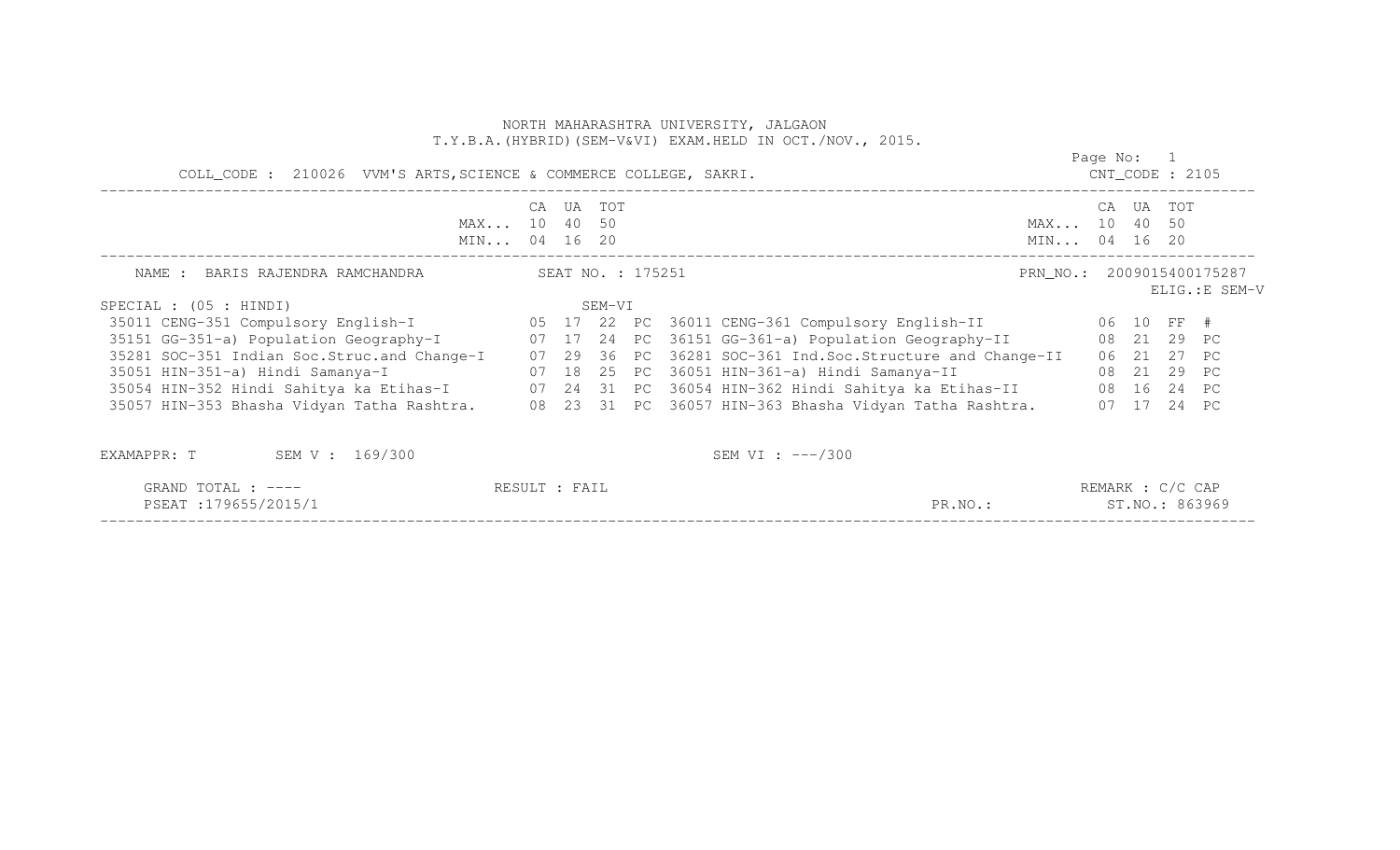|                                                                                                                                                                                                                                      |                   |        | NORTH MAHARASHTRA UNIVERSITY, JALGAON<br>T.Y.B.A. (HYBRID) (SEM-V&VI) EXAM.HELD IN OCT./NOV., 2015. |                                  |  |                |                |
|--------------------------------------------------------------------------------------------------------------------------------------------------------------------------------------------------------------------------------------|-------------------|--------|-----------------------------------------------------------------------------------------------------|----------------------------------|--|----------------|----------------|
|                                                                                                                                                                                                                                      |                   |        | COLL_CODE : 220053 NTVS'S G.T.PATIL ARTS, SCIENCE & COMMERCE COLLEGE, NANDURBAR.                    | Page No: 1<br>$CNT\_CODE$ : 2207 |  |                |                |
| MAX 10 40 50<br>MIN 04 16 20                                                                                                                                                                                                         | CA UA TOT         |        |                                                                                                     | MAX 10 40 50<br>MIN 04 16 20     |  | CA UA TOT      |                |
| NAME : KHADE BHARAT BAPU                                                                                                                                                                                                             | SEAT NO. : 175473 |        |                                                                                                     | PRN NO.: 2008015400289121        |  |                | ELIG.: E SEM-V |
| SPECIAL : (02 : MARATHI)                                                                                                                                                                                                             |                   | SEM-VI |                                                                                                     |                                  |  |                |                |
| 35011 CENG-351 Compulsory English-I 05 16 21 PC 36011 CENG-361 Compulsory English-II 06 07 FF #                                                                                                                                      |                   |        |                                                                                                     |                                  |  |                |                |
|                                                                                                                                                                                                                                      |                   |        |                                                                                                     |                                  |  |                |                |
| 35151 GG-351-a) Population Geography-I 05 16 21 PC 36151 GG-361-a) Population Geography-II 05 16 21 PC<br>35171 PSY-351-a) Applied Psychology 06 16 22 PC 36171 PSY-361-a) Applied Psy. and Modern Life 04 19 23 PC<br>35021 MAR-351 |                   |        |                                                                                                     |                                  |  |                |                |
|                                                                                                                                                                                                                                      |                   |        |                                                                                                     |                                  |  |                |                |
| 35024 MAR-352 Sahitya Vichar-I (26 06 16 22 PC 36024 MAR-362 Sahitya Vichar-II (26 20 26 PC                                                                                                                                          |                   |        |                                                                                                     |                                  |  |                |                |
| 35027 MAR-353 Samanya Bhasha Vidyan 60 04 08 FF # 36027 MAR-363 Paramparik Vyakaran 604 18 22 PC                                                                                                                                     |                   |        |                                                                                                     |                                  |  |                |                |
| EXAMAPPR: T SEM V : $---/300$                                                                                                                                                                                                        |                   |        | SEM VI : ---/300                                                                                    |                                  |  |                |                |
| GRAND TOTAL : ---- The RESULT : FAIL                                                                                                                                                                                                 |                   |        |                                                                                                     |                                  |  |                |                |
| PSEAT : 101035/2014/2                                                                                                                                                                                                                |                   |        | PR.NO.: ST.NO.: 863970                                                                              |                                  |  |                |                |
| NAME : DHOBI ASHOK KISAN                                                                                                                                                                                                             | SEAT NO. : 175476 |        |                                                                                                     | PRN NO.: 2009015400275571        |  |                | ELIG.: E SEM-V |
| SPECIAL : $(05 : HINDI)$                                                                                                                                                                                                             |                   | SEM-VI |                                                                                                     |                                  |  |                |                |
|                                                                                                                                                                                                                                      |                   |        |                                                                                                     |                                  |  |                |                |
|                                                                                                                                                                                                                                      |                   |        |                                                                                                     |                                  |  | 08  22  30  PC |                |
|                                                                                                                                                                                                                                      |                   |        |                                                                                                     |                                  |  |                |                |
|                                                                                                                                                                                                                                      |                   |        |                                                                                                     |                                  |  |                |                |
| 35111 POL-351-a) Western Pol. Thought-I (8 23 31 PC 36111 POL-361-a) Western Political Thought-II (8 19 27 PC                                                                                                                        |                   |        |                                                                                                     |                                  |  |                |                |
| 35171 PSY-351-a) Applied Psychology 67 21 28 PC 36171 PSY-361-a) Applied Psy. and Modern Life                                                                                                                                        |                   |        |                                                                                                     |                                  |  | 06 17 23 #     |                |

EXAMAPPR: T SEM V : ---/300 SEM VI : ---/300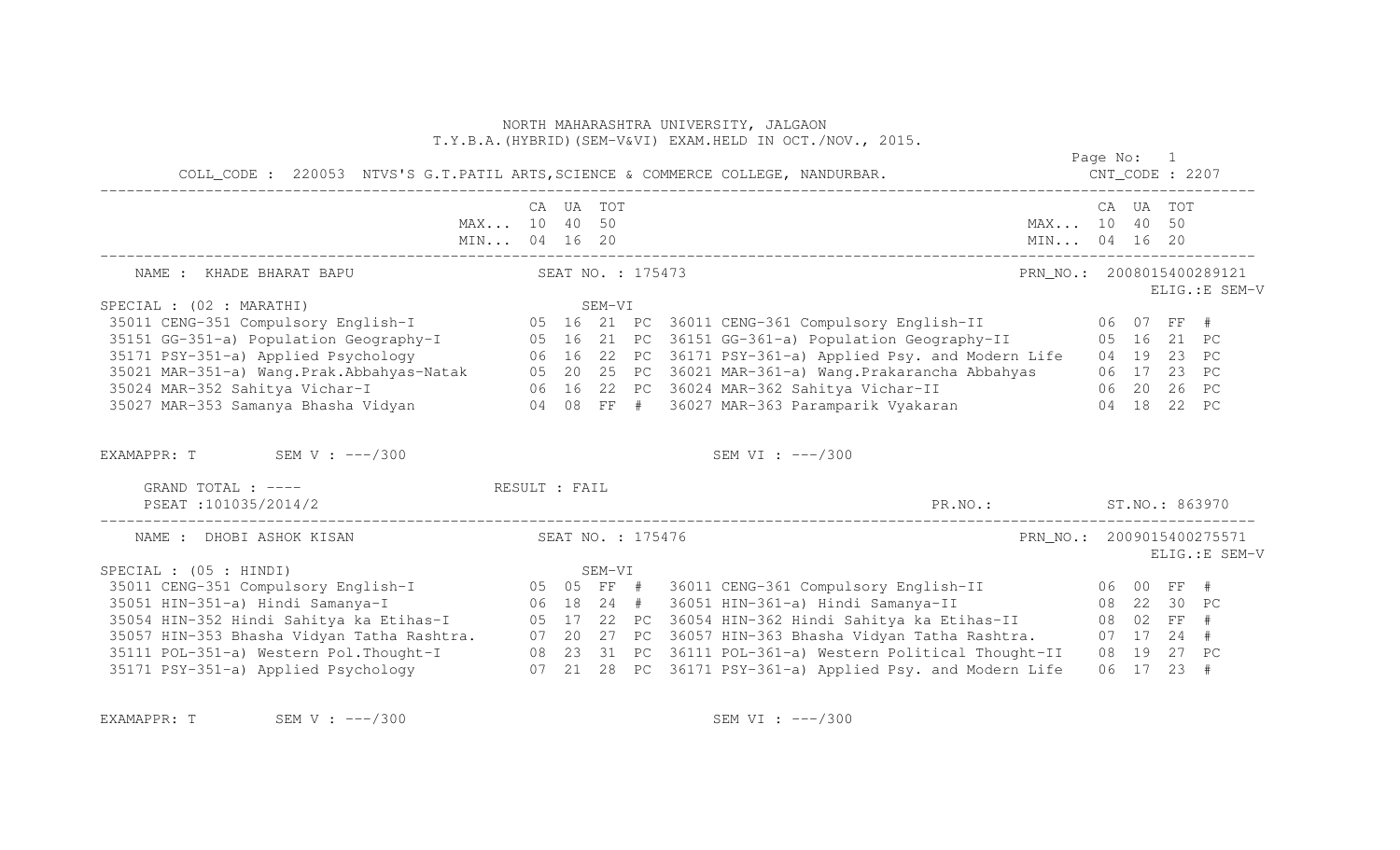| GRAND TOTAL : $---$<br>PSEAT:180128/2015/1            | RESULT : FAIL |                                                          |              |  | PR.NO.:                                       |                |     | ST.NO.: 863971 |                |
|-------------------------------------------------------|---------------|----------------------------------------------------------|--------------|--|-----------------------------------------------|----------------|-----|----------------|----------------|
| NAME : RAJPUT ABHISHEK SURYABHAN                      |               | SEAT NO. : 175480<br>PRN NO.: 2009015400271863<br>SEM-VI |              |  |                                               | ELIG.: E SEM-V |     |                |                |
| SPECIAL : (24 : ENGLISH)                              |               |                                                          |              |  |                                               |                |     |                |                |
| 35011 CENG-351 Compulsory English-I                   |               |                                                          | 07 22 29 PC  |  | 36011 CENG-361 Compulsory English-II          |                |     | 06 20 26 PC    |                |
| 35121 HIS-351 History of Modern Europe                |               |                                                          | 08 14 FF #   |  | 36121 HIS-361 History of Modern Europe        |                |     | 08 AB FF #     |                |
| 35111 POL-351-a) Western Pol. Thought-I               | 05 08 FF #    |                                                          |              |  | 36111 POL-361-a) Western Political Thought-II |                |     | 06 16 22 #     |                |
| 35241 ENG-351 The Study of Eng. Lang.-I               | 04 03 FF #    |                                                          |              |  | 36241 ENG-361 The Study of Eng. Language-II   |                | 04  | 05 FF #        |                |
| 35244 ENG-352 Twentieth Century Eng.Lit.-I 06 16 22 # |               |                                                          |              |  | 36244 ENG-362 Twentieth Century Eng. Lit.-II  |                |     | 06 10 FF #     |                |
| 35247 ENG-353 Ind. Writing in Eng. (20th Cent.)       |               |                                                          | $07$ 16 23 # |  | 36247 ENG-363 American Lit. (20th Century)    |                | 0.5 | 09 FF #        |                |
| SEM V : $---/300$<br>EXAMAPPR: T                      |               |                                                          |              |  | SEM VI : $---/300$                            |                |     |                |                |
| GRAND TOTAL : $---$<br>PSEAT:180138/2015/1            | RESULT : FAIL |                                                          |              |  | PR.NO.:                                       |                |     |                | ST.NO.: 863972 |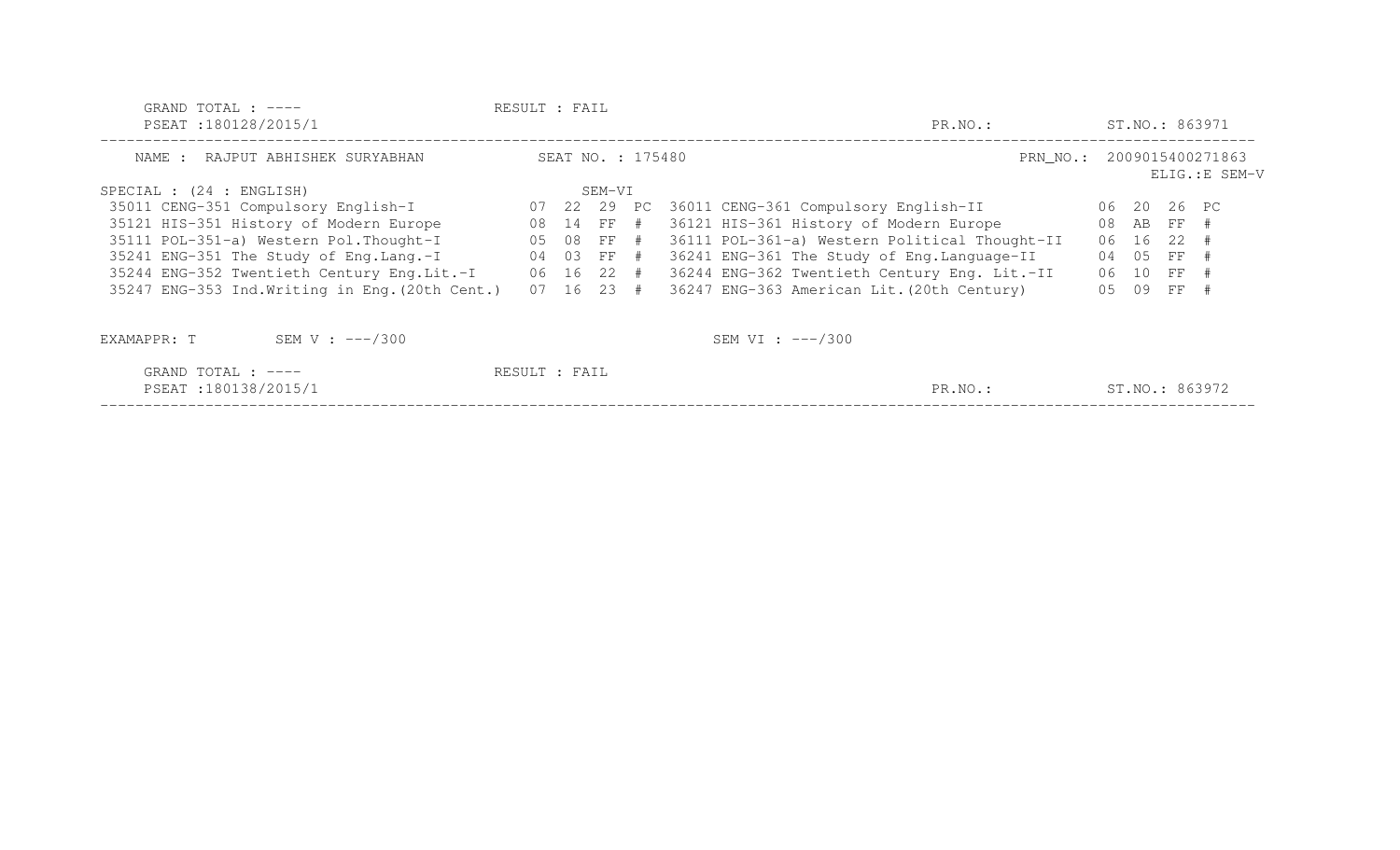| $COLL$ CODE : 220053 | LIST T.Y.B.A. (HYBRID) (SEM-V&VI) EXAM.HELD IN OCT./NOV., 2015.<br>PC CHEKC | Page No: 2<br>$CNT\_CODE$ : 2207 |
|----------------------|-----------------------------------------------------------------------------|----------------------------------|
|                      | MAX MIN TOT                                                                 | MAX MIN INT EXT TOT              |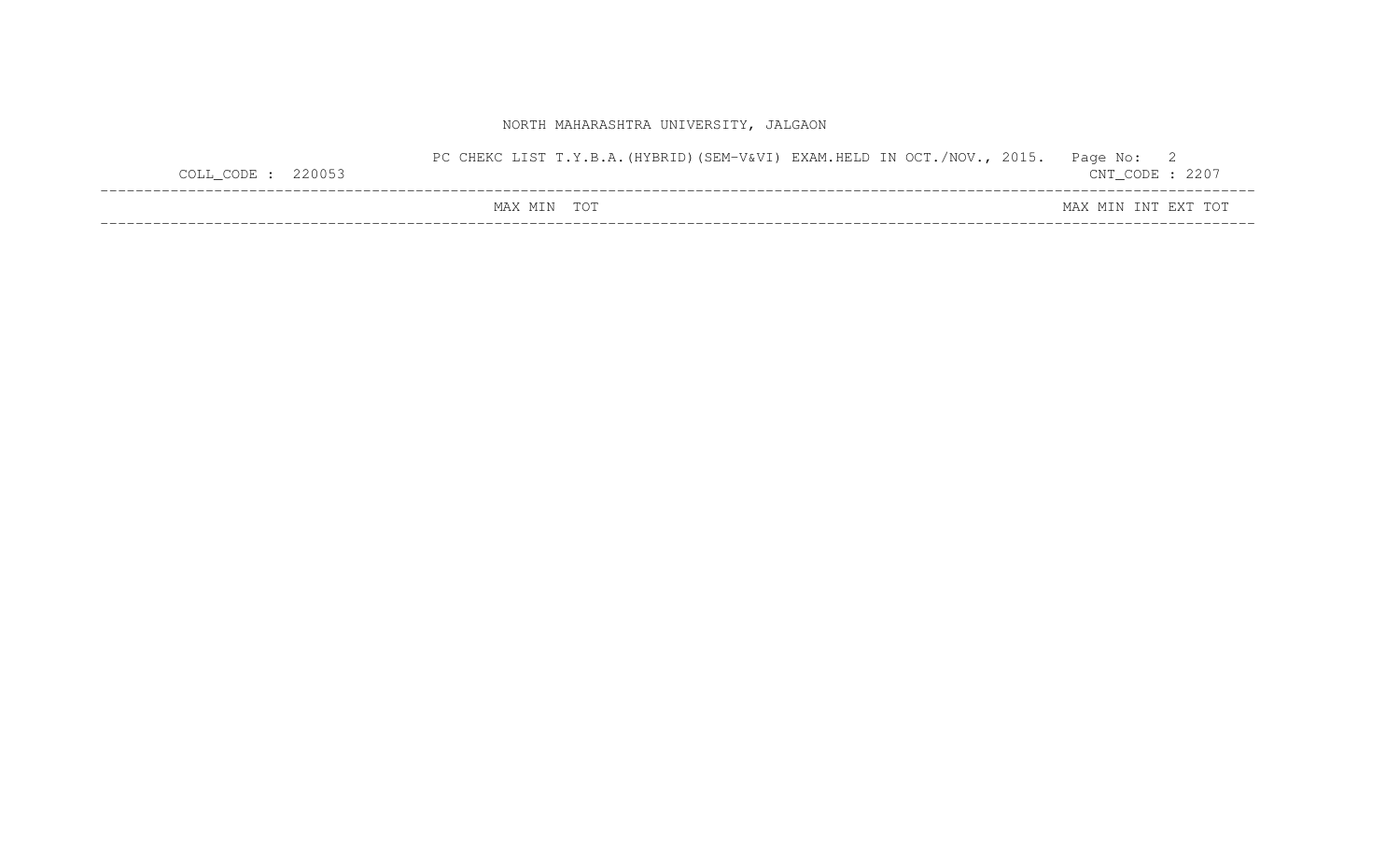|                                                                                                                                                                                                                                      |           |        |                   | NORTH MAHARASHTRA UNIVERSITY, JALGAON<br>T.Y.B.A. (HYBRID) (SEM-V&VI) EXAM. HELD IN OCT./NOV., 2015. |                           |           |                |
|--------------------------------------------------------------------------------------------------------------------------------------------------------------------------------------------------------------------------------------|-----------|--------|-------------------|------------------------------------------------------------------------------------------------------|---------------------------|-----------|----------------|
|                                                                                                                                                                                                                                      |           |        |                   |                                                                                                      | Page No: 1                |           |                |
| MAX 10 40 50<br>MIN 04 16 20                                                                                                                                                                                                         | CA UA TOT |        |                   | MIN 04 16 20                                                                                         | MAX 10 40 50              | CA UA TOT |                |
| NAME : AHIRE SACHIN MOTILAL                                                                                                                                                                                                          |           |        | SEAT NO. : 175276 |                                                                                                      | PRN NO.: 2008015400380556 |           | ELIG.: SEM-V   |
| SPECIAL : (10 : ECONOMICS)                                                                                                                                                                                                           |           | SEM-VI |                   |                                                                                                      |                           |           |                |
| r (10 : Economics)<br>35011 CENG-351 Compulsory English-I                    05  06  FF  #   36011 CENG-361 Compulsory English-II                           04  00  FF  #                                                            |           |        |                   |                                                                                                      |                           |           |                |
|                                                                                                                                                                                                                                      |           |        |                   |                                                                                                      |                           |           |                |
|                                                                                                                                                                                                                                      |           |        |                   |                                                                                                      |                           |           |                |
| 35021 MAR-351-a) Wang.Prak.Abbahyas-Natak (27 08 18 26 PC 36021 MAR-361-a) Wang.Prakarancha Abbahyas (28 19 27<br>35051 HIN-351-a) Hindi Samanya-I (28 19 24 PC 36051 HIN-361-a) Hindi Samanya-II (28 18 23 PC<br>35101 ECO-351 Indi |           |        |                   |                                                                                                      |                           |           |                |
| 35104 ECO-352-a) Public Finance and Policies-I 08 16 24 PC 36104 ECO-362-a) Public Finance and Policies-II 08 20 28 PC                                                                                                               |           |        |                   |                                                                                                      |                           |           |                |
| 35107 ECO-353-a) Int.Trade & Practices-I 07 16 23 PC 36107 ECO-363-a) International Trade & Prac.-II 08 16 24 PC                                                                                                                     |           |        |                   |                                                                                                      |                           |           |                |
| EXAMAPPR: $T$ SEM V : $---/300$                                                                                                                                                                                                      |           |        |                   | SEM VI : ---/300                                                                                     |                           |           |                |
| GRAND TOTAL : ----<br>RESULT : FAIL                                                                                                                                                                                                  |           |        |                   |                                                                                                      |                           |           |                |
| PSEAT :179752/2015/1                                                                                                                                                                                                                 |           |        |                   | PR.NO.: ST.NO.: 863973                                                                               |                           |           |                |
| NAME : KUWAR RAJENDRA VASANTRAO                                                                                                                                                                                                      |           |        | SEAT NO. : 175278 |                                                                                                      | PRN_NO.: 2008015400220581 |           | ELIG.: E SEM-V |
|                                                                                                                                                                                                                                      |           |        |                   |                                                                                                      |                           |           |                |
|                                                                                                                                                                                                                                      |           |        |                   |                                                                                                      |                           |           |                |
| 35051 HIN-351-a) Hindi Samanya-I (07 20 27 PC 36051 HIN-361-a) Hindi Samanya-II (07 16 23 PC                                                                                                                                         |           |        |                   |                                                                                                      |                           |           |                |
| 35151 GG-351-a) Population Geography-I 08 25 33 PC 36151 GG-361-a) Population Geography-II 07 21 28 PC                                                                                                                               |           |        |                   |                                                                                                      |                           |           |                |
|                                                                                                                                                                                                                                      |           |        |                   |                                                                                                      |                           |           |                |
|                                                                                                                                                                                                                                      |           |        |                   |                                                                                                      |                           |           |                |
| 35111 POL-351-a) Western Pol.Thought-I 04 16 20 PC 36111 POL-361-a) Western Political Thought-II 05 16 21 PC<br>35114 POL-352 Personnel Adm. & Mgt-I 04 18 22 PC 36114 POL-362 Personnel Adm. and Mgt.-II 09 17 26 PC<br>35117 POL-3 |           |        |                   |                                                                                                      |                           |           |                |

EXAMAPPR: T SEM V : ---/300 SEM VI : ---/300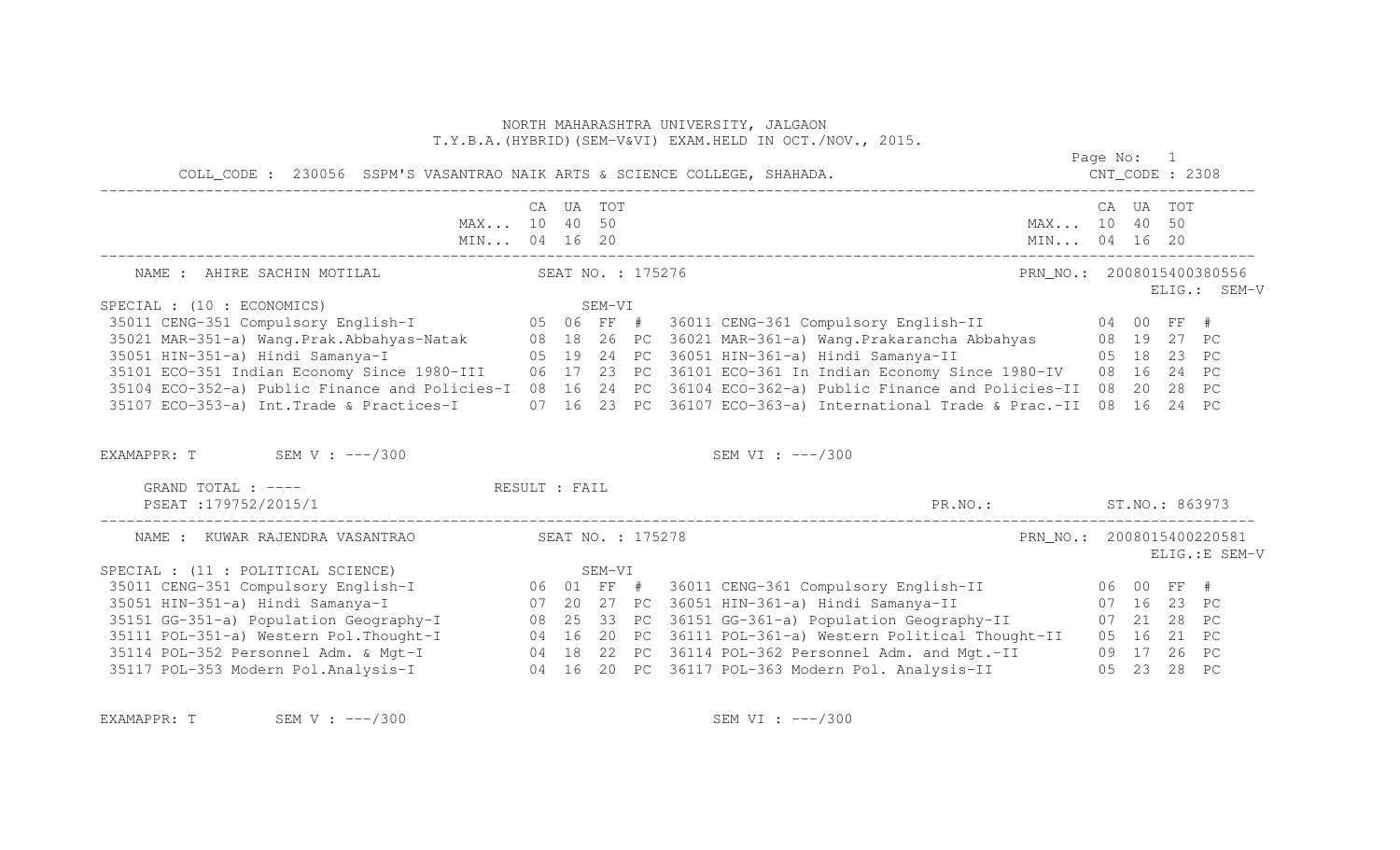| $---$                                                                                                                     |                      |  |
|---------------------------------------------------------------------------------------------------------------------------|----------------------|--|
| ممتلات<br>the contract of the contract of the contract of the contract of the contract of the contract of the contract of | $\overline{N}$<br>םת |  |
|                                                                                                                           |                      |  |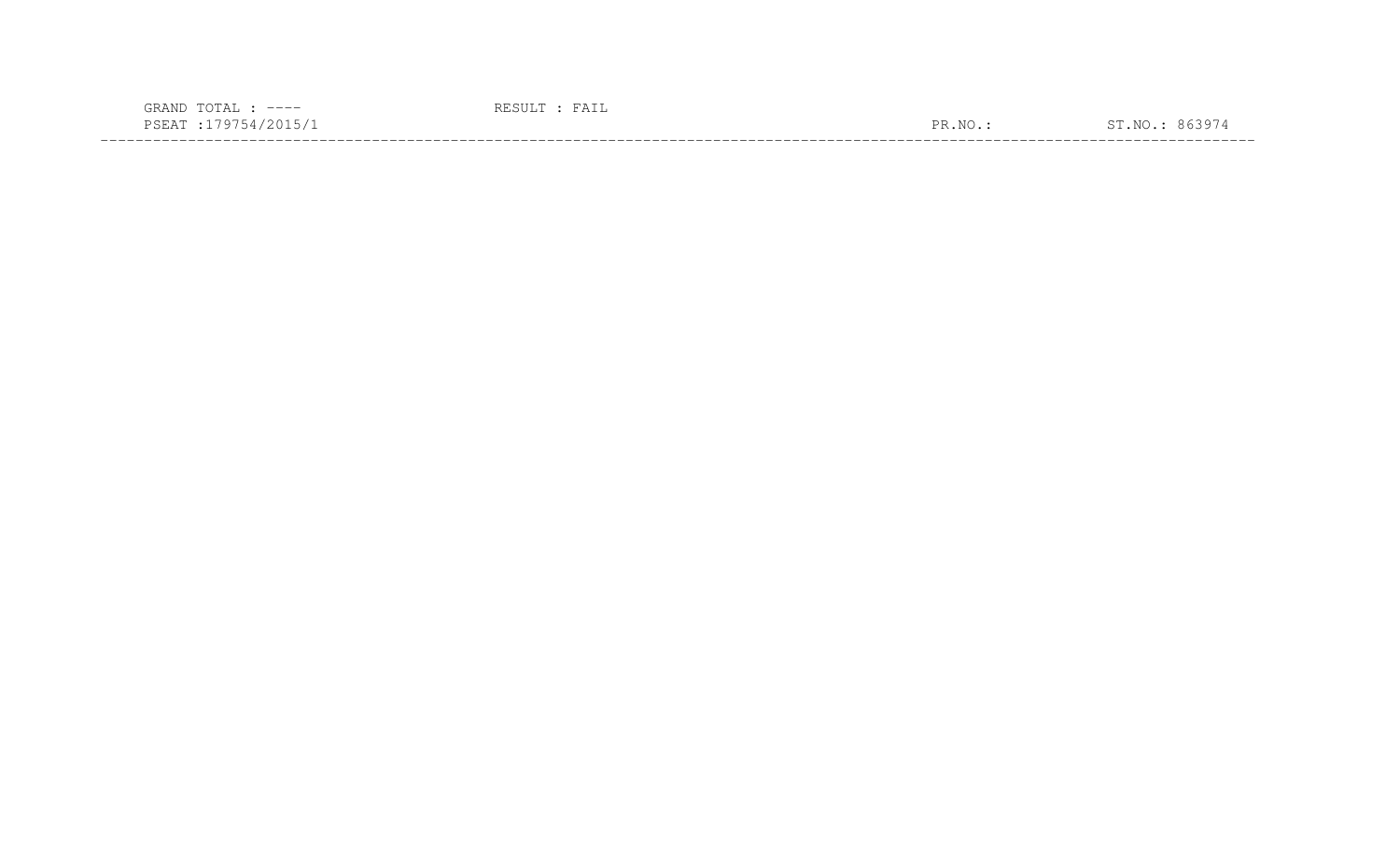| COLL_CODE: 240036 KVPS'S SMT.P.D.M.ARTS, SMT.H.D.COMMERCE & S.M.A.SCIENCE COLLEGE, SHIRPUR. CNT_CODE: 2409                                                                                                        |  |           |                   |                        |                              | Page No: 1 |           |                |
|-------------------------------------------------------------------------------------------------------------------------------------------------------------------------------------------------------------------|--|-----------|-------------------|------------------------|------------------------------|------------|-----------|----------------|
| MAX 10 40 50<br>MIN 04 16 20                                                                                                                                                                                      |  | CA UA TOT |                   |                        | MAX 10 40 50<br>MIN 04 16 20 |            | CA UA TOT |                |
| NAME : DHAKAD USHABAI ASHOK                                                                                                                                                                                       |  |           | SEAT NO. : 175492 |                        | PRN_NO.: 2009015400198731    |            |           | ELIG.: E SEM-V |
| SEM-VI<br>SPECIAL : (02 : MARATHI)                                                                                                                                                                                |  |           |                   |                        |                              |            |           |                |
| 35011 CENG-351 Compulsory English-I   04   20   24   PC   36011 CENG-361 Compulsory English-II   05   00   FF #                                                                                                   |  |           |                   |                        |                              |            |           |                |
| 35381 PAL-351 Wang.Prakar Abhyas-Trip.Sahitya-I 08 28 36 PC 36381 PAL-361 Wang.Prakar Abhyas-Tripitak Sahitya-II<br>10 35 45 PC                                                                                   |  |           |                   |                        |                              |            |           |                |
| 35202 DEF-351-b) Strategic Thinkers-I (09 28 37 PC 36202 DEF-361-b) Strategic Thinkers-II (09 23 32 PC                                                                                                            |  |           |                   |                        |                              |            |           |                |
| 35021 MAR-351-a) Wang Prak Abbahyas-Natak (29 28 37 PC 36021 MAR-361-a) Wang Prakarancha Abbahyas (27 30 37 PC<br>35024 MAR-352 Sahitya Vichar-I (25 29 29 29 27 PC 36024 MAR-362 Sahitya Vichar-II (28 25 33 PC) |  |           |                   |                        |                              |            |           |                |
|                                                                                                                                                                                                                   |  |           |                   |                        |                              |            |           |                |
| 35027 MAR-353 Samanya Bhasha Vidyan 1980 16 24 PC 36027 MAR-363 Paramparik Vyakaran 1980 17 25 PC                                                                                                                 |  |           |                   |                        |                              |            |           |                |
| SEM V : 185/300<br>EXAMAPPR: T                                                                                                                                                                                    |  |           |                   | SEM VI : $---/300$     |                              |            |           |                |
| GRAND TOTAL : $---$<br>RESULT : FAIL<br>PSEAT: 180161/2015/1                                                                                                                                                      |  |           |                   | PR.NO.: ST.NO.: 863978 |                              |            |           |                |

PSEAT :180161/2015/1 PR.NO.: ST.NO.: 863978 ------------------------------------------------------------------------------------------------------------------------------------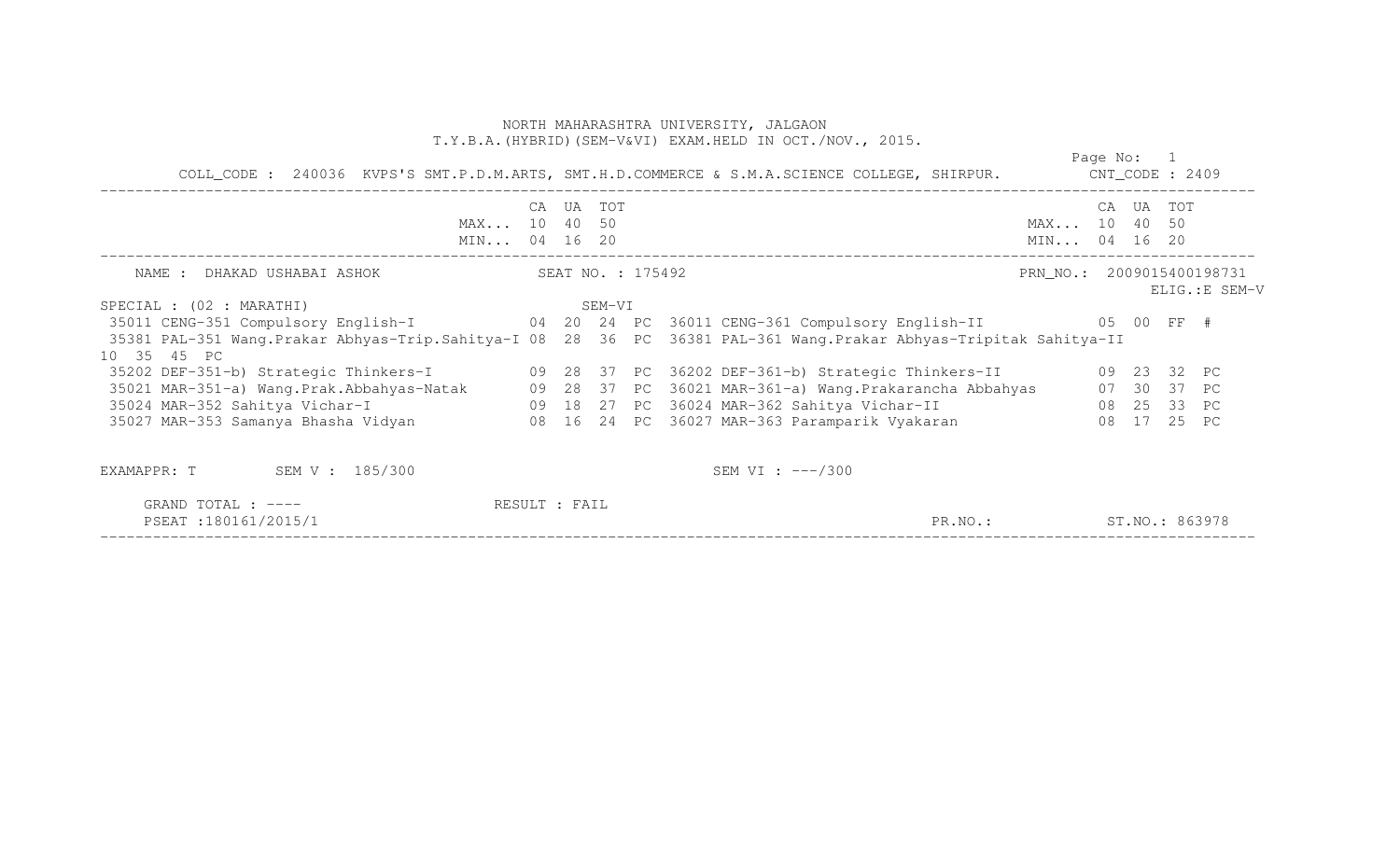|                                                                                                                          |  |           |                   | NORTH MAHARASHTRA UNIVERSITY, JALGAON<br>T.Y.B.A. (HYBRID) (SEM-V&VI) EXAM.HELD IN OCT./NOV., 2015. |                              |            |                    |              |
|--------------------------------------------------------------------------------------------------------------------------|--|-----------|-------------------|-----------------------------------------------------------------------------------------------------|------------------------------|------------|--------------------|--------------|
| COLL_CODE : 250043 SSVPS'S SMT.P.B.BAGAL ARTS & COMMERCE COLLEGE, DONDAICHA                                              |  |           |                   |                                                                                                     |                              | Page No: 1 | $CNT\_CODE$ : 2512 |              |
| MAX 10 40 50<br>MIN 04 16 20                                                                                             |  | CA UA TOT |                   |                                                                                                     | MAX 10 40 50<br>MIN 04 16 20 |            | CA UA TOT          |              |
| NAME : BAGUL ANANDA SARDAR                                                                                               |  |           | SEAT NO. : 175296 |                                                                                                     | PRN_NO.: 2008015400003986    |            |                    | ELIG.: SEM-V |
| SPECIAL : (12 : HISTORY)                                                                                                 |  | SEM-VI    |                   |                                                                                                     |                              |            |                    |              |
| 35021 MAR-351-a) Wang.Prak.Abbahyas-Natak 09 27 36 PC 36021 MAR-361-a) Wang.Prakarancha Abbahyas 06 24 30 PC             |  |           |                   |                                                                                                     |                              |            |                    |              |
| 35051 HIN-351-a) Hindi Samanya-I 1 1 06 20 26 PC 36051 HIN-361-a) Hindi Samanya-II                                       |  |           |                   |                                                                                                     | 08 25 33 PC                  |            |                    |              |
| 35011 CENG-351 Compulsory English-I 65 16 21 PC 36011 CENG-361 Compulsory English-II 65 07 FF #                          |  |           |                   |                                                                                                     |                              |            |                    |              |
| 35121 HIS-351 History of Modern Europe 68 27 35 PC 36121 HIS-361 History of Modern Europe 68 22 30 PC                    |  |           |                   |                                                                                                     |                              |            |                    |              |
| 35125 HIS-352-b) Expansion of the Maratha Power 08 27 35 PC 36125 HIS-362-b) Expan'n & Fall of the Mar.power 08 33 41 PC |  |           |                   |                                                                                                     |                              |            |                    |              |
| 35127 HIS-353 Pol.History of Medieval India 08 27 35 PC 36127 HIS-363 Adm.& Socio-Eco.History                            |  |           |                   |                                                                                                     |                              |            | 08 27 35 PC        |              |
| EXAMAPPR: T<br>SEM V : 188/300                                                                                           |  |           |                   | SEM VI : $---/300$                                                                                  |                              |            |                    |              |

| $m \wedge m \wedge \tau$<br>GRAND<br>LUIAL<br>$- - - -$                                                                                                                 | $   -$<br>$\sqrt{ }$<br>ິຕ⊥⊥ |                          |                                                  |
|-------------------------------------------------------------------------------------------------------------------------------------------------------------------------|------------------------------|--------------------------|--------------------------------------------------|
| PSEA.<br>$\sim$ $\sim$ 11<br>└ ─ ─ ─ ─ ─<br>$\cdots$<br>the contract of the contract of the contract of the contract of the contract of the contract of the contract of |                              | PR<br>$\mathcal{P}R.MO.$ | $\sim$ $\sim$<br>$\overline{N}$<br>なもろり<br>51.NU |
|                                                                                                                                                                         |                              |                          |                                                  |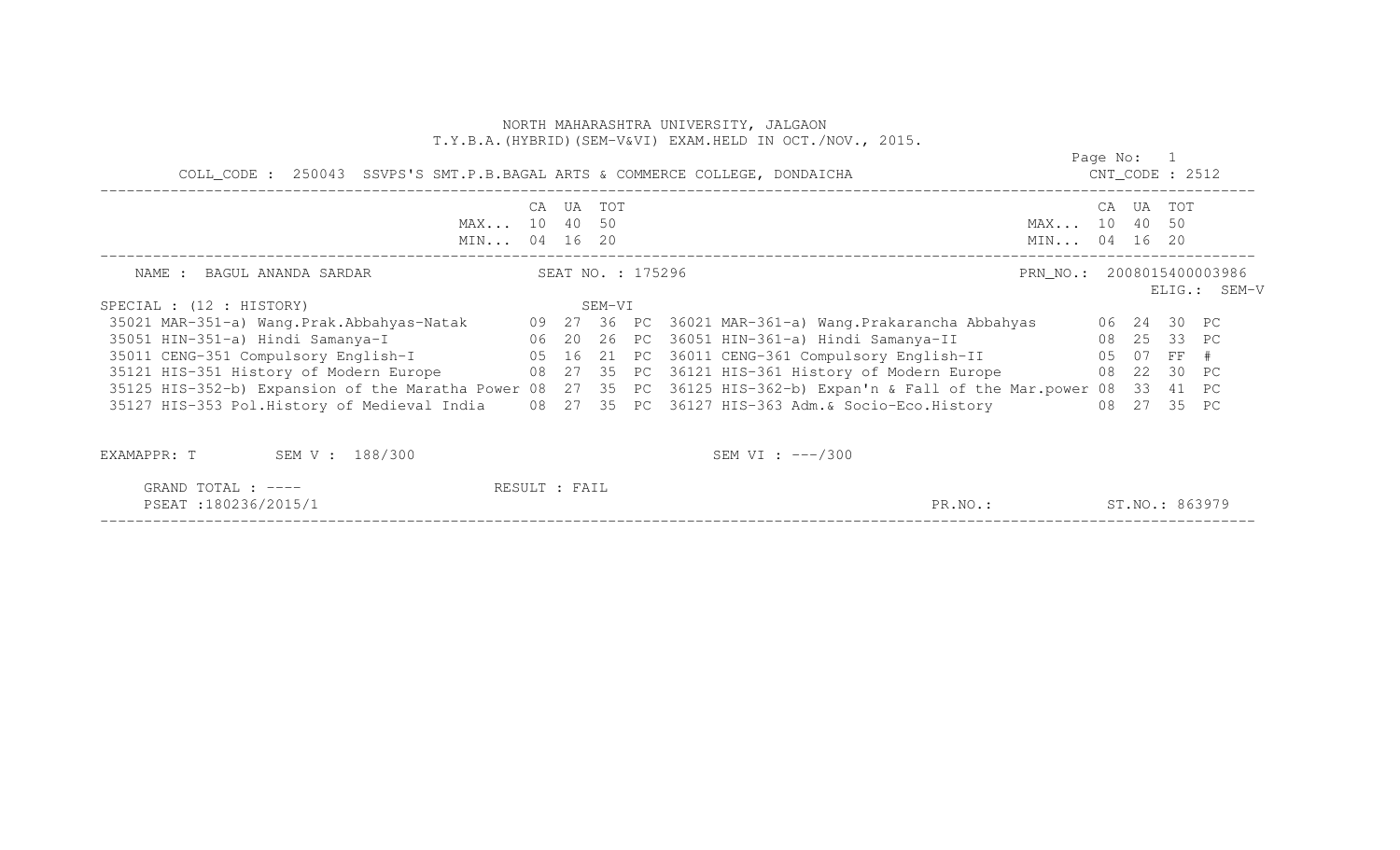|                                                                                                            | NORTH MAHARASHTRA UNIVERSITY, JALGAON<br>T.Y.B.A. (HYBRID) (SEM-V&VI) EXAM.HELD IN OCT./NOV., 2015.                                                                                                                                  |                                             |
|------------------------------------------------------------------------------------------------------------|--------------------------------------------------------------------------------------------------------------------------------------------------------------------------------------------------------------------------------------|---------------------------------------------|
| COLL_CODE : 250044 SVS'S DADASAHEB RAWAL COLLEGE, DONDAICHA                                                |                                                                                                                                                                                                                                      | Page No: 1<br>$CNT\_CODE$ : 2512            |
|                                                                                                            | CA UA TOT<br>MAX 10 40 50<br>MIN 04 16 20                                                                                                                                                                                            |                                             |
|                                                                                                            |                                                                                                                                                                                                                                      | PRN NO.: 2008015400038681<br>ELIG.: SEM-V   |
| SPECIAL : (05 : HINDI)                                                                                     |                                                                                                                                                                                                                                      |                                             |
| 30115 CENG351 Compulsory English-I 04 12 FF #                                                              |                                                                                                                                                                                                                                      |                                             |
| 35115 GG-351-a Agriculture Geography 64 16 20 #<br>31115 POL351a Personnel Administration and Management-I |                                                                                                                                                                                                                                      | 04 AB FF #                                  |
|                                                                                                            |                                                                                                                                                                                                                                      |                                             |
|                                                                                                            |                                                                                                                                                                                                                                      |                                             |
| 30575 HIN353 Bhasha Vid. Tatha Rashtrabhasha Aandolan-I                                                    |                                                                                                                                                                                                                                      | 04 AB FF #                                  |
| EXAMAPPR: T SEM V: ---/300                                                                                 |                                                                                                                                                                                                                                      |                                             |
| GRAND TOTAL : ----                                                                                         | RESULT :                                                                                                                                                                                                                             |                                             |
| PSEAT :177980/        0/0                                                                                  |                                                                                                                                                                                                                                      | PR.NO.: ST.NO.: 863980                      |
| NAME : OTARI PANKAJ KIRAN                                                                                  | SEAT NO. : 175497                                                                                                                                                                                                                    | PRN NO.: 2008015400039316<br>ELIG.: E SEM-V |
| SPECIAL : (12 : HISTORY)                                                                                   |                                                                                                                                                                                                                                      |                                             |
|                                                                                                            | SPECIAL : (12 : HISTORY)                 SEM-VI<br>35011 CENG-351 Compulsory English-I        06  16  22  PC  36011 CENG-361 Compulsory English-II        08  AB  FF  #<br>26  16  23  PC  36111 Pet-361-a)    Mestern Political Tho |                                             |
|                                                                                                            | 35111 POL-351-a) Western Pol. Thought-I 06 16 22 PC 36111 POL-361-a) Western Political Thought-II 04 17 21 PC                                                                                                                        |                                             |
|                                                                                                            | 35121 HIS-351 History of Modern Europe 68 23 31 PC 36121 HIS-361 History of Modern Europe 68 26 32 PC                                                                                                                                |                                             |
|                                                                                                            | 35125 HIS-352-b) Expansion of the Maratha Power 08 21 29 PC 36125 HIS-362-b) Expan'n & Fall of the Mar.power 08 22 30 PC                                                                                                             |                                             |
|                                                                                                            | 35127 HIS-353 Pol.History of Medieval India 08 20 28 PC 36127 HIS-363 Adm.& Socio-Eco.History 06 17 23 PC<br>35151 GG-351-a) Population Geography-I 07 17 24 PC 36151 GG-361-a) Population Geography-II 06 19 25 PC                  |                                             |

EXAMAPPR: T SEM V : 156/300 SEM SEM VI : ---/300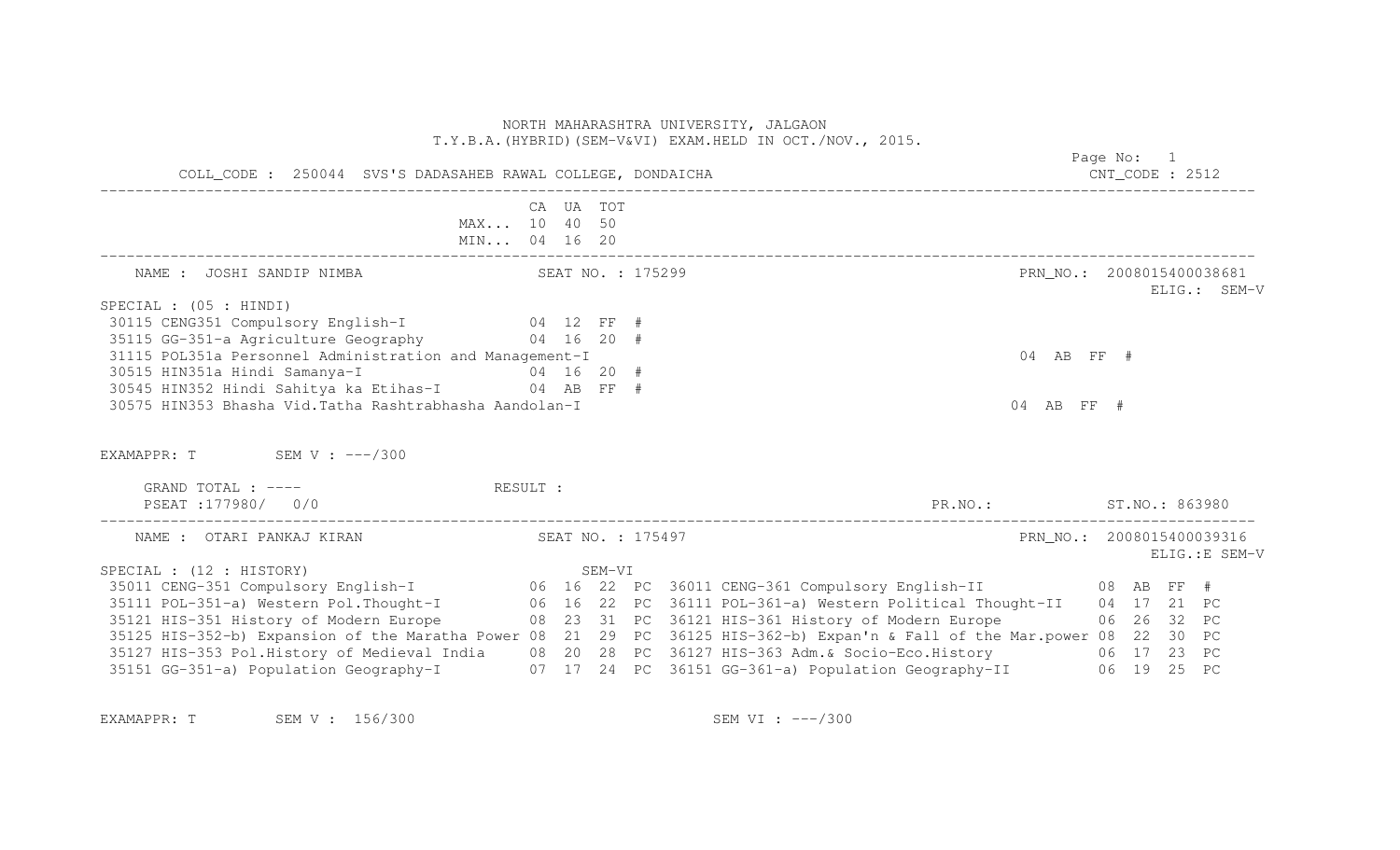| $---$                                                                                                           |                      |       |
|-----------------------------------------------------------------------------------------------------------------|----------------------|-------|
| the contract of the contract of the contract of the contract of the contract of the contract of the contract of | $\overline{N}$<br>םת | : 9 R |
|                                                                                                                 |                      |       |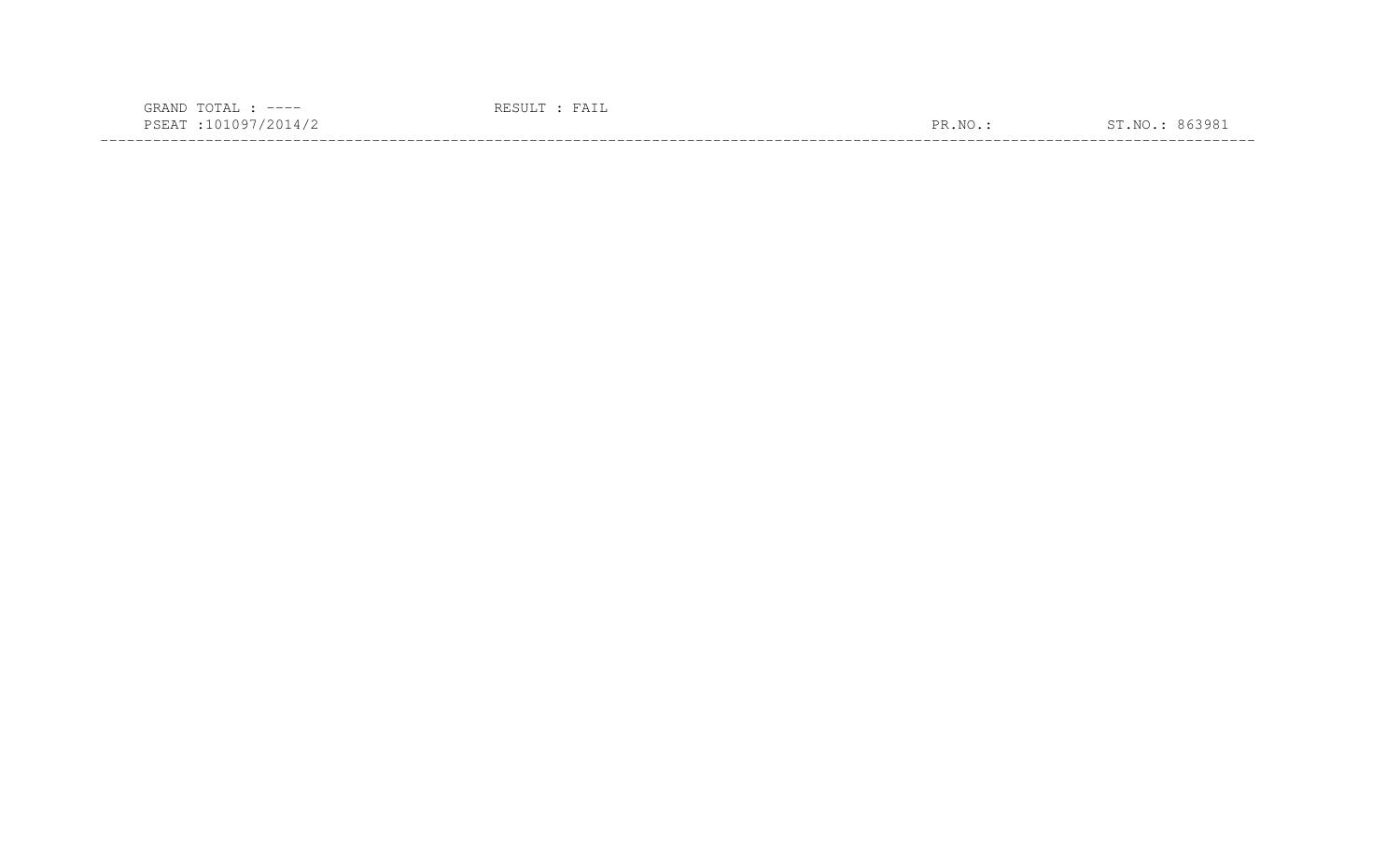|                                                                                                                                                                                                                                      |  |           |                   | COLL_CODE: 260084 GVMMS'S PRADNYA ARTS COLLEGE, MOLAGI, TAL-AKKALKUWA, DIST-N'BAR COLL_CODE: 2628 |                           | Page No: 1 |                |
|--------------------------------------------------------------------------------------------------------------------------------------------------------------------------------------------------------------------------------------|--|-----------|-------------------|---------------------------------------------------------------------------------------------------|---------------------------|------------|----------------|
| MAX 10 40 50                                                                                                                                                                                                                         |  | CA UA TOT |                   |                                                                                                   | MAX 10 40 50              | CA UA TOT  |                |
| NAME : VASAVE SHAILA BALYA                                                                                                                                                                                                           |  |           |                   | SEAT NO. : 175303                                                                                 | PRN NO.: 2009015400204335 |            | ELIG.: E SEM-V |
| SPECIAL : (02 : MARATHI)                                                                                                                                                                                                             |  |           |                   |                                                                                                   |                           |            |                |
|                                                                                                                                                                                                                                      |  |           |                   |                                                                                                   |                           |            |                |
|                                                                                                                                                                                                                                      |  |           |                   | 36011 CENG-361 Compulsory English-II 07 00 FF #<br>36024 MAR-362 Sahitya Vichar-II 06 16 22 #     |                           |            |                |
| SPECIAL : (02 : MARATHI) SEM-VI<br>35011 CENG-351 Compulsory English-I 07 05 FF #<br>35024 MAR-352 Sahitya Vichar-I 07 16 23 #<br>35027 MAR-353 Samanya Bhasha Vidyan 06 09 FF #                                                     |  |           |                   | 36027 MAR-363 Paramparik Vyakaran (1988) 07 16 23 #                                               |                           |            |                |
| 35021 MAR-351-a) Wang.Prak.Abbahyas-Natak 06 17 23 # 36021 MAR-361-a) Wang.Prakarancha Abbahyas 06 22 28 #<br>35121 HIS-351 History of Modern Europe 07 16 23 # 36121 HIS-361 History of Modern Europe 07 23 30 #<br>35281 SOC-351 I |  |           |                   |                                                                                                   |                           |            |                |
|                                                                                                                                                                                                                                      |  |           |                   |                                                                                                   |                           |            |                |
|                                                                                                                                                                                                                                      |  |           |                   |                                                                                                   |                           |            |                |
| EXAMAPPR: T SEM V : $---/300$                                                                                                                                                                                                        |  |           |                   | SEM VI : $---/300$                                                                                |                           |            |                |
| GRAND TOTAL : ---- RESULT : FAIL<br>PSEAT : 179834/2015/1                                                                                                                                                                            |  |           |                   | PR.NO.: ST.NO.: 863983                                                                            |                           |            |                |
| NAME : BORDE YOGESH ROHIDAS                                                                                                                                                                                                          |  |           | SEAT NO. : 175500 |                                                                                                   | PRN_NO.: 2009015400203912 |            | ELIG.: E SEM-V |
| SPECIAL : $(05 : HINDI)$                                                                                                                                                                                                             |  |           |                   |                                                                                                   |                           |            |                |
|                                                                                                                                                                                                                                      |  |           |                   |                                                                                                   |                           |            |                |
|                                                                                                                                                                                                                                      |  |           |                   |                                                                                                   |                           |            |                |
|                                                                                                                                                                                                                                      |  |           |                   |                                                                                                   |                           |            |                |
| 35057 HIN-353 Bhasha Vidyan Tatha Rashtra. 08 18 26 PC 36057 HIN-363 Bhasha Vidyan Tatha Rashtra. 07 22 29 #                                                                                                                         |  |           |                   |                                                                                                   |                           |            |                |
| 35101 ECO-351 Indian Economy Since 1980-III 08 08 FF # 36101 ECO-361 In Indian Economy Since 1980-IV 06 AB FF #                                                                                                                      |  |           |                   |                                                                                                   |                           |            |                |
| 35121 HIS-351 History of Modern Europe 68 17 25 PC 36121 HIS-361 History of Modern Europe 66 30 36 #                                                                                                                                 |  |           |                   |                                                                                                   |                           |            |                |

EXAMAPPR: T SEM V : ---/300 SEM VI : ---/300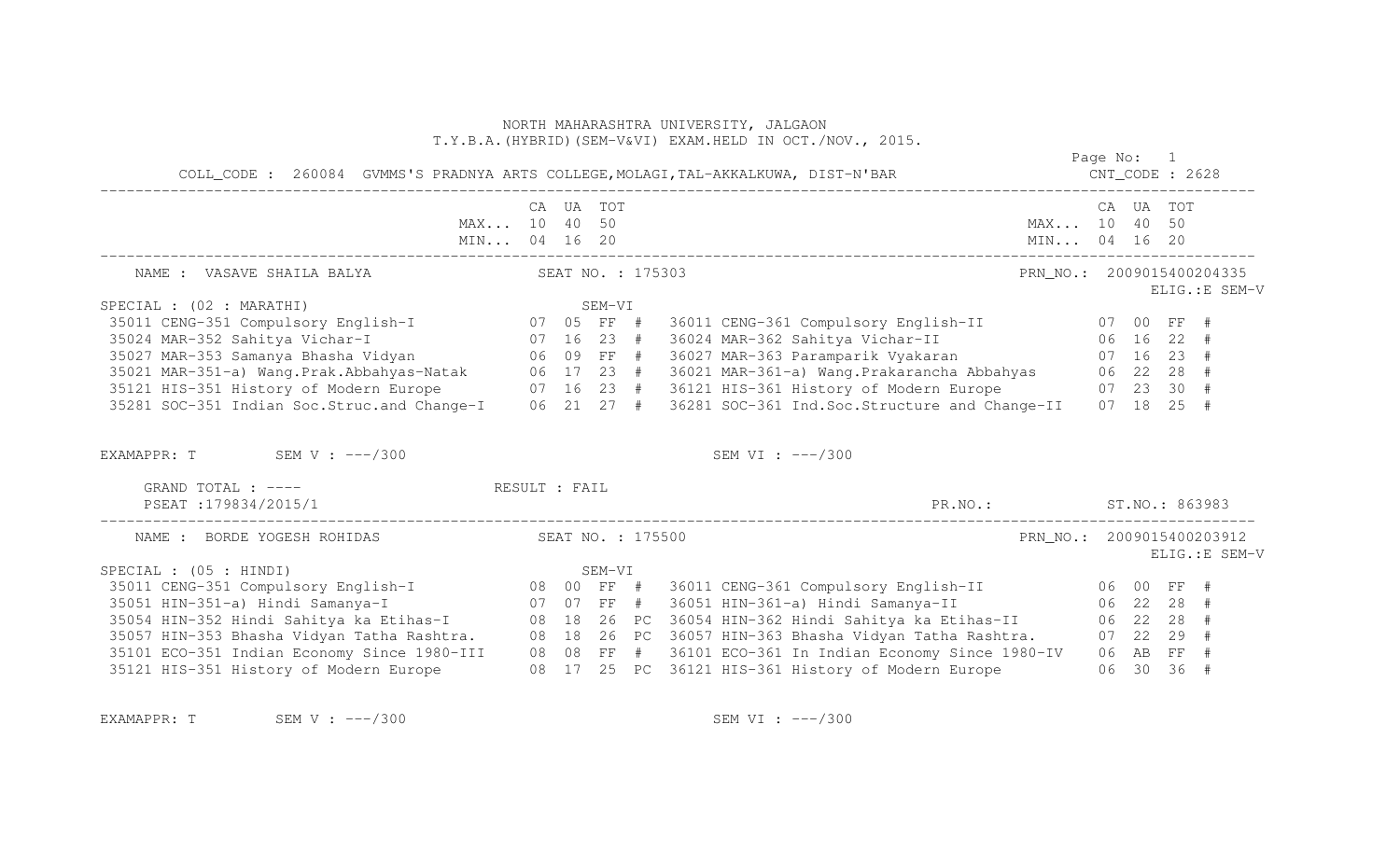| GRAND TOTAL : $---$<br>PSEAT:180197/2015/1 | RESULT : FAIL |                   |  | PR.NO.:                                                |                           |  |              | ST.NO.: 863984 |
|--------------------------------------------|---------------|-------------------|--|--------------------------------------------------------|---------------------------|--|--------------|----------------|
| NAME : NUKTE SUNANDA MOTILAL               |               | SEAT NO. : 175501 |  |                                                        | PRN NO.: 2008015400056937 |  |              | ELIG.: E SEM-V |
| SPECIAL : $(05 : HINDI)$                   |               | SEM-VI            |  |                                                        |                           |  |              |                |
| 35011 CENG-351 Compulsory English-I        | 08 07 FF #    |                   |  | 36011 CENG-361 Compulsory English-II                   |                           |  | $07$ 18 25 # |                |
| 35121 HIS-351 History of Modern Europe     | 08            |                   |  | 20 28 PC 36121 HIS-361 History of Modern Europe        |                           |  | $07$ 33 40 # |                |
| 35115 GG-351-a Agriculture Geography       |               |                   |  | 08 23 31 PC 36115 GG-361-a Industrial Geography        |                           |  | 06 18 24 #   |                |
| 35051 HIN-351-a) Hindi Samanya-I           |               |                   |  | 08 24 32 PC 36051 HIN-361-a) Hindi Samanya-II          |                           |  | $07$ 24 31 # |                |
| 35054 HIN-352 Hindi Sahitya ka Etihas-I    |               |                   |  | 08 24 32 PC 36054 HIN-362 Hindi Sahitya ka Etihas-II   |                           |  | 06 21 27 #   |                |
| 35057 HIN-353 Bhasha Vidyan Tatha Rashtra. |               |                   |  | 07 20 27 PC 36057 HIN-363 Bhasha Vidyan Tatha Rashtra. |                           |  | 06 23 29 #   |                |
| SEM V : $---/300$<br>EXAMAPPR: T           |               |                   |  | SEM VI : 176/300                                       |                           |  |              |                |
| GRAND TOTAL : $---$<br>PSEAT:179837/2015/1 | RESULT : FAIL |                   |  | PR.NO.:                                                |                           |  |              | ST.NO.: 863985 |